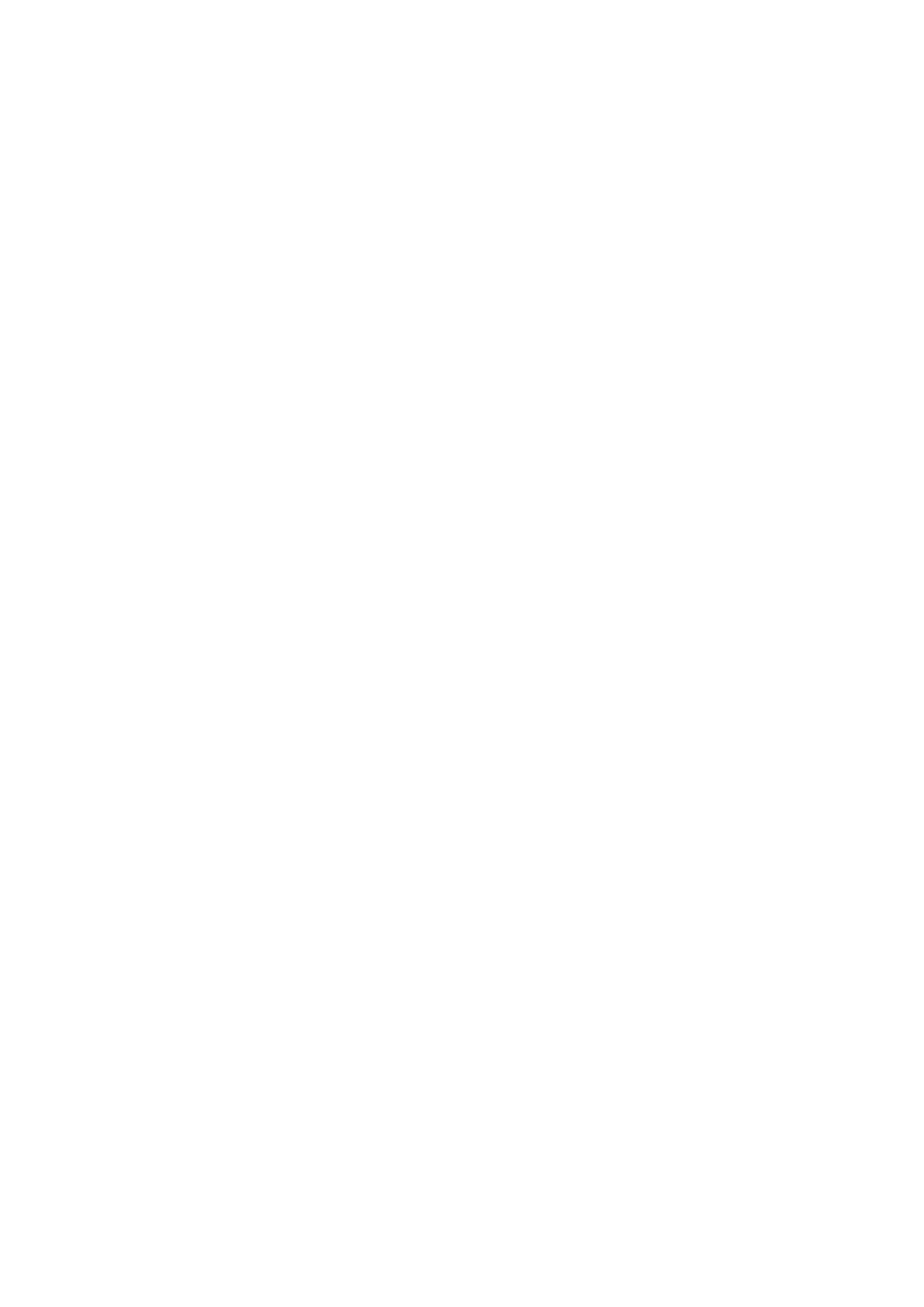

**Queensland** 

# **Vegetation Management and Other Legislation Amendment Bill 2018**

|        |               |               |                                                                                                                                                                                            | Page           |
|--------|---------------|---------------|--------------------------------------------------------------------------------------------------------------------------------------------------------------------------------------------|----------------|
| Part 1 | Preliminary   |               |                                                                                                                                                                                            |                |
| 1      |               |               |                                                                                                                                                                                            | 6              |
| 2      |               |               |                                                                                                                                                                                            | 6              |
| Part 2 |               |               | Amendment of Vegetation Management Act 1999                                                                                                                                                |                |
| 3      |               |               |                                                                                                                                                                                            | 6              |
| 4      |               |               | Amendment of s 19O (Accepted development vegetation clearing code)                                                                                                                         |                |
|        |               |               |                                                                                                                                                                                            | 6              |
| 5      |               |               | Amendment of s 19Q (When code compliant clearing and conduct of<br>native forest practices are accepted development, assessable<br>development or prohibited development for Planning Act) | 7              |
| 6      |               |               |                                                                                                                                                                                            | $\overline{7}$ |
|        | 19S           |               | When notice given under code ends                                                                                                                                                          | $\overline{7}$ |
| 7      |               |               | Amendment of s 20AH (Deciding to show particular areas as category B                                                                                                                       | 8              |
| 8      |               |               | Amendment of s 20AI (Deciding to show particular areas as category C                                                                                                                       | 9              |
| 9      |               |               | Amendment of s 20AL (What is a category A area)                                                                                                                                            | 9              |
| 10     |               |               | Amendment of s 20AO (What is a category X area) $\ldots \ldots \ldots$                                                                                                                     | 10             |
| 11     |               |               | Amendment of s 20B (When chief executive may make PMAV)                                                                                                                                    | 10             |
| 12     |               |               | Amendment of s 20CA (Process before making PMAV)                                                                                                                                           | 10             |
| 13     |               |               | Amendment of s 20D (When PMAV may be replaced)                                                                                                                                             | 12             |
| 14     |               |               | Replacement of pt 2, div 5B (Area management plans)                                                                                                                                        | 13             |
|        | Division 5B   |               | Area management plans                                                                                                                                                                      |                |
|        |               | Subdivision 1 | Preliminary                                                                                                                                                                                |                |
|        | 21            |               | Definitions for division                                                                                                                                                                   | 13             |
|        | 21A           |               | What is restricted (fodder harvesting) land                                                                                                                                                | 13             |
|        | Subdivision 2 |               | Plans made by chief executive                                                                                                                                                              |                |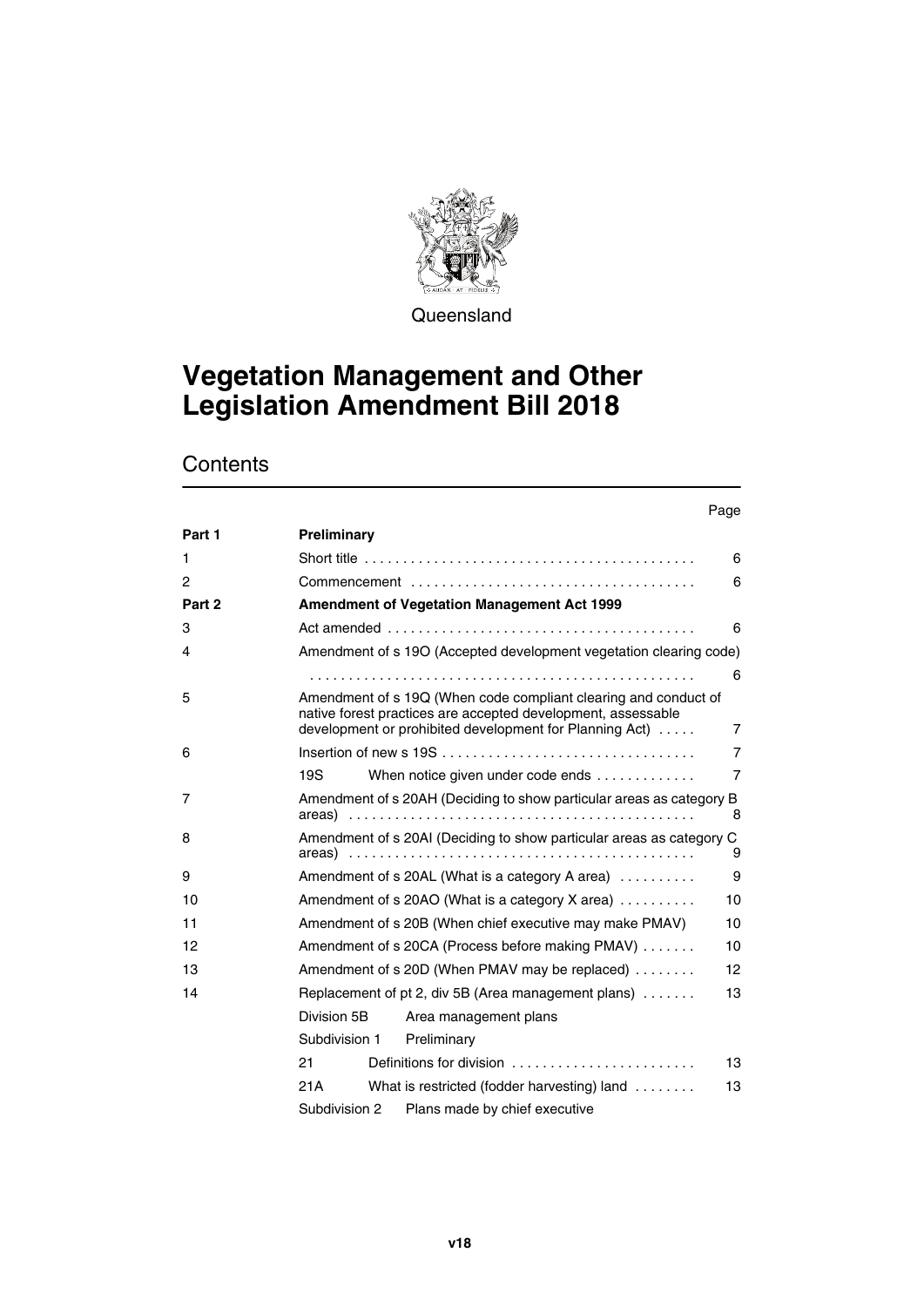|    | 21B           | Chief executive may make area management plans                                        | 14 |
|----|---------------|---------------------------------------------------------------------------------------|----|
|    | 21C           | Plan period for area management plan                                                  | 15 |
|    | 21D           | Mandatory conditions for area management plan                                         | 15 |
|    | Subdivision 3 | Keeping plans                                                                         |    |
|    | 21E           | Register of area management plans                                                     | 16 |
| 15 |               | Omission of pt 2, div 6, sdiv 1, hdg (Relevant purposes)                              | 16 |
| 16 | assessed)     | Amendment of s 22A (Particular vegetation clearing applications may be                | 16 |
| 17 |               |                                                                                       | 18 |
|    | 22B           | Requirements for vegetation clearing application for<br>managing thickened vegetation | 18 |
| 18 |               | Omission of pt 2, div 6, sdiv 1A (Particular vegetation clearing                      | 18 |
| 19 |               | Amendment of s 28 (Failure to return identity card)                                   | 19 |
| 20 |               | Amendment of s 30 (Power to enter places)                                             | 19 |
| 21 |               |                                                                                       | 19 |
|    | 30A           | Power to enter place on reasonable belief of vegetation                               | 19 |
| 22 |               | Amendment of $s$ 37 (Failure to help authorised officer) $\dots \dots$                | 21 |
| 23 |               | Amendment of s 38 (Failure to give information)                                       | 21 |
| 24 |               | Amendment of s 39 (Seizing evidence)                                                  | 21 |
| 25 |               | Amendment of s 51 (Power to require information)                                      | 22 |
| 26 |               | Amendment of s 53 (Failure to certify copy of document)                               | 22 |
| 27 |               | Amendment of s 54 (Failure to produce document)                                       | 22 |
| 28 |               | Amendment of s 54A (Stop work notice)                                                 | 22 |
| 29 |               | Amendment of s 54B (Restoration notice)                                               | 23 |
| 30 |               | Amendment of s 58 (False or misleading statements)                                    | 23 |
| 31 |               | Amendment of s 59 (False or misleading documents)                                     | 24 |
| 32 |               | Amendment of s 59A (Impersonation of authorised officer)                              | 24 |
| 33 |               | Amendment of $s 60$ (Obstructing an authorised officer) $\dots \dots$                 | 24 |
| 34 |               | Amendment of s 63A (Review decision)                                                  | 24 |
| 35 |               |                                                                                       | 24 |
|    | Division 5    | Enforceable undertakings                                                              |    |
|    | 68CC          | Chief executive may accept enforceable undertakings                                   | 25 |
|    | 68CD          | Effect of enforceable undertaking                                                     | 26 |
|    | 68CE          | Withdrawal or variation of enforceable undertaking.                                   | 26 |
|    | 68CF          | Amending enforceable undertaking-with agreement                                       | 27 |
|    |               |                                                                                       |    |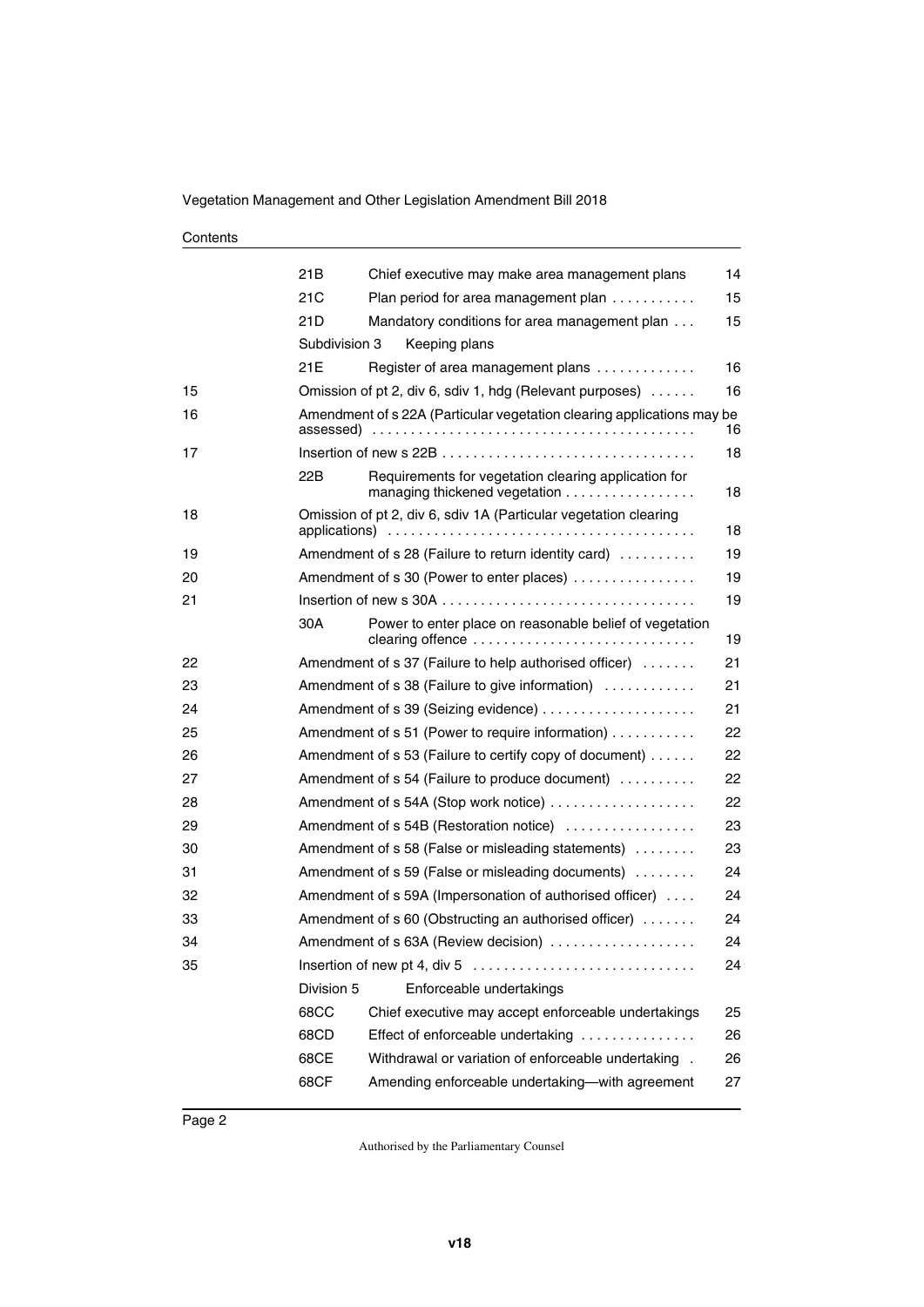Vegetation Management and Other Legislation Amendment Bill 2018

|        | 68CG        | Amending enforceable undertaking-clerical or formal errors                                                   |    |
|--------|-------------|--------------------------------------------------------------------------------------------------------------|----|
|        |             |                                                                                                              | 27 |
|        | 68CH        | Amending or suspending enforceable undertaking-after<br>show cause process                                   | 27 |
|        | 68CI        | Contravention of enforceable undertaking                                                                     | 29 |
| 36     |             | Renumbering of pt 6, div 13 and ss 133-135                                                                   | 30 |
| 37     |             |                                                                                                              | 30 |
|        | Division 13 | Transitional provisions for Vegetation Management<br>and Other Legislation Amendment Act 2018                |    |
|        | 128         | Definitions for division                                                                                     | 31 |
|        | 129         | Applications under s 20C made but not decided before 8                                                       | 31 |
|        | 130         | Applications under s 20C made during the interim period 31                                                   |    |
|        | 131         | Proposed regulated vegetation management map.                                                                | 32 |
|        | 132         | How definition high value regrowth vegetation and codes<br>apply during and after interim period             | 32 |
|        | 133         | How definition regrowth watercourse and drainage feature<br>area applies during and after the interim period | 33 |
|        | 134         | Restoration and other requirements after unlawful clearing                                                   |    |
|        |             |                                                                                                              | 34 |
|        | 135         | No compensation payable                                                                                      | 35 |
|        | 136         | Area management plans that are to remain in force for 2                                                      | 35 |
|        | 137         | Area management plans that are to remain in force until the<br>end of the plan period for the plan           | 36 |
|        | 138         | Amendment of area management plans                                                                           | 36 |
|        | 139         | Revocation of particular area management plan                                                                | 37 |
|        | 140         | Applications under pt 2, div 5B, sdiv 2 made during the interim<br>period                                    | 37 |
|        | 141         | Proposed map showing essential habitat                                                                       | 37 |
|        | 142         | Provision about essential habitat                                                                            | 38 |
|        | 143         | Application of particular instruments                                                                        | 38 |
|        | 144         | Transitional provision for ss 20AH, 20AI and 20CA.                                                           | 39 |
| 38     |             | Amendment of schedule (Dictionary)                                                                           | 39 |
| Part 3 |             | <b>Amendment of Planning Act 2016</b>                                                                        |    |
| 39     |             |                                                                                                              | 43 |
| 40     |             | Replacement of ch 8, hdg (Transitional provisions and repeal).                                               | 43 |
|        | Chapter 8   | Repeal and transitional provisions                                                                           |    |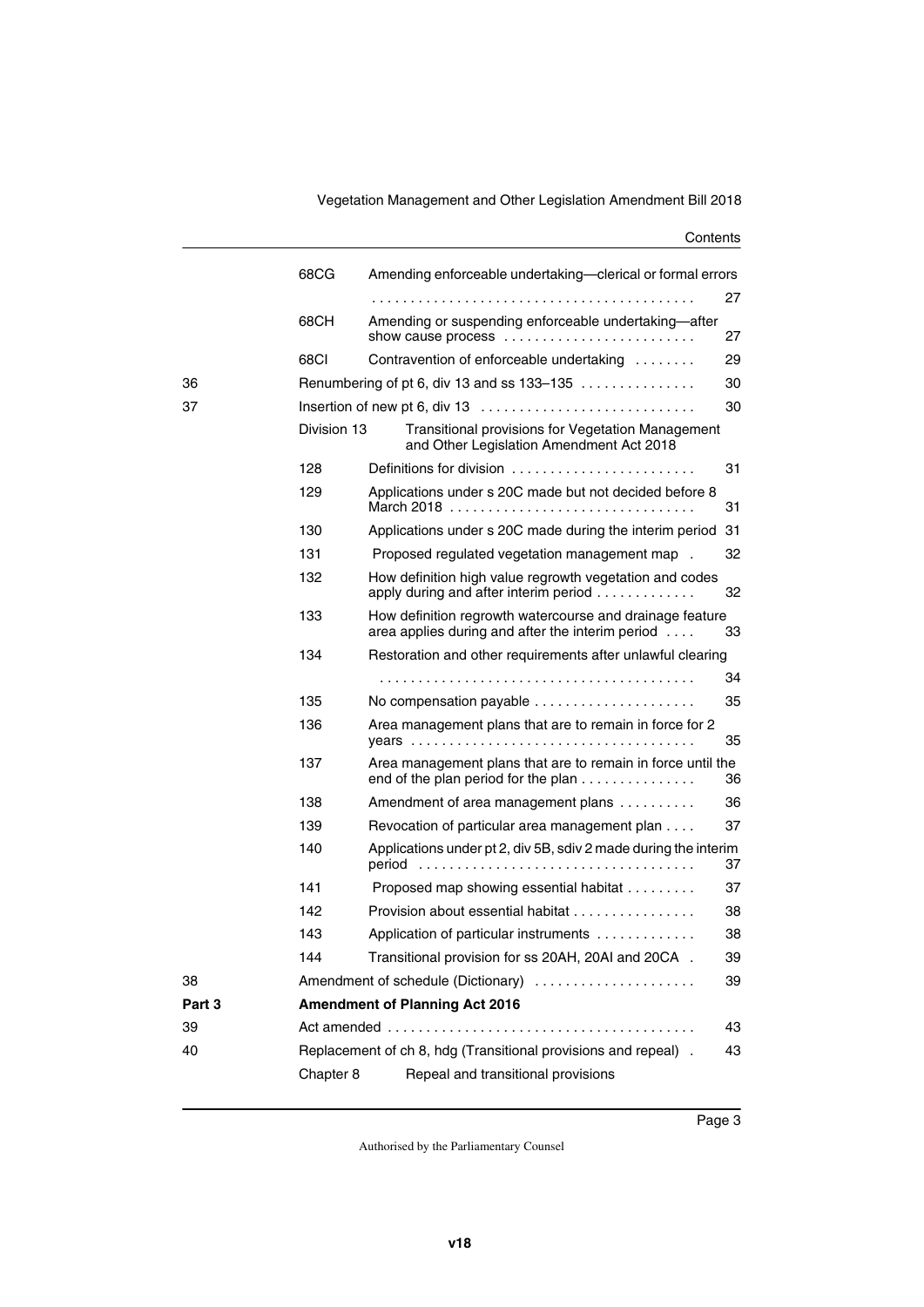| 41     |        | Relocation and renumbering of ch 8, pt 2 and $s$ 325                                                                          | 43 |  |
|--------|--------|-------------------------------------------------------------------------------------------------------------------------------|----|--|
| 42     |        | Renumbering of ch 8, pt 1 (Transitional provisions for repeal of<br>Sustainable Planning Act 2009)<br>44                      |    |  |
| 43     |        | Renumbering of ch 8, pt 1A (Transitional and saving provisions for Waste<br>Reduction and Recycling Amendment Act 2017)<br>44 |    |  |
| 44     |        | Renumbering of ss 324A-324D                                                                                                   | 44 |  |
| 45     |        |                                                                                                                               | 44 |  |
|        | Part 4 | Transitional provisions for Vegetation Management<br>and Other Legislation Amendment Act 2018                                 |    |  |
|        | 329    | Definitions for part $\ldots \ldots \ldots \ldots \ldots \ldots \ldots \ldots$                                                | 44 |  |
|        | 330    | Development applications made but not decided before                                                                          | 45 |  |
|        | 331    | Certain development approvals not affected                                                                                    | 46 |  |
|        | 332    | Unlawful clearing not an offence during interim period                                                                        | 46 |  |
|        | 333    | Development application for certain operational works during                                                                  | 46 |  |
|        | 334    | Development application for certain material change of use<br>during interim period                                           | 47 |  |
| Part 4 |        | <b>Amendment of Planning Regulation 2017</b>                                                                                  |    |  |
| 46     |        |                                                                                                                               | 47 |  |
| 47     |        | Amendment of sch 10 (Development assessment)                                                                                  | 48 |  |
| 48     |        | Amendment of sch 21 (Exempt clearing work)                                                                                    | 48 |  |
| Part 5 |        | Amendment of Water Act 2000                                                                                                   |    |  |
| 49     |        |                                                                                                                               | 49 |  |
| 50     |        | Amendment of ch 2, pt 4, div 1, hdg (Granting permits for excavating or<br>placing fill in a watercourse, lake or spring)     | 49 |  |
| 51     |        | Amendment of s 218 (Applying for permit to excavate or place fill in a<br>watercourse, lake or spring)                        | 49 |  |
| 52     |        | Replacement of s 220 (Criteria for deciding application)                                                                      | 49 |  |
|        | 220    | Criteria for deciding application                                                                                             | 50 |  |
| 53     |        | Amendment of s 746 (Power to enter land to monitor compliance)                                                                | 50 |  |
| 54     |        | Amendment of s 748 (Power to enter land to search for unauthorised                                                            |    |  |
|        |        |                                                                                                                               | 51 |  |
| 55     |        | Amendment of s 814 (Excavating or placing fill without permit).                                                               | 51 |  |
| 56     |        | Amendment of sch 4 (Dictionary)                                                                                               | 53 |  |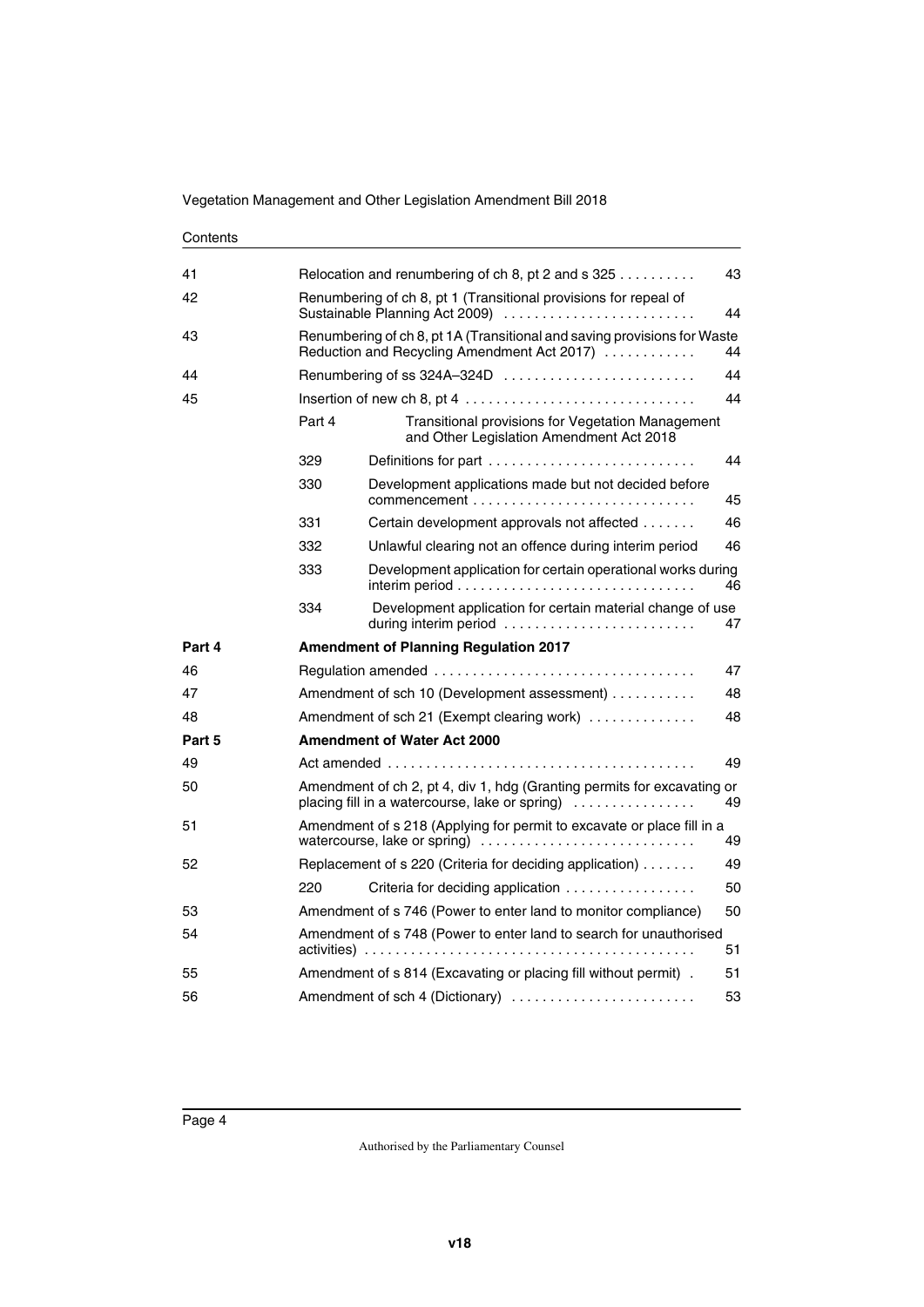# **2018**

# **A Bill**

for

**An Act to amend the** *Planning Act 2016***, the** *Planning Regulation 2017***, the** *Vegetation Management Act 1999* **and the** *Water Act 2000* **for particular purposes**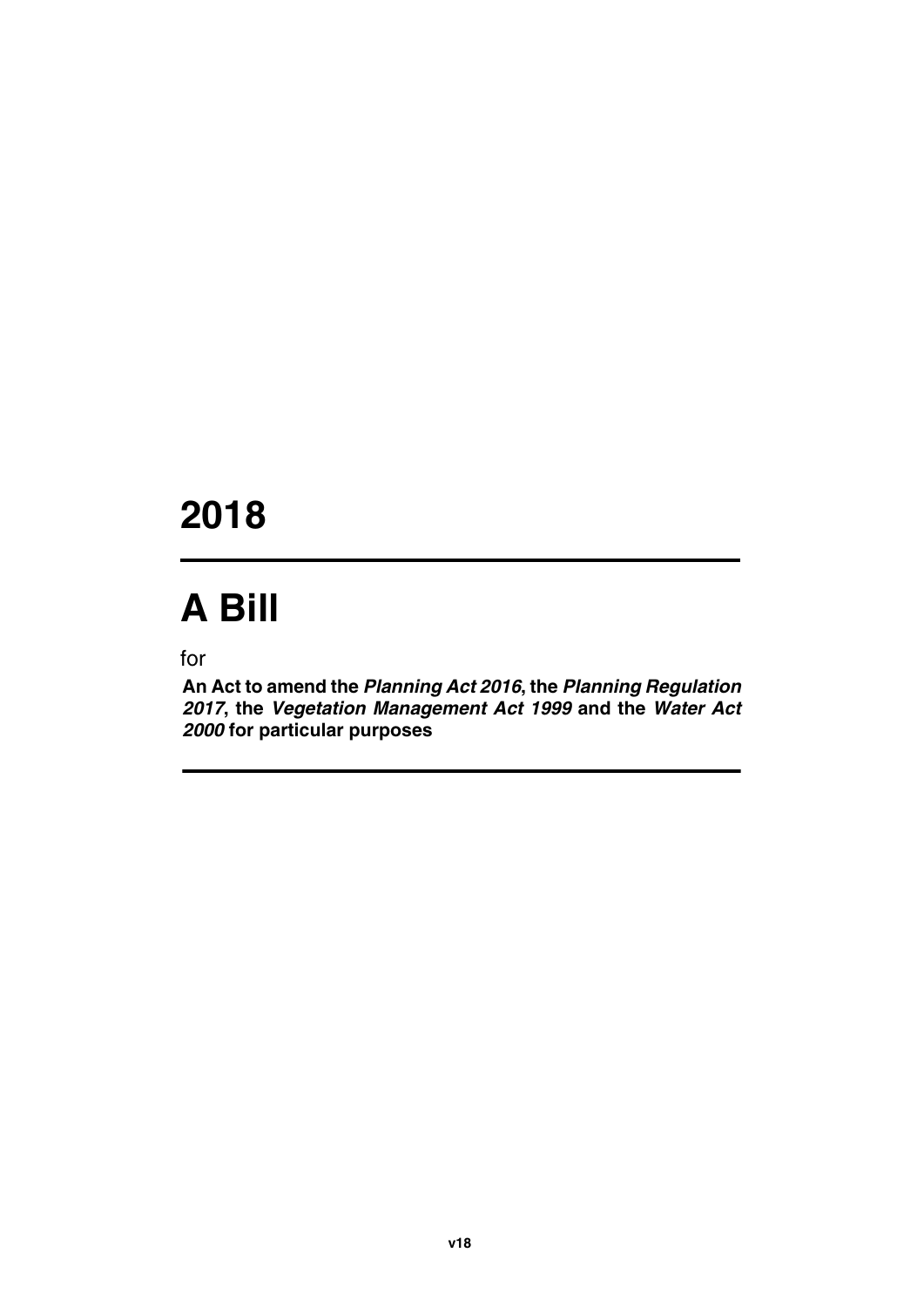<span id="page-7-7"></span><span id="page-7-3"></span><span id="page-7-1"></span>[s 1]

<span id="page-7-11"></span><span id="page-7-10"></span><span id="page-7-9"></span><span id="page-7-8"></span><span id="page-7-6"></span><span id="page-7-5"></span><span id="page-7-4"></span><span id="page-7-2"></span><span id="page-7-0"></span>

|               | The Parliament of Queensland enacts- |                                                                                                                                                                      |                     |  |  |  |
|---------------|--------------------------------------|----------------------------------------------------------------------------------------------------------------------------------------------------------------------|---------------------|--|--|--|
|               | Part 1                               | <b>Preliminary</b>                                                                                                                                                   | 2                   |  |  |  |
| <b>Clause</b> | 1                                    | <b>Short title</b><br>This Act may be cited as the Vegetation Management and                                                                                         | 3<br>$\overline{4}$ |  |  |  |
|               |                                      | Other Legislation Amendment Act 2018.                                                                                                                                | 5                   |  |  |  |
| <b>Clause</b> | -2                                   | <b>Commencement</b><br>Sections 6, 14, 16(11), 37 (other than to the extent it inserts<br>(1)<br>section 144) and 45 are taken to have commenced on 8 March<br>2018. | 6<br>7<br>8<br>9    |  |  |  |
|               |                                      | Section 35 commences on a day to be fixed by proclamation.<br>(2)                                                                                                    | 10                  |  |  |  |
|               | Part 2                               | <b>Amendment of Vegetation</b><br><b>Management Act 1999</b>                                                                                                         | 11<br>12            |  |  |  |
| <b>Clause</b> | 3                                    | <b>Act amended</b>                                                                                                                                                   | 13                  |  |  |  |
|               |                                      | This part amends the Vegetation Management Act 1999.                                                                                                                 | 14                  |  |  |  |
| <b>Clause</b> | 4                                    | Amendment of s 190 (Accepted development vegetation<br>clearing code)                                                                                                | 15<br>16            |  |  |  |
|               |                                      | Section $19O(1)$ —                                                                                                                                                   | 17                  |  |  |  |
|               |                                      | omit, insert-                                                                                                                                                        | 18                  |  |  |  |
|               |                                      | (1)<br>The Minister may make a code (an <i>accepted</i><br>development vegetation clearing code) for-                                                                | 19<br>20            |  |  |  |
|               |                                      | clearing of vegetation, including for the<br>(a)<br>following—                                                                                                       | 21<br>22            |  |  |  |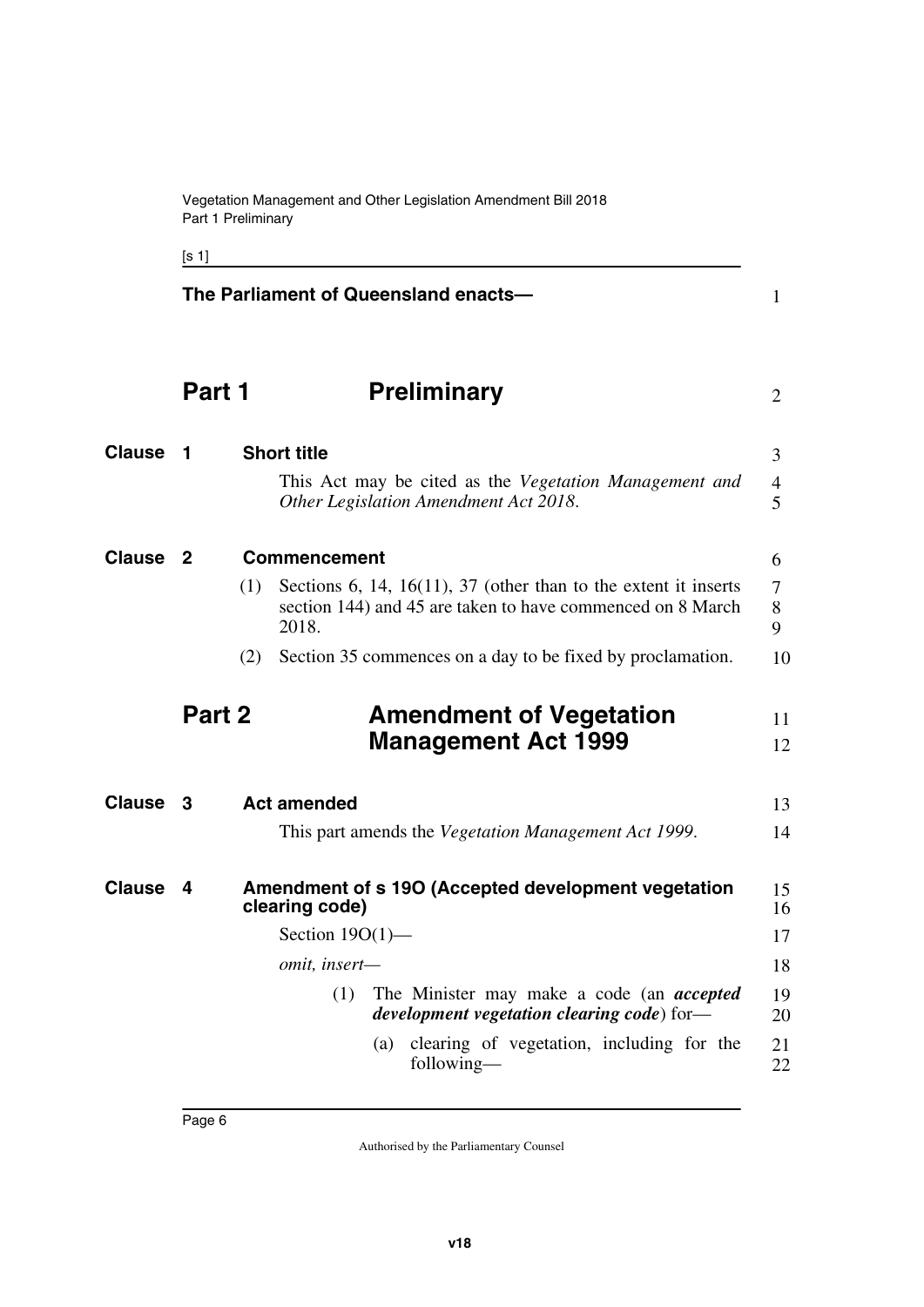Vegetation Management and Other Legislation Amendment Bill 2018 Part 2 Amendment of Vegetation Management Act 1999

[s 5]

<span id="page-8-5"></span><span id="page-8-4"></span><span id="page-8-3"></span><span id="page-8-2"></span><span id="page-8-1"></span><span id="page-8-0"></span>

|        |    |                               | (i)            | an extractive industry;                                                                                                                                                                                             | 1                          |
|--------|----|-------------------------------|----------------|---------------------------------------------------------------------------------------------------------------------------------------------------------------------------------------------------------------------|----------------------------|
|        |    |                               |                | (ii) relevant infrastructure activities;                                                                                                                                                                            | $\overline{2}$             |
|        |    |                               |                | (iii) environmental<br>activities,<br>including<br>necessary environmental clearing;                                                                                                                                | 3<br>$\overline{4}$        |
|        |    |                               |                | (iv) sustainable land use, including fodder<br>harvesting; or                                                                                                                                                       | 5<br>6                     |
|        |    |                               | (b)            | conducting a native forest practice.                                                                                                                                                                                | 7                          |
| Clause | -5 | development for Planning Act) |                | Amendment of s 19Q (When code compliant clearing and<br>conduct of native forest practices are accepted<br>development, assessable development or prohibited                                                        | 8<br>9<br>10<br>11         |
|        |    |                               |                | Section 19 $Q(2)(b)(ii)$ and (c)(ii), 'any vegetation'—                                                                                                                                                             | 12                         |
|        |    | omit, insert-                 |                |                                                                                                                                                                                                                     | 13                         |
|        |    |                               |                | the development the subject of a vegetation                                                                                                                                                                         | 14                         |
| Clause | 6  | Insertion of new s 19S        |                |                                                                                                                                                                                                                     | 15                         |
|        |    | Part 2, division 4B—          |                |                                                                                                                                                                                                                     | 16                         |
|        |    | insert—                       |                |                                                                                                                                                                                                                     | 17                         |
|        |    |                               |                | 19S When notice given under code ends                                                                                                                                                                               | 18                         |
|        |    | (1)                           | clearing code. | This section applies if the Minister revokes or<br>replaces an accepted development vegetation                                                                                                                      | 19<br>20<br>21             |
|        |    | (2)                           |                | For this Act and the Planning Act—                                                                                                                                                                                  | 22                         |
|        |    |                               | (a)            | a notice for the intended clearing of<br>vegetation or the conduct of a native forest<br>practice (the <i>activity</i> ) given under the code<br>ceases to have effect when the code is<br>revoked or replaced; and | 23<br>24<br>25<br>26<br>27 |
|        |    |                               | (b)            | the activity can not continue to be carried<br>out under that code or, if that code is<br>replaced, the replacement code.                                                                                           | 28<br>29<br>30             |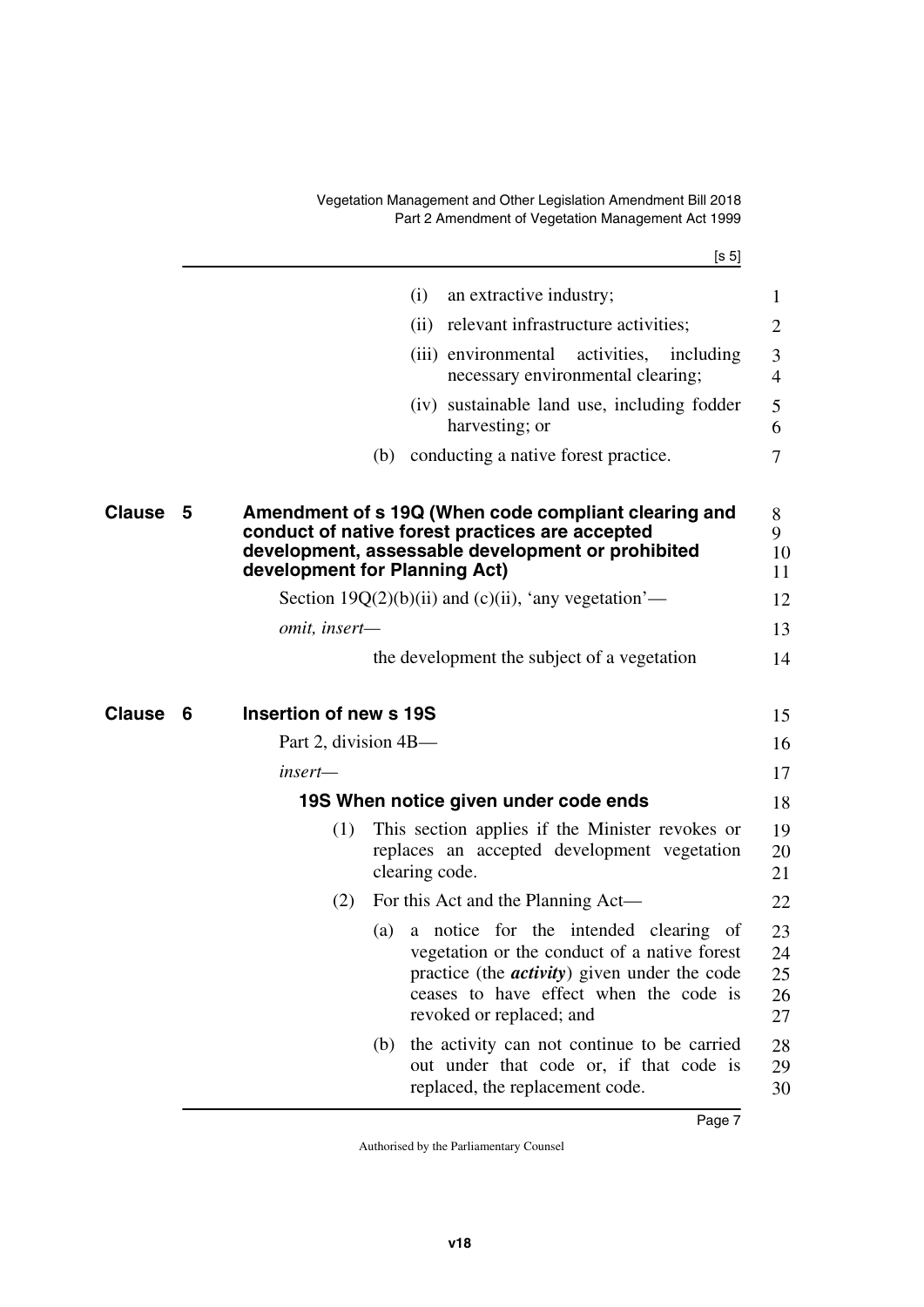<span id="page-9-1"></span><span id="page-9-0"></span>

| <b>Clause</b><br>7 |     | as category B areas) | Amendment of s 20AH (Deciding to show particular areas                                                                                                                   | $\mathbf{1}$<br>$\overline{2}$ |
|--------------------|-----|----------------------|--------------------------------------------------------------------------------------------------------------------------------------------------------------------------|--------------------------------|
|                    | (1) |                      | Section 20AH(a)(ii), 'thinning'—                                                                                                                                         | 3                              |
|                    |     | omit, insert-        |                                                                                                                                                                          | 4                              |
|                    |     |                      | managing thickened vegetation                                                                                                                                            | 5                              |
|                    | (2) | Section $20AH(c)$ —  |                                                                                                                                                                          | 6                              |
|                    |     | omit, insert-        |                                                                                                                                                                          | 7                              |
|                    |     | (c)                  | the area has been subject to clearing of<br>vegetation under an accepted development<br>vegetation clearing code on a category B<br>area for 1 or more of the following— | 8<br>9<br>10<br>11             |
|                    |     |                      | conducting a native forest practice;<br>(i)                                                                                                                              | 12                             |
|                    |     |                      | (ii) fodder harvesting;                                                                                                                                                  | 13                             |
|                    |     |                      | (iii) clearing of encroachment;                                                                                                                                          | 14                             |
|                    |     |                      | (iv) controlling<br>non-native<br>plants<br>or<br>declared pests;                                                                                                        | 15<br>16                       |
|                    |     |                      | (v) necessary environmental clearing; or                                                                                                                                 | 17                             |
|                    | (3) | Section $20AH(i)$ —  |                                                                                                                                                                          | 18                             |
|                    |     | omit, insert-        |                                                                                                                                                                          | 19                             |
|                    |     | (i)                  | the area has been subject to clearing of<br>vegetation under an area management plan<br>on a category B area for 1 or more of the<br>following—                          | 20<br>21<br>22<br>23           |
|                    |     |                      | fodder harvesting;<br>(i)                                                                                                                                                | 24                             |
|                    |     |                      | managing thickened vegetation;<br>(ii)                                                                                                                                   | 25                             |
|                    |     |                      | (iii) clearing of encroachment;                                                                                                                                          | 26                             |
|                    |     |                      | (iv) controlling<br>plants<br>non-native<br>or<br>declared pests;                                                                                                        | 27<br>28                       |
|                    |     |                      | (v) necessary environmental clearing; or                                                                                                                                 | 29                             |
|                    |     | (j)                  | the area has been subject to a native forest<br>practice on a category B area.                                                                                           | 30<br>31                       |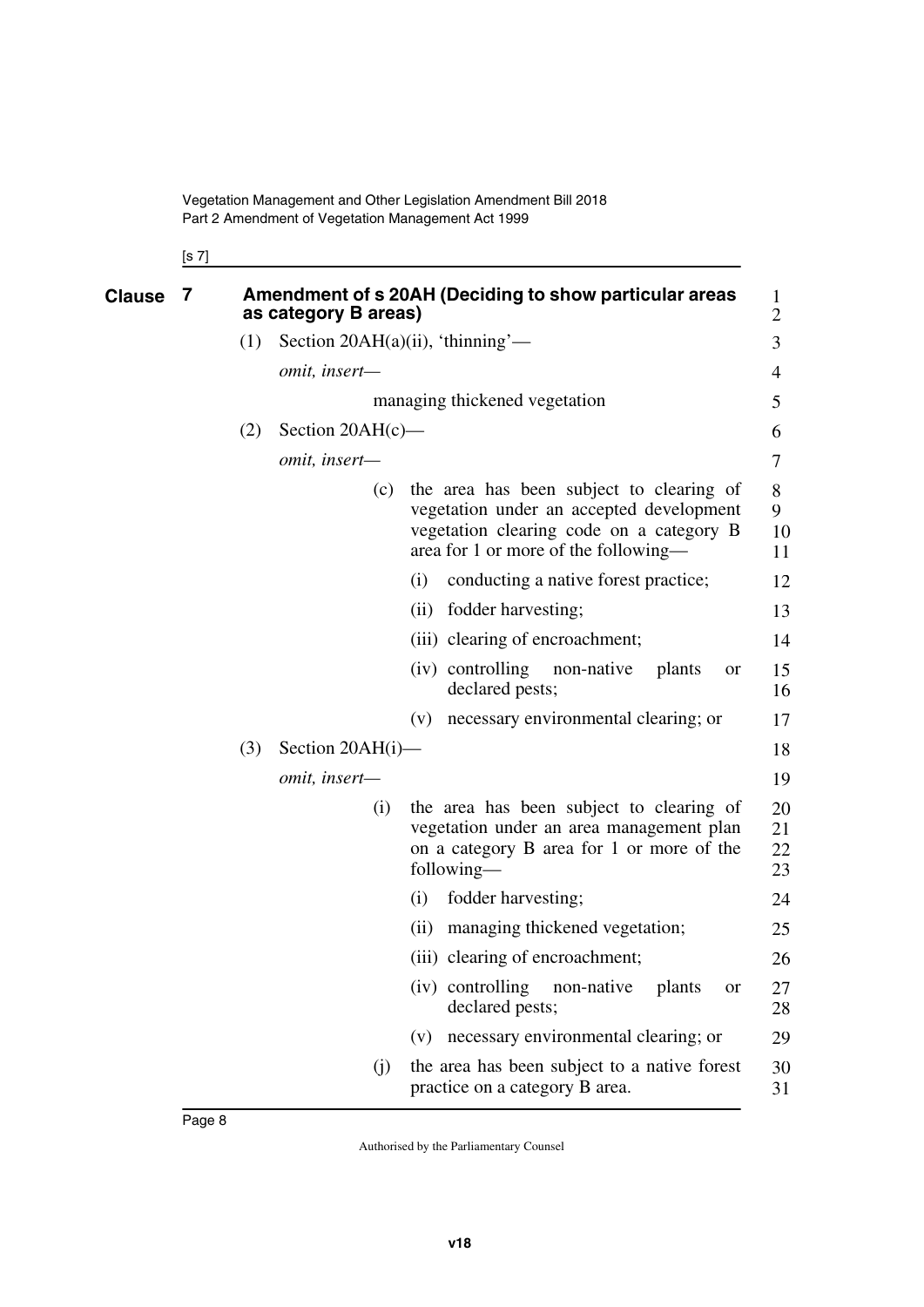[s 8]

<span id="page-10-3"></span><span id="page-10-2"></span><span id="page-10-1"></span><span id="page-10-0"></span>

| <b>Clause</b> | 8 | Amendment of s 20AI (Deciding to show particular areas<br>as category C areas) |                     |                                                                                                                                                                          |                      |  |  |
|---------------|---|--------------------------------------------------------------------------------|---------------------|--------------------------------------------------------------------------------------------------------------------------------------------------------------------------|----------------------|--|--|
|               |   | (1)                                                                            | Section $20AI(a)$ — |                                                                                                                                                                          | 3                    |  |  |
|               |   |                                                                                | omit, insert-       |                                                                                                                                                                          | 4                    |  |  |
|               |   |                                                                                | (a)                 | the area has been subject to clearing of<br>vegetation under an accepted development<br>vegetation clearing code on a category C<br>area for 1 or more of the following— | 5<br>6<br>7<br>8     |  |  |
|               |   |                                                                                |                     | conducting a native forest practice;<br>(i)                                                                                                                              | 9                    |  |  |
|               |   |                                                                                |                     | (ii) fodder harvesting;                                                                                                                                                  | 10                   |  |  |
|               |   |                                                                                |                     | (iii) clearing of encroachment;                                                                                                                                          | 11                   |  |  |
|               |   |                                                                                |                     | (iv) controlling<br>non-native<br>plants<br><b>or</b><br>declared pests;                                                                                                 | 12<br>13             |  |  |
|               |   |                                                                                |                     | (v) necessary environmental clearing; or                                                                                                                                 | 14                   |  |  |
|               |   | (2)                                                                            | Section 20AI-       |                                                                                                                                                                          | 15                   |  |  |
|               |   |                                                                                | insert-             |                                                                                                                                                                          | 16                   |  |  |
|               |   |                                                                                | (g)                 | the area has been subject to clearing of<br>vegetation under an area management plan<br>on a category C area for 1 or more of the<br>following-                          | 17<br>18<br>19<br>20 |  |  |
|               |   |                                                                                |                     | fodder harvesting;<br>(i)                                                                                                                                                | 21                   |  |  |
|               |   |                                                                                |                     | (ii) managing thickened vegetation;                                                                                                                                      | 22                   |  |  |
|               |   |                                                                                |                     | (iii) clearing of encroachment;                                                                                                                                          | 23                   |  |  |
|               |   |                                                                                |                     | (iv) controlling<br>non-native<br>plants<br><b>or</b><br>declared pests;                                                                                                 | 24<br>25             |  |  |
|               |   |                                                                                |                     | necessary environmental clearing.<br>(V)                                                                                                                                 | 26                   |  |  |
| <b>Clause</b> | 9 |                                                                                |                     | Amendment of s 20AL (What is a category A area)                                                                                                                          | 27                   |  |  |
|               |   |                                                                                | Section 20AL-       |                                                                                                                                                                          | 28                   |  |  |
|               |   |                                                                                | insert—             |                                                                                                                                                                          | 29                   |  |  |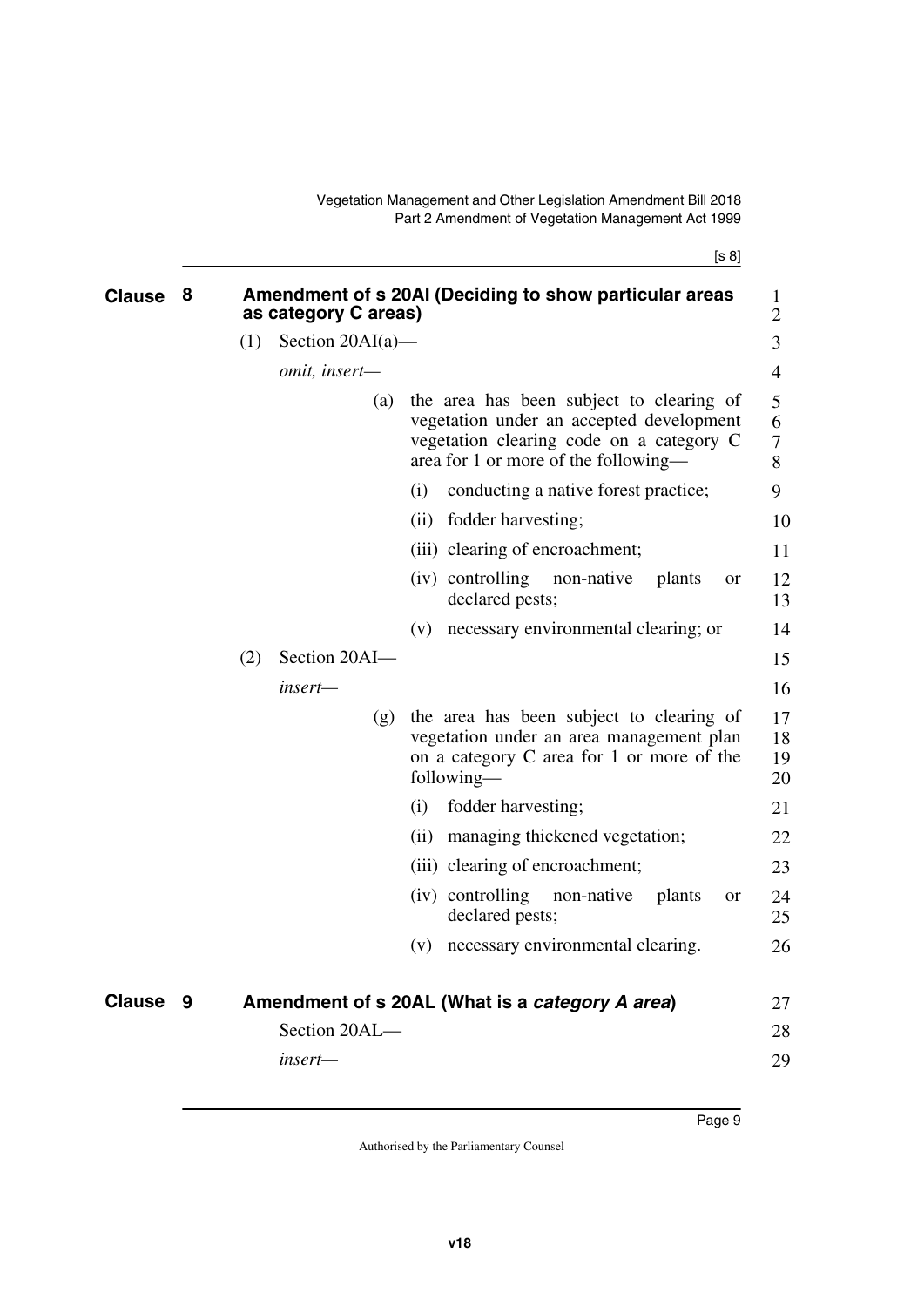<span id="page-11-1"></span>[s 10]

<span id="page-11-5"></span><span id="page-11-4"></span><span id="page-11-3"></span><span id="page-11-2"></span><span id="page-11-0"></span>

|               |    | (f)<br>is a category A area by agreement under<br>section $20C(3)$ if, immediately before the<br>agreement is entered into, the area was a<br>category X area on a PMAV containing<br>remnant vegetation or high value regrowth. | $\mathbf{1}$<br>$\overline{2}$<br>3<br>$\overline{4}$<br>5 |
|---------------|----|----------------------------------------------------------------------------------------------------------------------------------------------------------------------------------------------------------------------------------|------------------------------------------------------------|
| <b>Clause</b> | 10 | Amendment of s 20AO (What is a category X area)                                                                                                                                                                                  | 6                                                          |
|               |    | Section 20AO(1), after 'category R area'—                                                                                                                                                                                        | 7                                                          |
|               |    | insert—                                                                                                                                                                                                                          | 8                                                          |
|               |    | (in which the clearing of vegetation has<br>happened)                                                                                                                                                                            | 9<br>10                                                    |
| <b>Clause</b> | 11 | Amendment of s 20B (When chief executive may make<br>PMAV)                                                                                                                                                                       | 11<br>12                                                   |
|               |    | Section 20B-                                                                                                                                                                                                                     | 13                                                         |
|               |    | insert-                                                                                                                                                                                                                          | 14                                                         |
|               |    | Nothing prevents the chief executive making a<br>(3)<br>PMAV for 2 or more of the circumstances<br>mentioned in subsection $(1)(a)$ to $(i)$ over the<br>same or different areas.                                                | 15<br>16<br>17<br>18                                       |
| <b>Clause</b> | 12 | Amendment of s 20CA (Process before making PMAV)                                                                                                                                                                                 | 19                                                         |
|               |    | Section 20CA $(2)(a)$ to $(e)$ —<br>(1)                                                                                                                                                                                          | 20                                                         |
|               |    | omit, insert-                                                                                                                                                                                                                    | 21                                                         |
|               |    | the clearing was carried out under a<br>(a)<br>moratorium exemption; or                                                                                                                                                          | 22<br>23                                                   |
|               |    | (b) the clearing was carried out under a<br>development approval other than<br>development approval for-                                                                                                                         | 24<br>25<br>26                                             |
|               |    | fodder harvesting; or<br>(i)                                                                                                                                                                                                     | 27                                                         |
|               |    | managing thickened vegetation; or<br>(ii)                                                                                                                                                                                        | 28                                                         |
|               |    | (iii) clearing of encroachment; or                                                                                                                                                                                               | 29                                                         |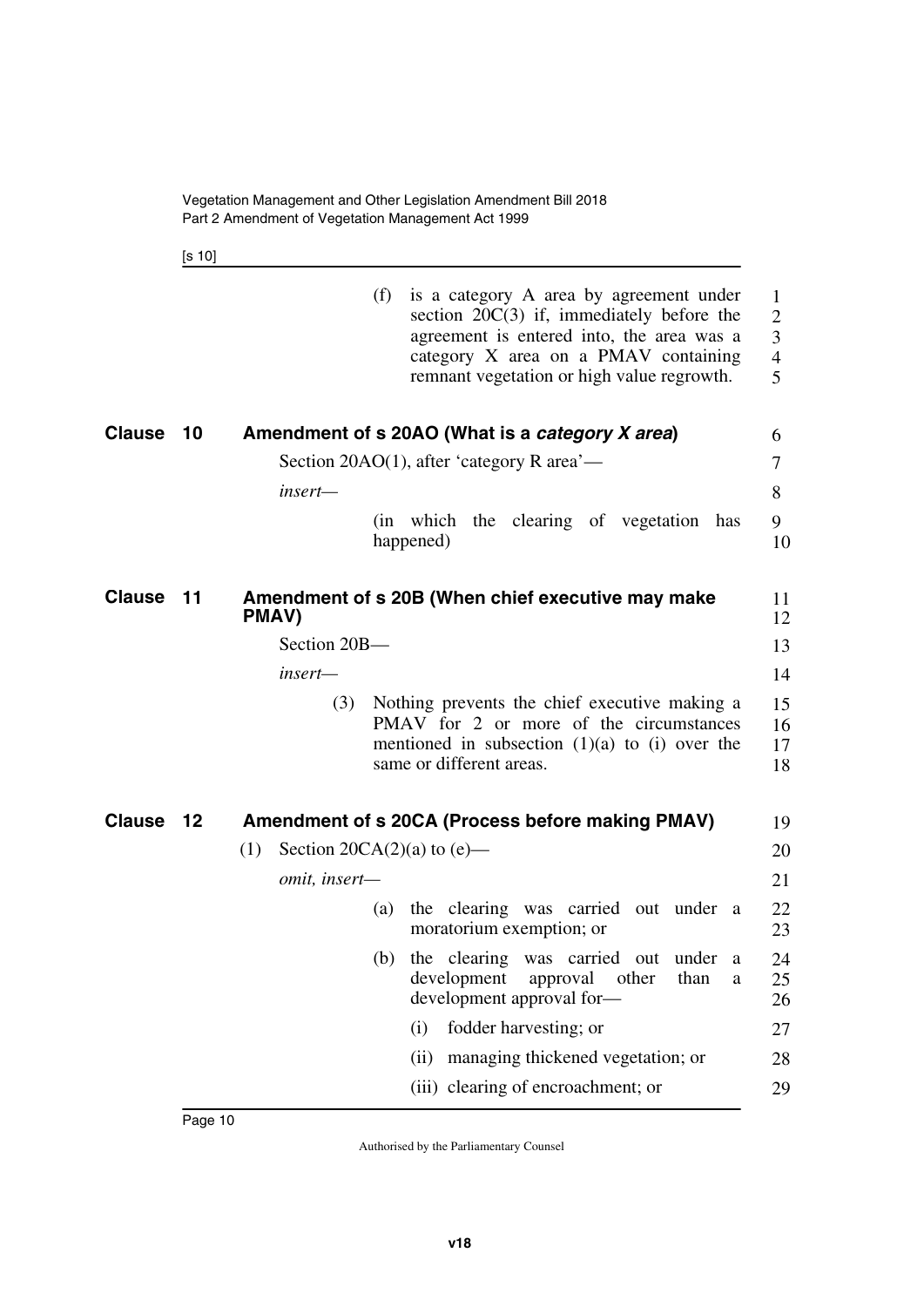|     |                     |     | (iv) controlling<br>non-native<br>plants<br>or<br>declared pests; or                                                                                                                                                                                | 1<br>$\overline{2}$              |
|-----|---------------------|-----|-----------------------------------------------------------------------------------------------------------------------------------------------------------------------------------------------------------------------------------------------------|----------------------------------|
|     |                     |     | necessary environmental clearing; or<br>(v)                                                                                                                                                                                                         | 3                                |
|     |                     | (c) | the clearing was carried out under an<br>accepted development vegetation clearing<br>code other than for-                                                                                                                                           | $\overline{4}$<br>5<br>6         |
|     |                     |     | conducting a native forest practice; or<br>(i)                                                                                                                                                                                                      | 7                                |
|     |                     |     | (ii)<br>fodder harvesting; or                                                                                                                                                                                                                       | 8                                |
|     |                     |     | (iii) clearing of encroachment; or                                                                                                                                                                                                                  | 9                                |
|     |                     |     | (iv) controlling<br>non-native<br>plants<br>or<br>declared pests; or                                                                                                                                                                                | 10<br>11                         |
|     |                     |     | necessary environmental clearing; or<br>(v)                                                                                                                                                                                                         | 12                               |
|     |                     | (d) | the clearing was carried out under an area<br>management plan other than for-                                                                                                                                                                       | 13<br>14                         |
|     |                     |     | fodder harvesting; or<br>(i)                                                                                                                                                                                                                        | 15                               |
|     |                     |     | managing thickened vegetation; or<br>(ii)                                                                                                                                                                                                           | 16                               |
|     |                     |     | (iii) clearing of encroachment; or                                                                                                                                                                                                                  | 17                               |
|     |                     |     | (iv) controlling<br>non-native<br>plants<br>or<br>declared pests; or                                                                                                                                                                                | 18<br>19                         |
|     |                     |     | necessary environmental clearing; or<br>(v)                                                                                                                                                                                                         | 20                               |
|     |                     | (e) | the clearing was not carried out under an<br>accepted development vegetation clearing<br>code or an area management plan and, when<br>the clearing was carried out, the clearing did<br>not require a development permit under the<br>Planning Act. | 21<br>22<br>23<br>24<br>25<br>26 |
| (2) | Section $20CA(3)$ — |     |                                                                                                                                                                                                                                                     | 27                               |
|     | omit, insert-       |     |                                                                                                                                                                                                                                                     | 28                               |
|     | (3)                 |     | Also, the chief executive can not make the<br>relevant area a category X area on the PMAV if—                                                                                                                                                       | 29<br>30                         |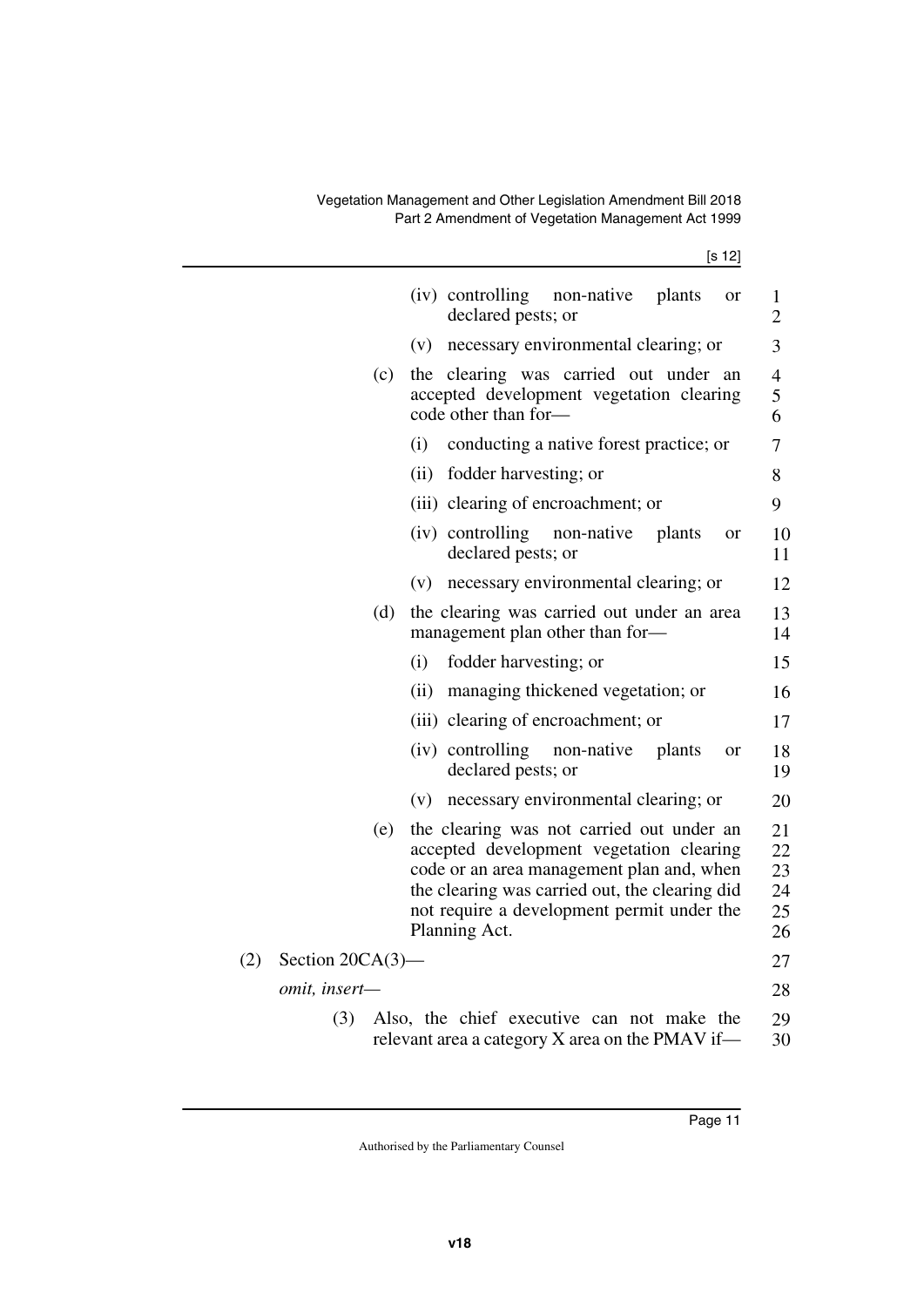[s 13]

|    |     |                       | (a) | the vegetation in the relevant area is not<br>remnant vegetation or high value regrowth<br>of clearing<br>vegetation<br>because<br>that<br>happened because of burning, flooding or<br>natural causes; or                                                                                            | $\mathbf{1}$<br>2<br>3<br>4<br>5 |
|----|-----|-----------------------|-----|------------------------------------------------------------------------------------------------------------------------------------------------------------------------------------------------------------------------------------------------------------------------------------------------------|----------------------------------|
|    |     |                       | (b) | the chief executive is satisfied the clearing<br>of vegetation for the relevant area after 29<br>November 2013 was not lawfully carried<br>out.                                                                                                                                                      | 6<br>7<br>8<br>9                 |
|    |     | (3A)                  |     | However, subsection (3) does not prevent the<br>chief executive making the relevant area a<br>category X area on the PMAV if clearing in the<br>area was carried out under subsection $(2)(a)$ , $(b)$ ,<br>$(c)$ , $(d)$ or $(e)$ after the clearing mentioned in<br>subsection $(3)(a)$ or $(b)$ . | 10<br>11<br>12<br>13<br>14<br>15 |
|    | (3) | Section $20CA(9)$ —   |     |                                                                                                                                                                                                                                                                                                      | 16                               |
|    |     | insert-               |     |                                                                                                                                                                                                                                                                                                      | 17                               |
|    |     |                       |     | <i>lawfully carried out</i> , for the clearing<br><sub>of</sub><br>vegetation, means the clearing was, at the time of<br>the clearing, authorised or permitted under this<br>Act or under any of the following—                                                                                      | 18<br>19<br>20<br>21             |
|    |     |                       | (a) | the Planning Act;                                                                                                                                                                                                                                                                                    | 22                               |
|    |     |                       | (b) | the repealed Integrated Planning Act 1997;                                                                                                                                                                                                                                                           | 23                               |
|    |     |                       | (c) | the repealed Sustainable Planning Act 2009;                                                                                                                                                                                                                                                          | 24                               |
|    |     |                       | (d) | the State Development and Public Works<br>Organisation Act 1971;                                                                                                                                                                                                                                     | 25<br>26                         |
|    |     |                       | (e) | the Cape York Peninsula Heritage Act 2007.                                                                                                                                                                                                                                                           | 27                               |
|    |     |                       |     |                                                                                                                                                                                                                                                                                                      |                                  |
| 13 |     |                       |     | Amendment of s 20D (When PMAV may be replaced)                                                                                                                                                                                                                                                       | 28                               |
|    |     | Section $20D(3)(c)$ — |     |                                                                                                                                                                                                                                                                                                      | 29                               |
|    |     | omit, insert-         |     |                                                                                                                                                                                                                                                                                                      | 30                               |
|    |     |                       | (c) | to change a category A area mentioned in<br>section 20AL(f) to a category B<br>area,                                                                                                                                                                                                                 | 31<br>32                         |

<span id="page-13-1"></span><span id="page-13-0"></span>**Clause** 13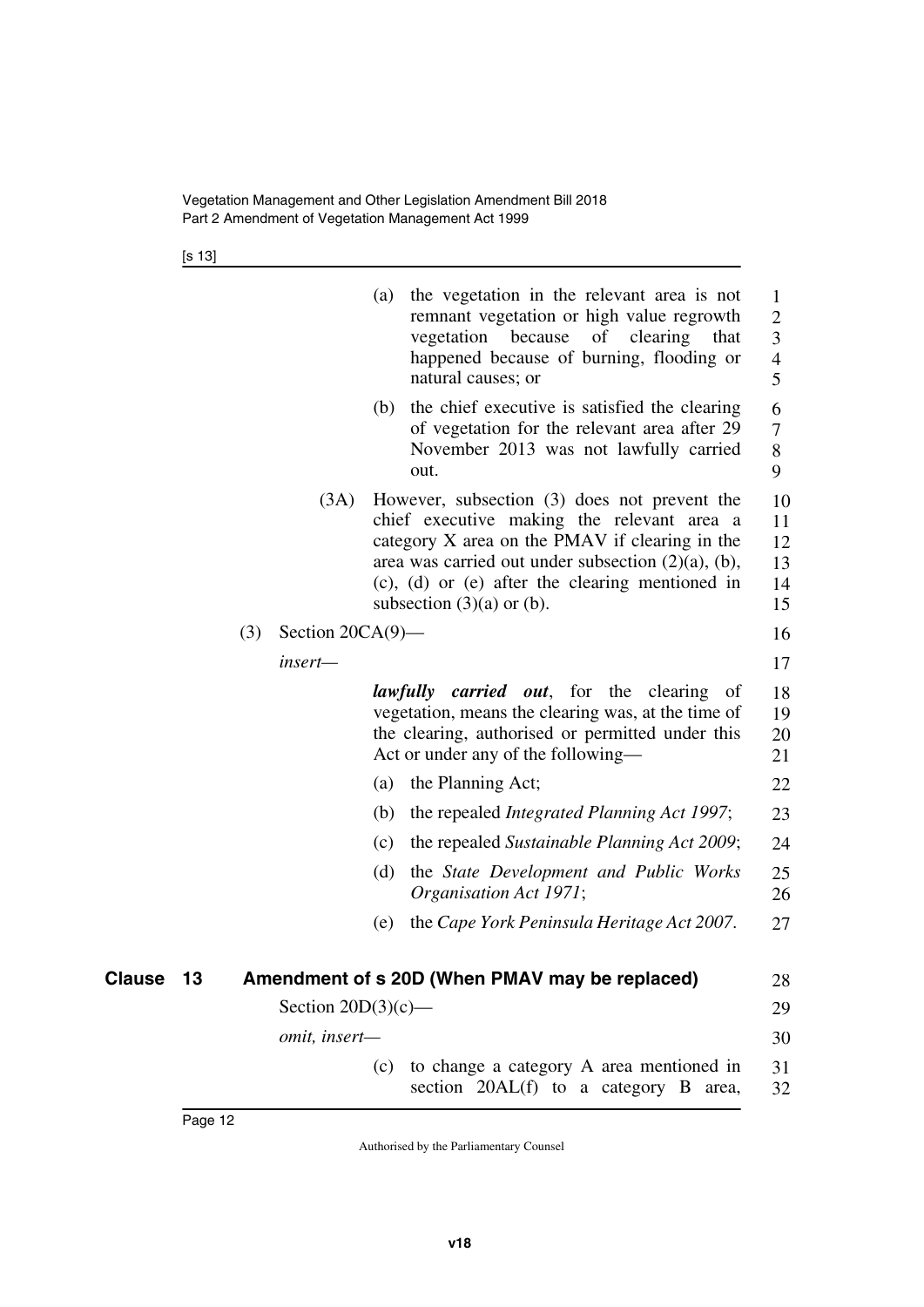<span id="page-14-9"></span><span id="page-14-8"></span><span id="page-14-7"></span><span id="page-14-6"></span><span id="page-14-5"></span><span id="page-14-4"></span><span id="page-14-3"></span><span id="page-14-2"></span><span id="page-14-1"></span><span id="page-14-0"></span>

|              | [s 14]                                                                                                                                                  |                          |
|--------------|---------------------------------------------------------------------------------------------------------------------------------------------------------|--------------------------|
|              | category C area or category X area, if each<br>of the affected owners agrees to the<br>replacement; or                                                  | $\mathbf{1}$<br>2<br>3   |
|              | for a matter other than a matter mentioned in<br>(d)<br>paragraph $(a)$ , $(b)$ or $(c)$ , if each of the<br>affected owners agrees to the replacement. | $\overline{4}$<br>5<br>6 |
| Clause<br>14 | Replacement of pt 2, div 5B (Area management plans)                                                                                                     | 7                        |
|              | Part 2, division 5B—                                                                                                                                    | 8                        |
|              | omit, insert-                                                                                                                                           | 9                        |
|              | <b>Division 5B</b><br>Area management plans                                                                                                             | 10                       |
|              | <b>Subdivision 1 Preliminary</b>                                                                                                                        | 11                       |
|              | <b>Definitions for division</b><br>21                                                                                                                   | 12                       |
|              | In this division—                                                                                                                                       | 13                       |
|              | management plan<br>means<br>area<br>area<br>an<br>management plan made by the chief executive<br>under subdivision 2.                                   | 14<br>15<br>16           |
|              | <i>plan area</i> , for an area management plan, means<br>the area to which the plan relates.                                                            | 17<br>18                 |
|              | restricted (fodder<br>harvesting)<br>land<br>see<br>section 21A.                                                                                        | 19<br>20                 |
|              | 21A What is restricted (fodder harvesting) land                                                                                                         | 21                       |
|              | <b>Restricted (fodder harvesting) land is—</b><br>(1)                                                                                                   | 22                       |
|              | a State-controlled road under the <i>Transport</i><br>(a)<br>Infrastructure Act 1994; or                                                                | 23<br>24                 |
|              | a road controlled by a local government<br>(b)<br>under the <i>Local Government Act 2009</i> ; or                                                       | 25<br>26                 |
|              | trust land under the <i>Land Act 1994</i> .<br>(c)                                                                                                      | 27                       |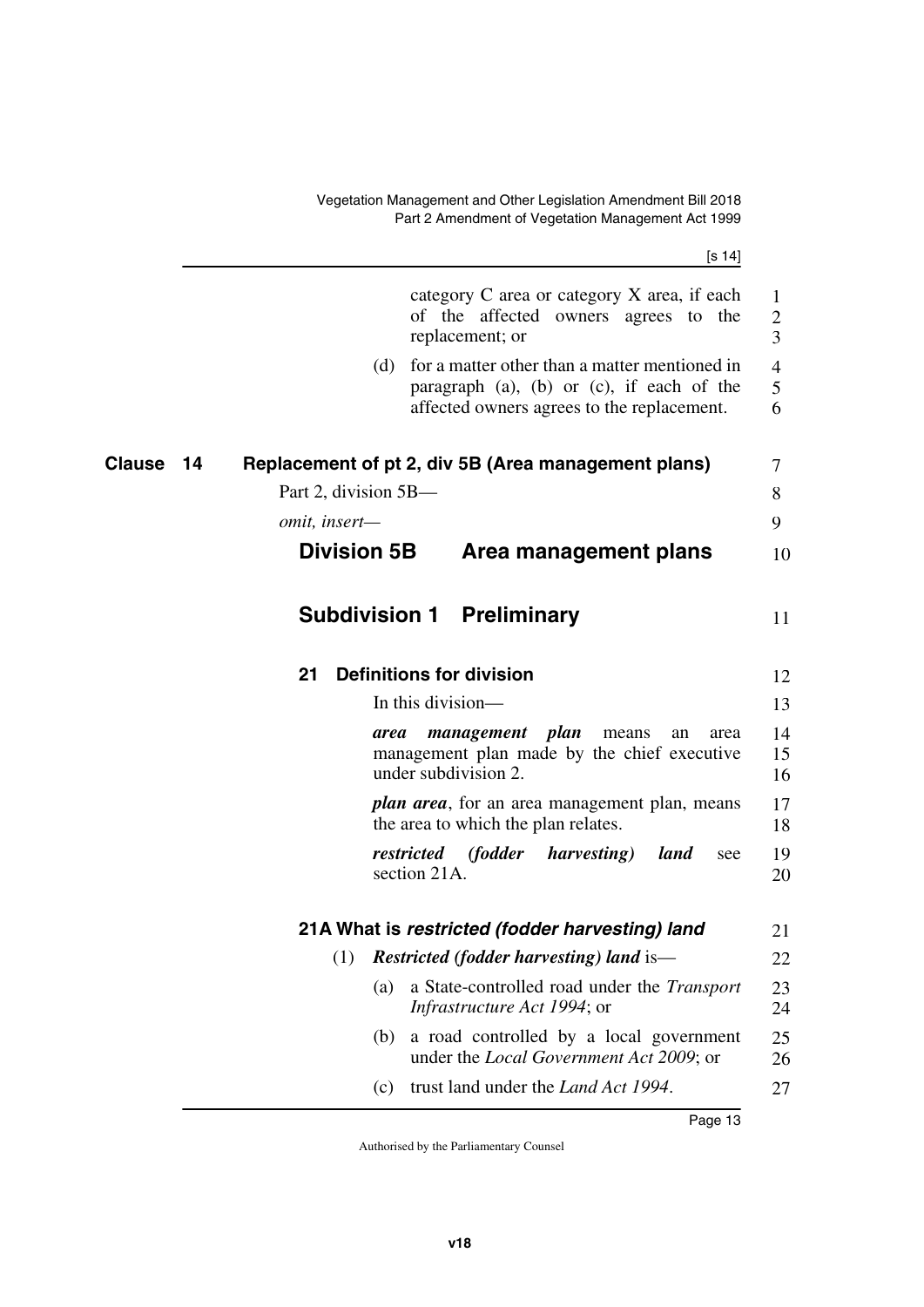[s 14]

<span id="page-15-1"></span>

|  |                                   | (2) However, restricted (fodder harvesting) land |  |
|--|-----------------------------------|--------------------------------------------------|--|
|  | does not include indigenous land. |                                                  |  |

## <span id="page-15-0"></span>**Subdivision 2 Plans made by chief executive**

### 3

4

<span id="page-15-3"></span><span id="page-15-2"></span>

| plans |     |        | 21B Chief executive may make area management                                                                                                                                                                                             | 5<br>6                  |
|-------|-----|--------|------------------------------------------------------------------------------------------------------------------------------------------------------------------------------------------------------------------------------------------|-------------------------|
| (1)   |     |        | The chief executive<br>may make<br>an<br>area<br>management plan for an area that provides for any<br>matter about clearing vegetation the chief<br>executive considers necessary or desirable for<br>achieving the purpose of this Act. | 7<br>8<br>9<br>10<br>11 |
| (2)   |     |        | An area management plan must—                                                                                                                                                                                                            | 12                      |
|       | (a) |        | include enough information to allow the<br>chief executive to map the boundary of—                                                                                                                                                       | 13<br>14                |
|       |     | (i)    | the plan area; and                                                                                                                                                                                                                       | 15                      |
|       |     | (ii)   | if the conditions for clearing vegetation<br>relate to different zones within the plan<br>area—each of the zones; and                                                                                                                    | 16<br>17<br>18          |
|       | (b) | state- |                                                                                                                                                                                                                                          | 19                      |
|       |     | (i)    | the<br>management<br>intent<br>and<br>management outcomes for vegetation<br>management in the plan area; and                                                                                                                             | 20<br>21<br>22          |
|       |     | (ii)   | conditions<br>for<br>clearing,<br>the<br><b>or</b><br>restricting clearing of, vegetation in the<br>area to achieve the management intent<br>and management outcomes; and                                                                | 23<br>24<br>25<br>26    |
|       | (c) |        | provide for, or allow, clearing of vegetation<br>for 1 or more of the following—                                                                                                                                                         | 27<br>28                |
|       |     | (i)    | controlling non-native plants<br><b>or</b><br>declared pests;                                                                                                                                                                            | 29<br>30                |
|       |     |        | (ii) ensuring public safety;                                                                                                                                                                                                             | 31                      |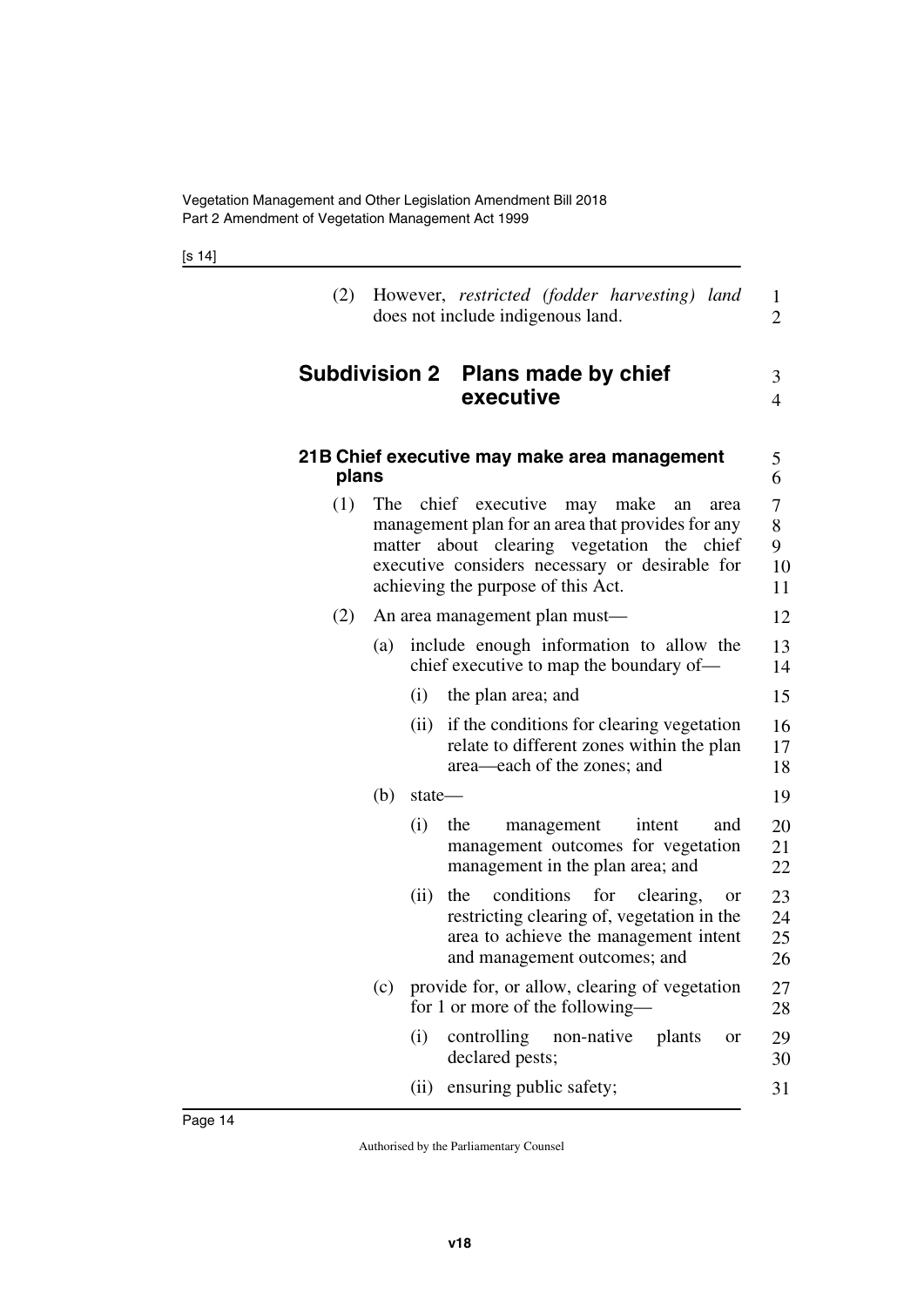<span id="page-16-1"></span><span id="page-16-0"></span>

|      | (iii) relevant infrastructure activities;                                                                                                                                                         | $\mathbf{1}$                       |
|------|---------------------------------------------------------------------------------------------------------------------------------------------------------------------------------------------------|------------------------------------|
|      | (iv) clearing of encroachment;                                                                                                                                                                    | $\overline{2}$                     |
|      | managing thickened vegetation;<br>(v)                                                                                                                                                             | 3                                  |
|      | fodder harvesting, other than on a part<br>(vi)<br>of the area that is restricted (fodder<br>harvesting) land;                                                                                    | $\overline{\mathcal{A}}$<br>5<br>6 |
|      | (vii) necessary environmental clearing; and                                                                                                                                                       | 7                                  |
|      | (d)<br>not be inconsistent with the State policy.                                                                                                                                                 | 8                                  |
| (3)  | An area management plan is not subordinate<br>legislation.                                                                                                                                        | 9<br>10                            |
|      | 21C Plan period for area management plan                                                                                                                                                          | 11                                 |
|      | An area management plan must state the period,<br>of no longer than 10 years, for which it will be in<br>force, and remains in force until the end of the<br>period.                              | 12<br>13<br>14<br>15               |
| plan | 21D Mandatory conditions for area management                                                                                                                                                      | 16<br>17                           |
| (1)  | An area management plan is subject to the<br>conditions under subsections $(2)$ and $(3)$ .                                                                                                       | 18<br>19                           |
| (2)  | If the plan provides for, or allows, clearing of<br>vegetation for relevant infrastructure activities,<br>the condition is that the clearing<br>can<br>not<br>reasonably be avoided or minimised. | 20<br>21<br>22<br>23               |
| (3)  | If the plan area includes restricted (fodder<br>harvesting) land, the condition is that vegetation<br>on the land can not be cleared for fodder<br>harvesting.                                    | 24<br>25<br>26<br>27               |
|      |                                                                                                                                                                                                   |                                    |

# <span id="page-16-5"></span><span id="page-16-4"></span><span id="page-16-3"></span><span id="page-16-2"></span>**Subdivision 3 Keeping plans**

28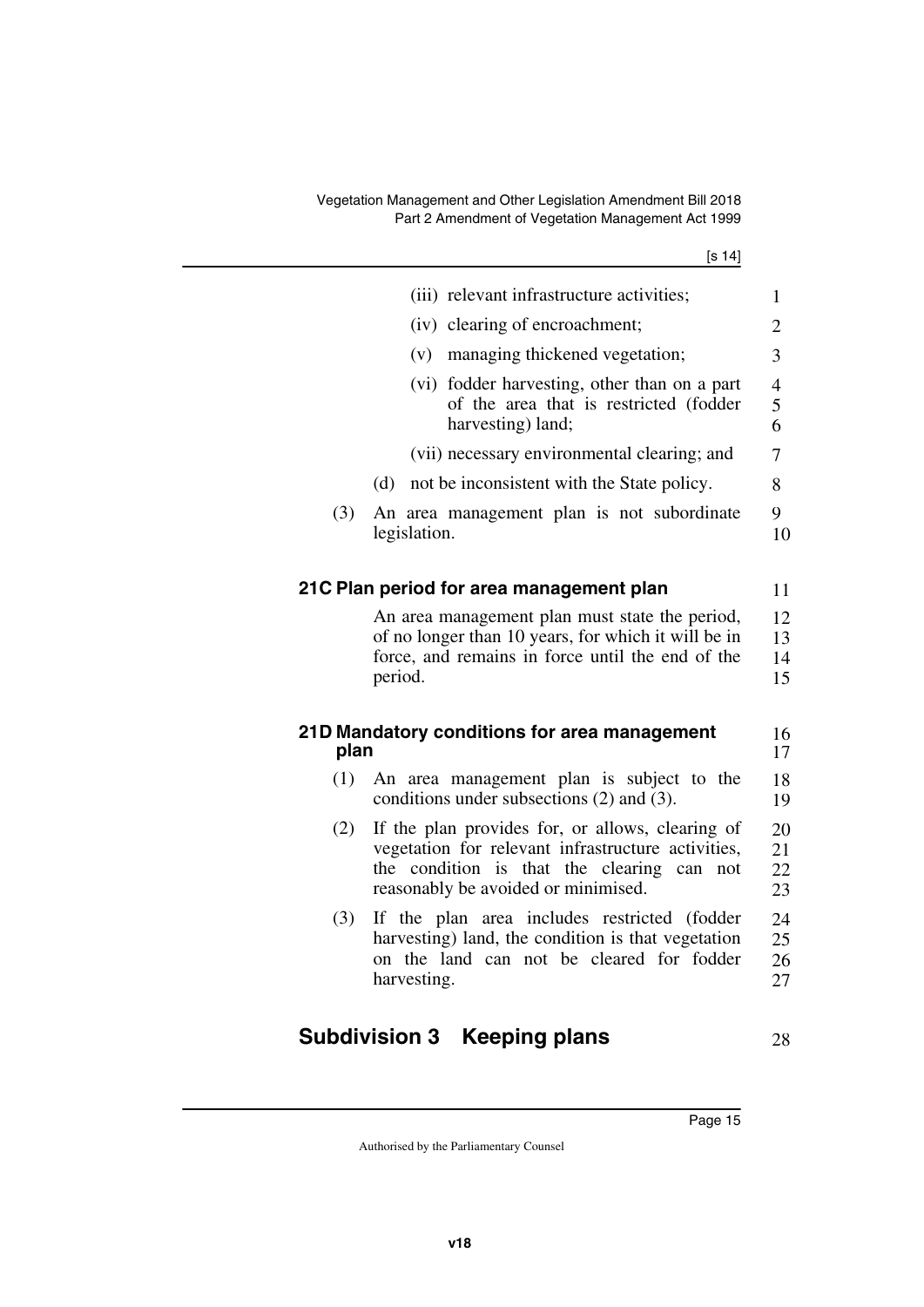<span id="page-17-3"></span><span id="page-17-1"></span><span id="page-17-0"></span>

| ۰. | ×<br>۰, |
|----|---------|
|----|---------|

<span id="page-17-5"></span><span id="page-17-4"></span><span id="page-17-2"></span>

|        |    |     |                       |     | 21E Register of area management plans                                                                                        | 1              |
|--------|----|-----|-----------------------|-----|------------------------------------------------------------------------------------------------------------------------------|----------------|
|        |    |     | (1)                   |     | The chief executive must—                                                                                                    | 2              |
|        |    |     |                       |     | (a) give each area management plan a unique<br>identifying number; and                                                       | 3<br>4         |
|        |    |     |                       | (b) | keep a register of area management plans.                                                                                    | 5              |
|        |    |     | (2)                   |     | The register must include details of each notice<br>the chief executive considers appropriate.                               | 6<br>7         |
| Clause | 15 |     |                       |     | Omission of pt 2, div 6, sdiv 1, hdg (Relevant purposes)                                                                     | 8              |
|        |    |     |                       |     | Part 2, division 6, subdivision 1, heading—                                                                                  | 9              |
|        |    |     | omit.                 |     |                                                                                                                              | 10             |
| Clause | 16 |     |                       |     | Amendment of s 22A (Particular vegetation clearing<br>applications may be assessed)                                          | 11<br>12       |
|        |    | (1) | Section 22A, heading— |     |                                                                                                                              | 13             |
|        |    |     | omit, insert-         |     |                                                                                                                              | 14             |
|        |    |     |                       |     | 22A When development is for a relevant purpose                                                                               | 15             |
|        |    | (2) | Section $22A(1)$ —    |     |                                                                                                                              | 16             |
|        |    |     | omit, insert-         |     |                                                                                                                              | 17             |
|        |    |     | (1)                   |     | This section provides for when development the<br>subject of a vegetation clearing application is for<br>a relevant purpose. | 18<br>19<br>20 |
|        |    | (3) |                       |     | Section 22A(2), from 'A vegetation' to 'applied for'—                                                                        | 21             |
|        |    |     | omit, insert-         |     |                                                                                                                              | 22             |
|        |    |     |                       |     | Development is for a relevant purpose under this<br>section if the chief executive is satisfied the<br>development           | 23<br>24<br>25 |
|        |    | (4) |                       |     | Section 22A $(2)(d)$ , 'the clearing'—                                                                                       | 26             |
|        |    |     | omit, insert-         |     |                                                                                                                              | 27             |
|        |    |     |                       |     | clearing for the development                                                                                                 | 28             |
|        |    |     |                       |     |                                                                                                                              |                |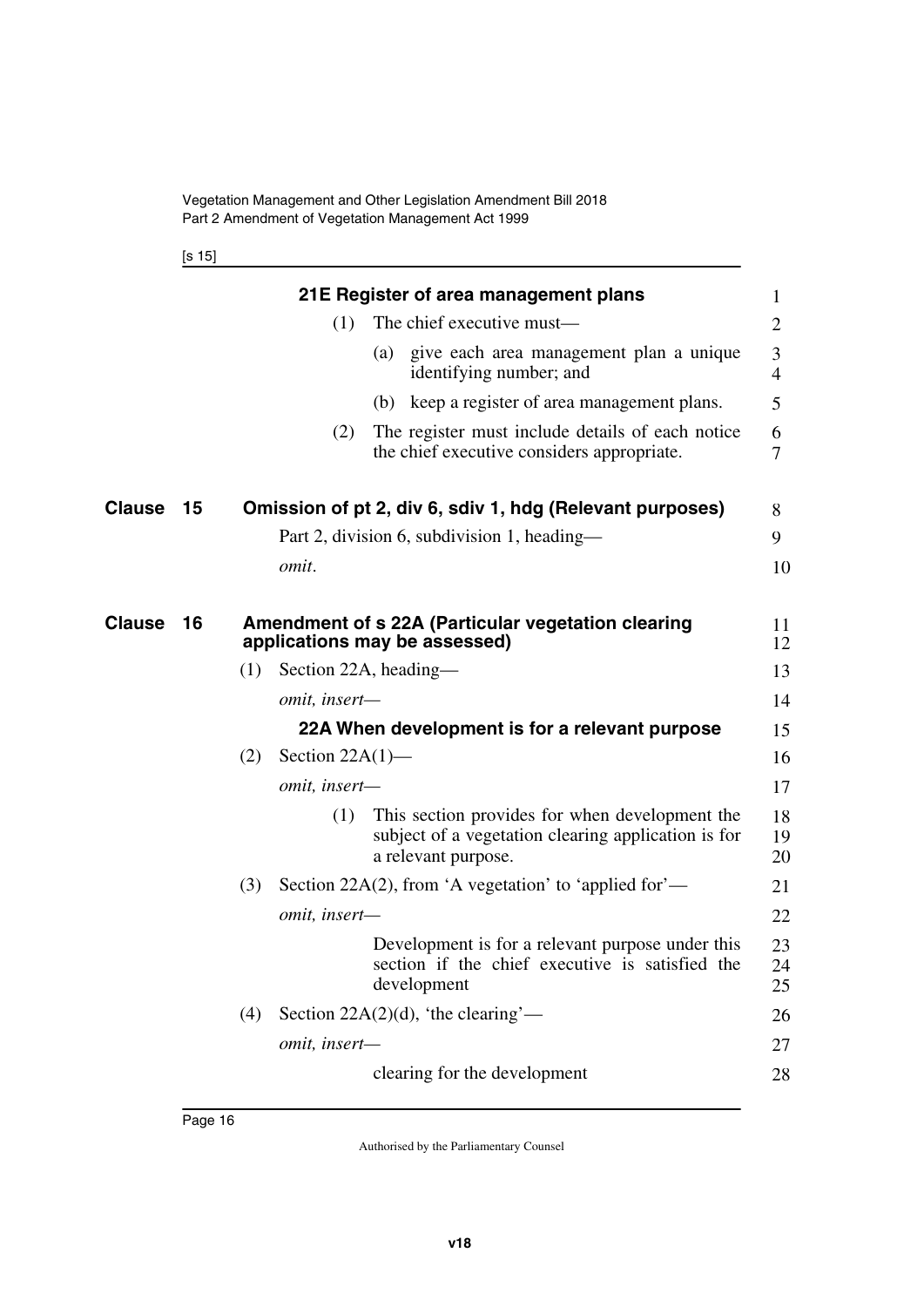#### Vegetation Management and Other Legislation Amendment Bill 2018 Part 2 Amendment of Vegetation Management Act 1999

|      | [s 16]                                                                                                                                                                                                                                        |                            |
|------|-----------------------------------------------------------------------------------------------------------------------------------------------------------------------------------------------------------------------------------------------|----------------------------|
| (5)  | Section 22A $(2)(g)$ , 'thinning'—                                                                                                                                                                                                            | $\mathbf{1}$               |
|      | omit, insert-                                                                                                                                                                                                                                 | $\overline{2}$             |
|      | managing thickened vegetation                                                                                                                                                                                                                 | 3                          |
| (6)  | Section $22A(2)(k)$ and (1)—                                                                                                                                                                                                                  | $\overline{4}$             |
|      | omit.                                                                                                                                                                                                                                         | 5                          |
| (7)  | Section 22A(2AA), after 'Also,'—                                                                                                                                                                                                              | 6                          |
|      | insert-                                                                                                                                                                                                                                       | 7                          |
|      | development the subject of                                                                                                                                                                                                                    | 8                          |
| (8)  | Section 22A(2AA), 'applied for'—                                                                                                                                                                                                              | 9                          |
|      | omit.                                                                                                                                                                                                                                         | 10                         |
| (9)  | Section 22A(2B), 'a vegetation clearing application'—                                                                                                                                                                                         | 11                         |
|      | omit, insert-                                                                                                                                                                                                                                 | 12                         |
|      | development                                                                                                                                                                                                                                   | 13                         |
| (10) | Section 22A(2B), 'applied for'—                                                                                                                                                                                                               | 14                         |
|      | omit.                                                                                                                                                                                                                                         | 15                         |
| (11) | Section $22A(2B)(a)$ , after 'area'—                                                                                                                                                                                                          | 16                         |
|      | insert-                                                                                                                                                                                                                                       | 17                         |
|      | if the land on which the development is carried<br>out is freehold land, indigenous land or the subject<br>of a lease issued under the <i>Land Act 1994</i> for<br>agriculture or grazing purposes or an occupation<br>licence under that Act | 18<br>19<br>20<br>21<br>22 |
| (12) | Section $22A(2B)(b)$ , 'the subject of the application is freehold<br>land, indigenous land or a lease'—                                                                                                                                      | 23<br>24                   |
|      | omit, insert-                                                                                                                                                                                                                                 | 25                         |
|      | on which the development is carried out is<br>freehold land, indigenous land or the subject of a<br>lease                                                                                                                                     | 26<br>27<br>28             |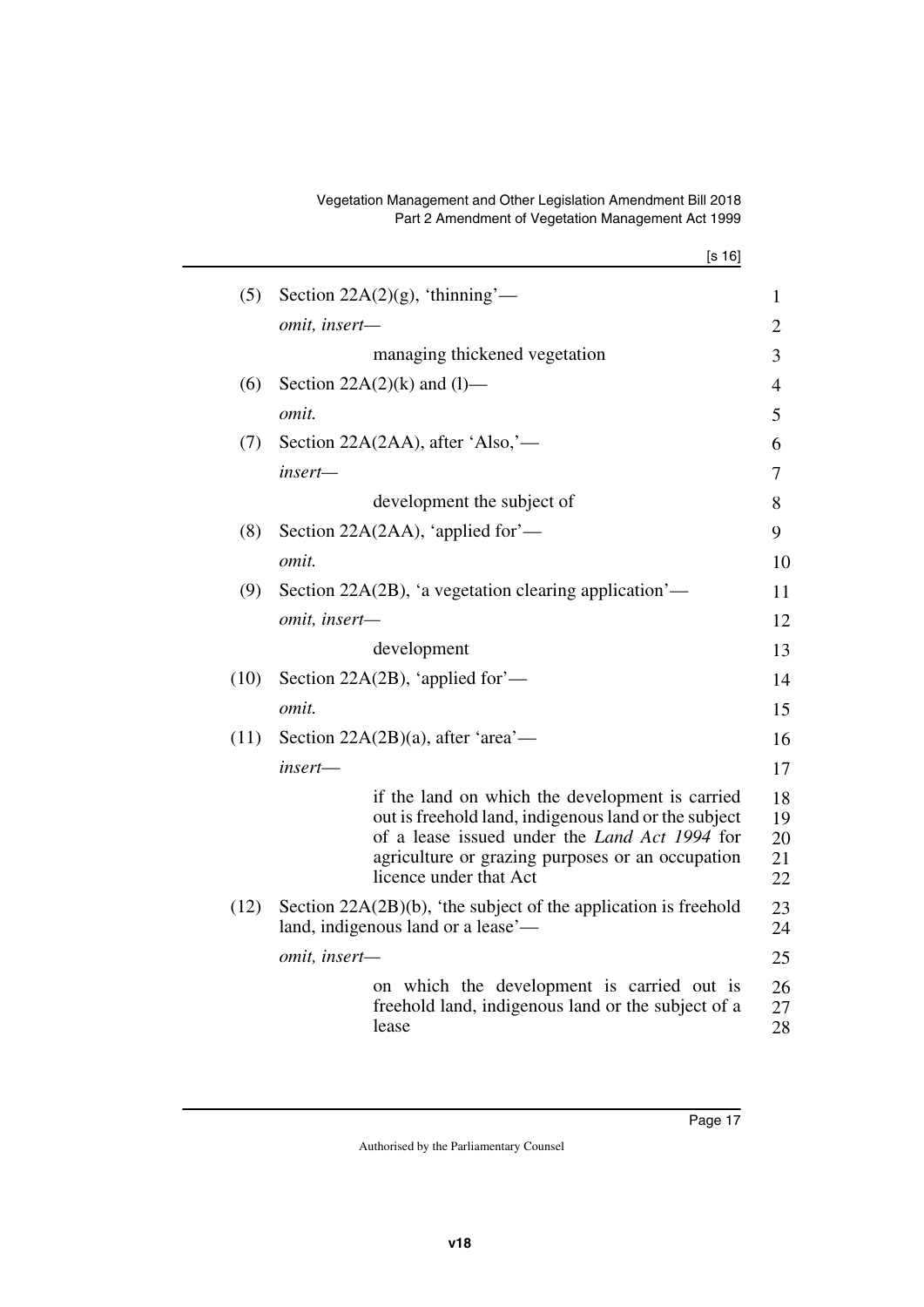Vegetation Management and Other Legislation Amendment Bill 2018 Part 2 Amendment of Vegetation Management Act 1999

### <span id="page-19-3"></span><span id="page-19-2"></span><span id="page-19-1"></span><span id="page-19-0"></span>[s 17]

<span id="page-19-5"></span><span id="page-19-4"></span>

| <b>Clause</b>                                                                                                                                                                                                                                                         | 17 | Insertion of new s 22B |     |                                                                                                                                                                                                                                                      | $\mathbf{1}$               |  |  |  |
|-----------------------------------------------------------------------------------------------------------------------------------------------------------------------------------------------------------------------------------------------------------------------|----|------------------------|-----|------------------------------------------------------------------------------------------------------------------------------------------------------------------------------------------------------------------------------------------------------|----------------------------|--|--|--|
|                                                                                                                                                                                                                                                                       |    | Part 2, division 6—    |     |                                                                                                                                                                                                                                                      | $\overline{2}$             |  |  |  |
|                                                                                                                                                                                                                                                                       |    | insert-                |     |                                                                                                                                                                                                                                                      |                            |  |  |  |
|                                                                                                                                                                                                                                                                       |    |                        |     | 22B Requirements for vegetation clearing<br>application for managing thickened vegetation                                                                                                                                                            | 4<br>5                     |  |  |  |
|                                                                                                                                                                                                                                                                       |    | (1)                    |     | This section applies if a vegetation clearing<br>application is for managing thickened vegetation.                                                                                                                                                   | 6<br>7                     |  |  |  |
| The application must demonstrate how the<br>(2)<br>proposed clearing will restore the regional<br>ecosystem subject to the clearing to the floristic<br>composition and densities typical of the regional<br>ecosystem in the bioregion and include the<br>following— |    |                        |     |                                                                                                                                                                                                                                                      |                            |  |  |  |
|                                                                                                                                                                                                                                                                       |    |                        | (a) | the location and extent of the proposed<br>clearing;                                                                                                                                                                                                 | 14<br>15                   |  |  |  |
|                                                                                                                                                                                                                                                                       |    |                        |     | (b) the selective clearing methods proposed to<br>be used;                                                                                                                                                                                           | 16<br>17                   |  |  |  |
|                                                                                                                                                                                                                                                                       |    |                        | (c) | evidence that the clearing will be limited to<br>the prescribed regional ecosystems and<br>restrictions;                                                                                                                                             | 18<br>19<br>20             |  |  |  |
|                                                                                                                                                                                                                                                                       |    |                        | (d) | evidence that the regional ecosystem has<br>thickened in comparison to the<br>same<br>regional ecosystem in the bioregion.                                                                                                                           | 21<br>22<br>23             |  |  |  |
|                                                                                                                                                                                                                                                                       |    | (3)                    |     | In this section—                                                                                                                                                                                                                                     | 24                         |  |  |  |
|                                                                                                                                                                                                                                                                       |    |                        |     | prescribed regional ecosystems and restrictions<br>means regional ecosystems and restrictions<br>prescribed by regulation under the Planning Act,<br>section $55(2)$ to be a regional ecosystem or<br>restriction for managing thickened vegetation. | 25<br>26<br>27<br>28<br>29 |  |  |  |
| <b>Clause</b>                                                                                                                                                                                                                                                         | 18 | clearing applications) |     | Omission of pt 2, div 6, sdiv 1A (Particular vegetation                                                                                                                                                                                              | 30<br>31                   |  |  |  |
|                                                                                                                                                                                                                                                                       |    |                        |     | Part 2, division 6, subdivision 1A—                                                                                                                                                                                                                  | 32                         |  |  |  |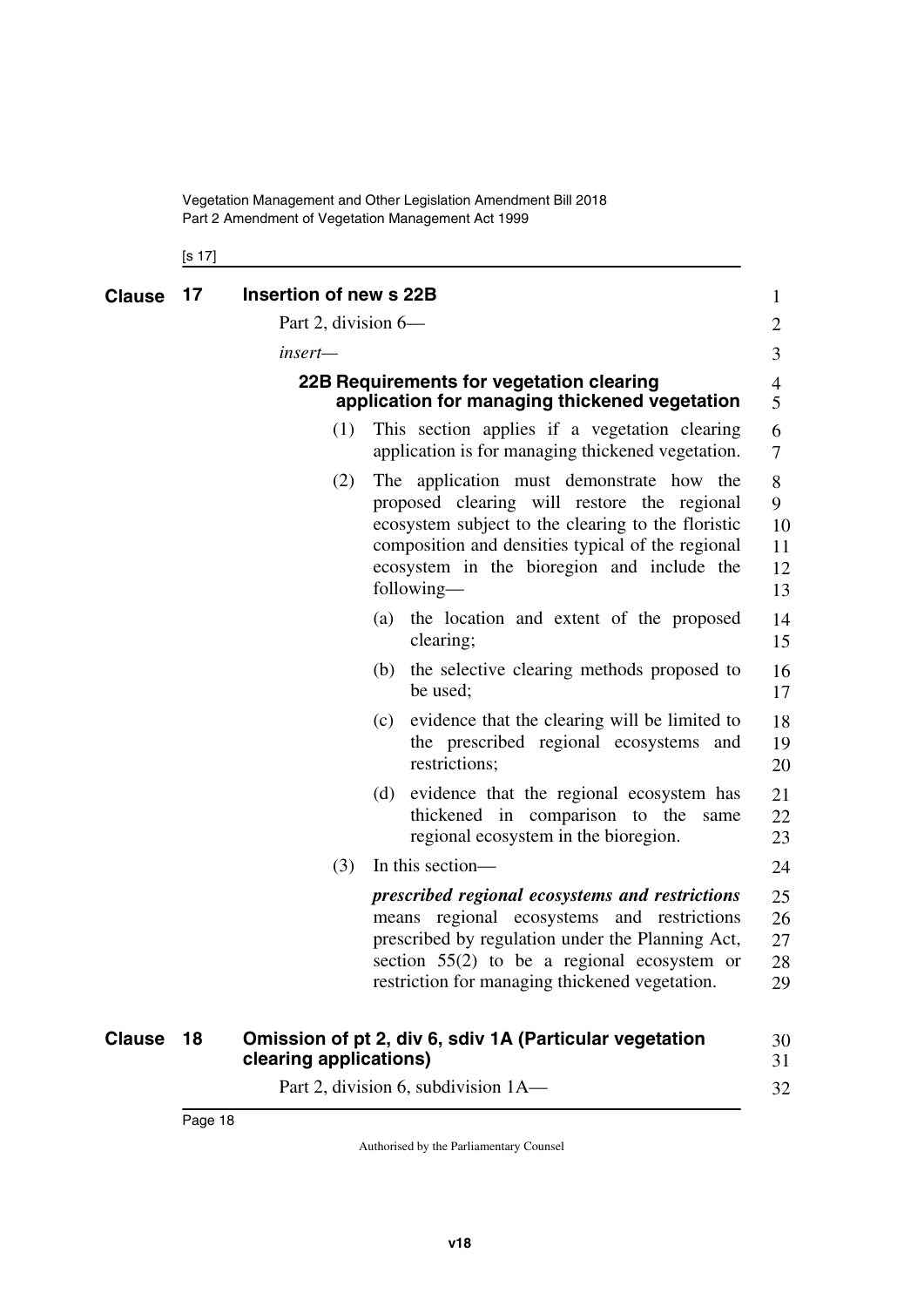<span id="page-20-2"></span><span id="page-20-0"></span>[s 19] Part 2 Amendment of Vegetation Management Act 1999 *omit.* **19 Amendment of s 28 (Failure to return identity card) Clause** 2 Section 28, penalty *omit, insert—* Maximum penalty—50 penalty units. **20** Amendment of s 30 (Power to enter places)  $\qquad \qquad 6$ (1) Section  $30(1)(c)(i)(D)$ , 'and' *omit, insert* or (2) Section  $30(1)(c)(i)$  *insert—* (E) an activity, being carried out at the time of entry, to which an enforceable undertaking relates; or (F) a notification of an intention to clear vegetation given under an accepted development vegetation clearing code or an area management plan; and (3) Section  $30(1)(e)$ , after 'entry' *insert* is under section 30A or **21 Insertion of new s 30A Clause** 22 Part 3, division 1, subdivision 2 *insert—* **30A Power to enter place on reasonable belief of vegetation clearing offence** 1 3 4 5 7 8 9 10 11 12 13 14 15 16 17 18 19 20 21 23 24 25 26  $27$ 

<span id="page-20-3"></span><span id="page-20-1"></span>Vegetation Management and Other Legislation Amendment Bill 2018

<span id="page-20-7"></span><span id="page-20-6"></span><span id="page-20-5"></span><span id="page-20-4"></span>(1) This section applies if an authorised officer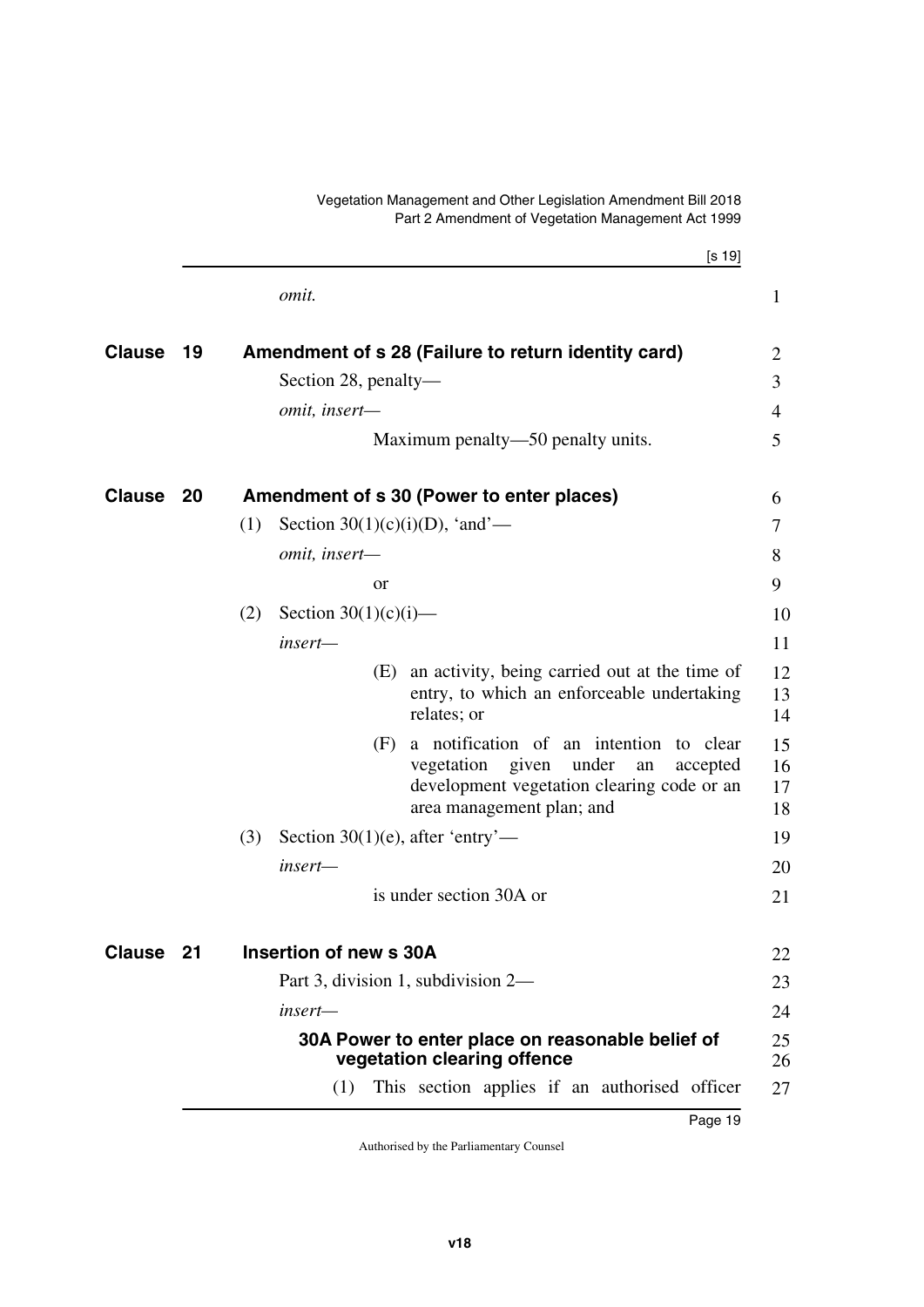[s 21]

|     | believes on reasonable grounds that a vegetation<br>clearing offence is happening, or has happened, at<br>a place.                                                                                                                              | $\mathbf{1}$<br>$\overline{c}$<br>3          |
|-----|-------------------------------------------------------------------------------------------------------------------------------------------------------------------------------------------------------------------------------------------------|----------------------------------------------|
| (2) | The authorised officer may enter and re-enter the<br>place without the occupier's consent or a warrant<br>to investigate whether a vegetation clearing<br>offence is happening, or has happened, at the<br>place.                               | $\overline{\mathcal{L}}$<br>5<br>6<br>7<br>8 |
| (3) | The authorised officer may exercise powers under<br>subsection (2), at the time, with the help, and<br>using the force, that is necessary and reasonable in<br>the circumstances.                                                               | 9<br>10<br>11<br>12                          |
| (4) | However, before first entering the place, the<br>authorised officer must give at least 24 hours<br>written notice of the proposed entry to an occupier<br>of the place.                                                                         | 13<br>14<br>15<br>16                         |
| (5) | Notice of the proposed entry must include the<br>following information-                                                                                                                                                                         | 17<br>18                                     |
|     | that the authorised officer believes<br>(a)<br><sub>on</sub><br>that a vegetation<br>reasonable grounds<br>clearing offence is happening,<br>or has<br>happened, at the place;                                                                  | 19<br>20<br>21<br>22                         |
|     | the reasons for the authorised officer's<br>(b)<br>belief;                                                                                                                                                                                      | 23<br>24                                     |
|     | that the authorised officer intends to enter<br>(c)<br>the place and may re-enter the place;                                                                                                                                                    | 25<br>26                                     |
|     | (d)<br>the purpose of the proposed entry;                                                                                                                                                                                                       | 27                                           |
|     | the dates and times of entry and re-entry.<br>(e)                                                                                                                                                                                               | 28                                           |
| (6) | In exercising a power under this section, an<br>authorised officer must take all reasonable steps<br>the officer causes<br>little<br>ensure<br>as<br>to<br>inconvenience, and does as little damage, as is<br>practicable in the circumstances. | 29<br>30<br>31<br>32<br>33                   |
| (7) | This section does not apply to a part of a place<br>where a person resides.                                                                                                                                                                     | 34<br>35                                     |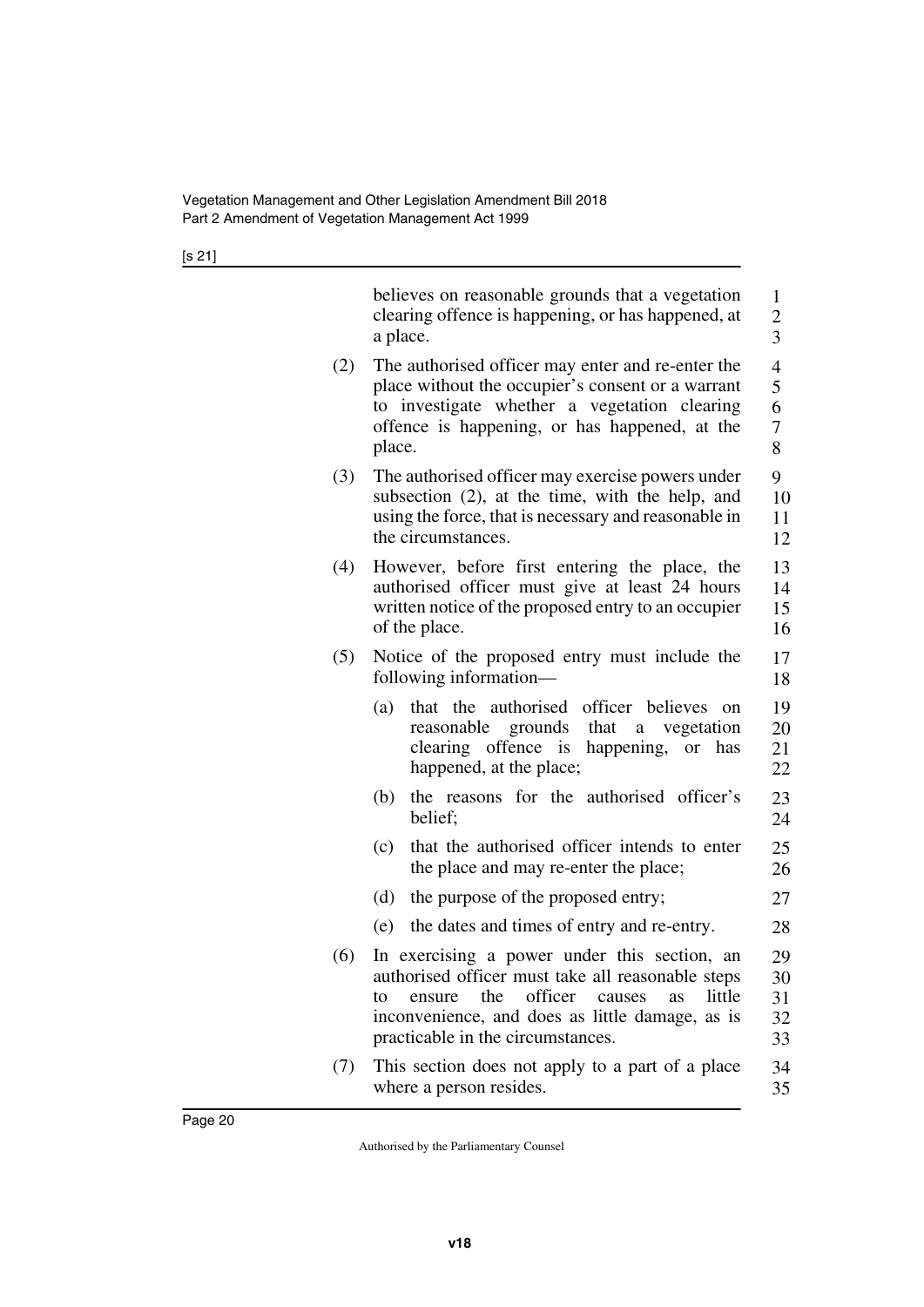<span id="page-22-5"></span><span id="page-22-4"></span><span id="page-22-3"></span><span id="page-22-2"></span><span id="page-22-1"></span><span id="page-22-0"></span>

|               |    |     |                            |        | [s 22]                                                                                                                                                                                                                                         |
|---------------|----|-----|----------------------------|--------|------------------------------------------------------------------------------------------------------------------------------------------------------------------------------------------------------------------------------------------------|
| <b>Clause</b> | 22 |     |                            |        | Amendment of s 37 (Failure to help authorised officer)                                                                                                                                                                                         |
|               |    |     | Section $37(1)$ , penalty— |        |                                                                                                                                                                                                                                                |
|               |    |     | omit, insert-              |        |                                                                                                                                                                                                                                                |
|               |    |     |                            |        | Maximum penalty—200 penalty units.                                                                                                                                                                                                             |
| Clause        | 23 |     |                            |        | Amendment of s 38 (Failure to give information)                                                                                                                                                                                                |
|               |    |     | Section $38(1)$ , penalty— |        |                                                                                                                                                                                                                                                |
|               |    |     | omit, insert-              |        |                                                                                                                                                                                                                                                |
|               |    |     |                            |        | Maximum penalty—200 penalty units.                                                                                                                                                                                                             |
| <b>Clause</b> | 24 |     |                            |        | <b>Amendment of s 39 (Seizing evidence)</b>                                                                                                                                                                                                    |
|               |    | (1) |                            |        | Section 39(1), after 'or under'—                                                                                                                                                                                                               |
|               |    |     | insert—                    |        |                                                                                                                                                                                                                                                |
|               |    |     |                            |        | section 30A or                                                                                                                                                                                                                                 |
|               |    | (2) | Section $39(2)$ —          |        |                                                                                                                                                                                                                                                |
|               |    |     | omit, insert-              |        |                                                                                                                                                                                                                                                |
|               |    |     | (2)                        | $if$ — | If the authorised officer enters the place with the<br>occupier's consent or under section 30A, the<br>authorised officer may seize a thing at the place                                                                                       |
|               |    |     |                            | (a)    | the authorised officer reasonably believes<br>the thing is evidence of a vegetation clearing<br>offence; and                                                                                                                                   |
|               |    |     |                            | (b)    | either-                                                                                                                                                                                                                                        |
|               |    |     |                            |        | if the authorised officer entered the<br>(i)<br>place with the occupier's consent-<br>seizure of the thing is consistent with<br>the purpose of the entry as told to the<br>occupier<br>when<br>asking<br>for<br>the<br>occupier's consent; or |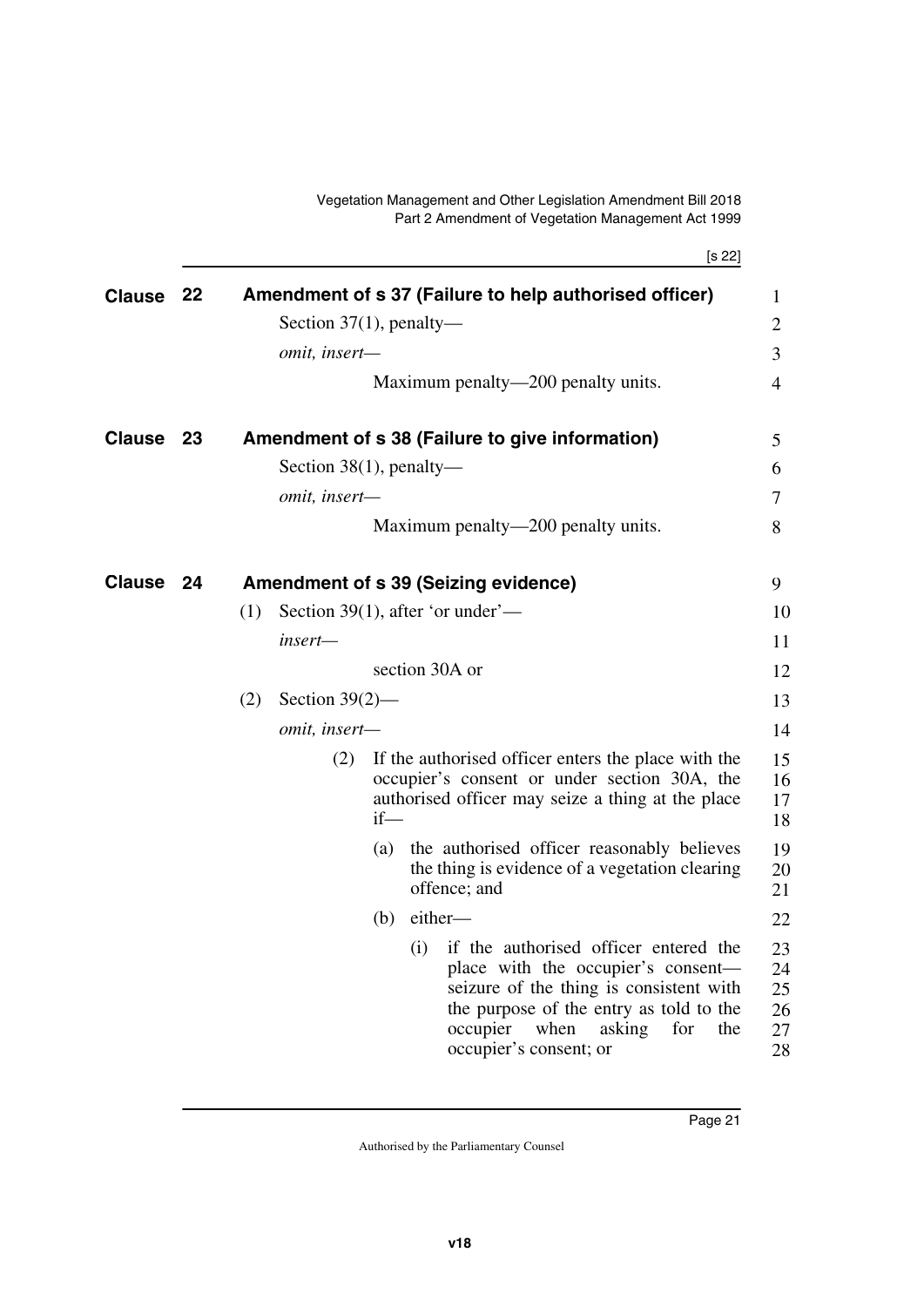<span id="page-23-1"></span>[s 25]

<span id="page-23-7"></span><span id="page-23-6"></span><span id="page-23-5"></span><span id="page-23-4"></span><span id="page-23-3"></span><span id="page-23-2"></span><span id="page-23-0"></span>

|           | (ii) if the authorised officer entered the<br>place under section 30A—seizure of<br>the thing is consistent with the purpose<br>of the proposed entry stated in the<br>written notice of entry given to the<br>occupier under that section. | 1<br>$\mathfrak{2}$<br>3<br>$\overline{4}$<br>5<br>6 |
|-----------|---------------------------------------------------------------------------------------------------------------------------------------------------------------------------------------------------------------------------------------------|------------------------------------------------------|
| Clause 25 | Amendment of s 51 (Power to require information)                                                                                                                                                                                            | $\tau$                                               |
|           | Section 51(3), penalty—                                                                                                                                                                                                                     | 8                                                    |
|           | omit, insert-                                                                                                                                                                                                                               | 9                                                    |
|           | Maximum penalty—200 penalty units.                                                                                                                                                                                                          | 10                                                   |
| Clause 26 | Amendment of s 53 (Failure to certify copy of document)                                                                                                                                                                                     | 11                                                   |
|           | Section $53(1)$ , penalty—                                                                                                                                                                                                                  | 12                                                   |
|           | omit, insert-                                                                                                                                                                                                                               | 13                                                   |
|           | Maximum penalty—200 penalty units.                                                                                                                                                                                                          | 14                                                   |
| Clause 27 | Amendment of s 54 (Failure to produce document)                                                                                                                                                                                             | 15                                                   |
|           | Section $54(1)$ , penalty—                                                                                                                                                                                                                  | 16                                                   |
|           | omit, insert-                                                                                                                                                                                                                               | 17                                                   |
|           | Maximum penalty—200 penalty units.                                                                                                                                                                                                          | 18                                                   |
| Clause 28 | Amendment of s 54A (Stop work notice)                                                                                                                                                                                                       | 19                                                   |
|           | Section $54A(1)$ , after 'committing'—<br>(1)                                                                                                                                                                                               | 20                                                   |
|           | $insert-$                                                                                                                                                                                                                                   | 21                                                   |
|           | , or has committed,                                                                                                                                                                                                                         | 22                                                   |
|           | Section $54A(2)$ —<br>(2)                                                                                                                                                                                                                   | 23                                                   |
|           | insert-                                                                                                                                                                                                                                     | 24                                                   |
|           |                                                                                                                                                                                                                                             |                                                      |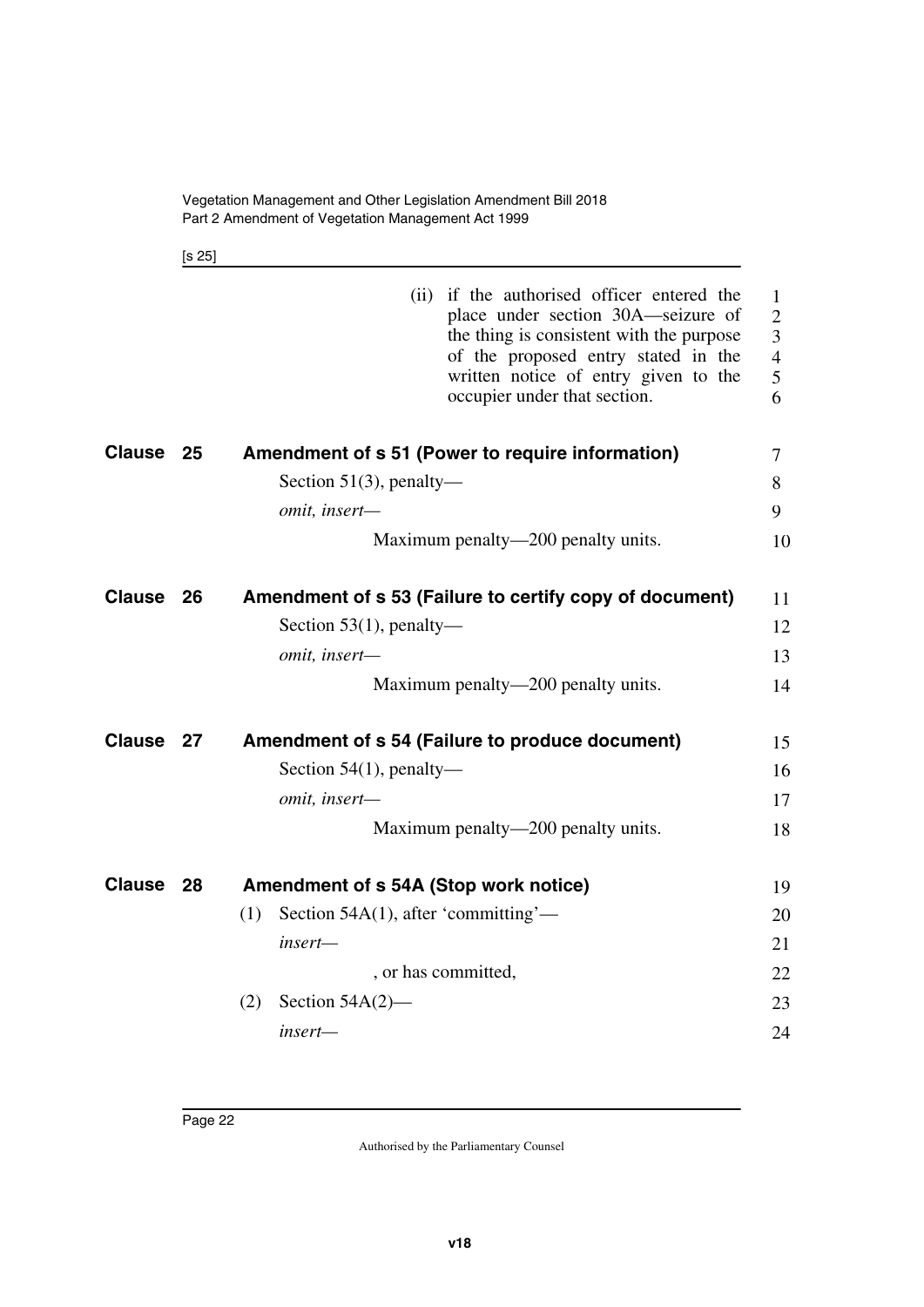Vegetation Management and Other Legislation Amendment Bill 2018 Part 2 Amendment of Vegetation Management Act 1999

[s 29]

<span id="page-24-3"></span><span id="page-24-2"></span><span id="page-24-1"></span><span id="page-24-0"></span>

|               |    |     | Examples of what a stop work notice may require—                                                                              | 1                                   |
|---------------|----|-----|-------------------------------------------------------------------------------------------------------------------------------|-------------------------------------|
|               |    |     | The notice may require a person to do any or all of the<br>following on or before a stated time or within a stated<br>period- | $\mathbf{2}$<br>$\overline{3}$<br>4 |
|               |    |     | to stop carrying out development                                                                                              | 5                                   |
|               |    |     | to demolish or remove development                                                                                             | 6                                   |
|               |    |     | to not remove, burn, dispose of, or otherwise cause<br>٠<br>to be removed, burnt, or disposed of, any felled<br>vegetation    | $\overline{7}$<br>8<br>9            |
|               |    | (3) | Section 54A(3)(a), after 'committing'—                                                                                        | 10                                  |
|               |    |     | insert-                                                                                                                       | 11                                  |
|               |    |     | , or has committed,                                                                                                           | 12                                  |
|               |    | (4) | Section $54A(3)(b)$ and (c), after 'being'—                                                                                   | 13                                  |
|               |    |     | insert-                                                                                                                       | 14                                  |
|               |    |     | , or has been,                                                                                                                | 15                                  |
|               |    | (5) | Section $54A(5)$ , penalty—                                                                                                   | 16                                  |
|               |    |     | omit, insert-                                                                                                                 | 17                                  |
|               |    |     | Maximum penalty—4,500 penalty units.                                                                                          | 18                                  |
| Clause        | 29 |     | Amendment of s 54B (Restoration notice)                                                                                       | 19                                  |
|               |    |     | Section $54B(5)$ , penalty—                                                                                                   | 20                                  |
|               |    |     | omit, insert-                                                                                                                 | 21                                  |
|               |    |     | Maximum penalty—4,500 penalty units.                                                                                          | 22                                  |
| <b>Clause</b> | 30 |     | Amendment of s 58 (False or misleading statements)                                                                            | 23                                  |
|               |    |     | Section $58(1)$ , penalty—                                                                                                    | 24                                  |
|               |    |     | omit, insert-                                                                                                                 | 25                                  |
|               |    |     | Maximum penalty—500 penalty units.                                                                                            | 26                                  |
|               |    |     |                                                                                                                               |                                     |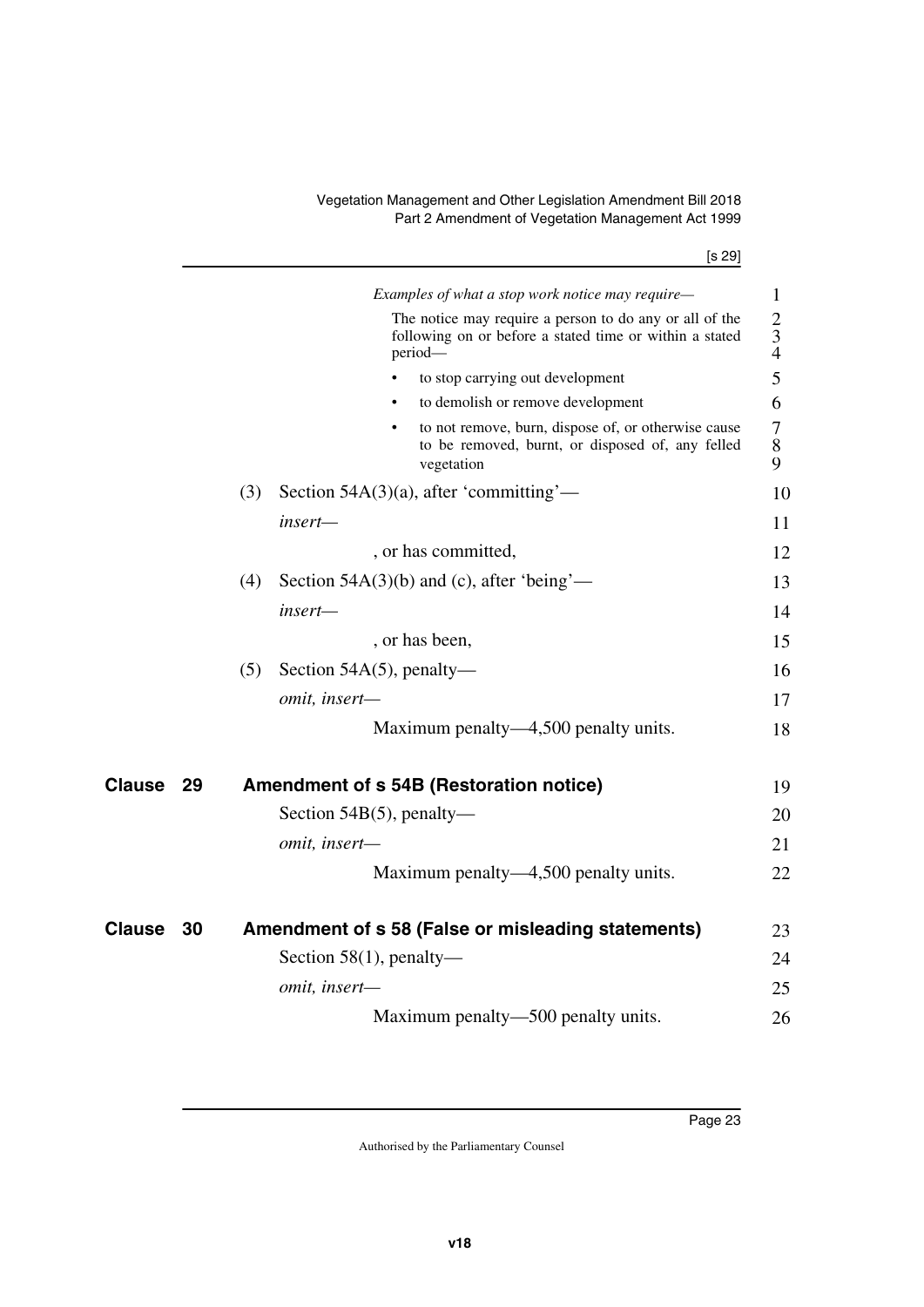Vegetation Management and Other Legislation Amendment Bill 2018 Part 2 Amendment of Vegetation Management Act 1999

<span id="page-25-11"></span><span id="page-25-3"></span><span id="page-25-1"></span><span id="page-25-0"></span>[s 31]

<span id="page-25-10"></span><span id="page-25-9"></span><span id="page-25-8"></span><span id="page-25-7"></span><span id="page-25-6"></span><span id="page-25-5"></span><span id="page-25-4"></span><span id="page-25-2"></span>

| <b>Clause</b> | 31   |                              | Amendment of s 59 (False or misleading documents)                                                                               | $\mathbf{1}$   |
|---------------|------|------------------------------|---------------------------------------------------------------------------------------------------------------------------------|----------------|
|               |      | Section 59(1), penalty—      |                                                                                                                                 | $\overline{2}$ |
|               |      | omit, insert-                |                                                                                                                                 | 3              |
|               |      |                              | Maximum penalty—500 penalty units.                                                                                              | $\overline{4}$ |
| <b>Clause</b> | - 32 | officer)                     | Amendment of s 59A (Impersonation of authorised                                                                                 | 5<br>6         |
|               |      | Section 59A, penalty—        |                                                                                                                                 | $\overline{7}$ |
|               |      | omit, insert-                |                                                                                                                                 | 8              |
|               |      |                              | Maximum penalty—200 penalty units.                                                                                              | 9              |
| <b>Clause</b> | -33  |                              | Amendment of s 60 (Obstructing an authorised officer)                                                                           | 10             |
|               |      | Section $60(1)$ , penalty—   |                                                                                                                                 | 11             |
|               |      | omit, insert-                |                                                                                                                                 | 12             |
|               |      |                              | Maximum penalty—500 penalty units.                                                                                              | 13             |
| <b>Clause</b> | - 34 |                              | Amendment of s 63A (Review decision)                                                                                            | 14             |
|               |      | Section $63A(3)$ —           |                                                                                                                                 | 15             |
|               |      | omit, insert-                |                                                                                                                                 | 16             |
|               |      | (3)                          | However, subsection (2) does not apply if the<br>review decision relates to an original decision<br>under section $138(1)(b)$ . | 17<br>18<br>19 |
| <b>Clause</b> | 35   | Insertion of new pt 4, div 5 |                                                                                                                                 | 20             |
|               |      | Part 4-                      |                                                                                                                                 | 21             |
|               |      | insert—                      |                                                                                                                                 | 22             |
|               |      | <b>Division 5</b>            | <b>Enforceable</b>                                                                                                              | 23             |
|               |      |                              | undertakings                                                                                                                    | 24             |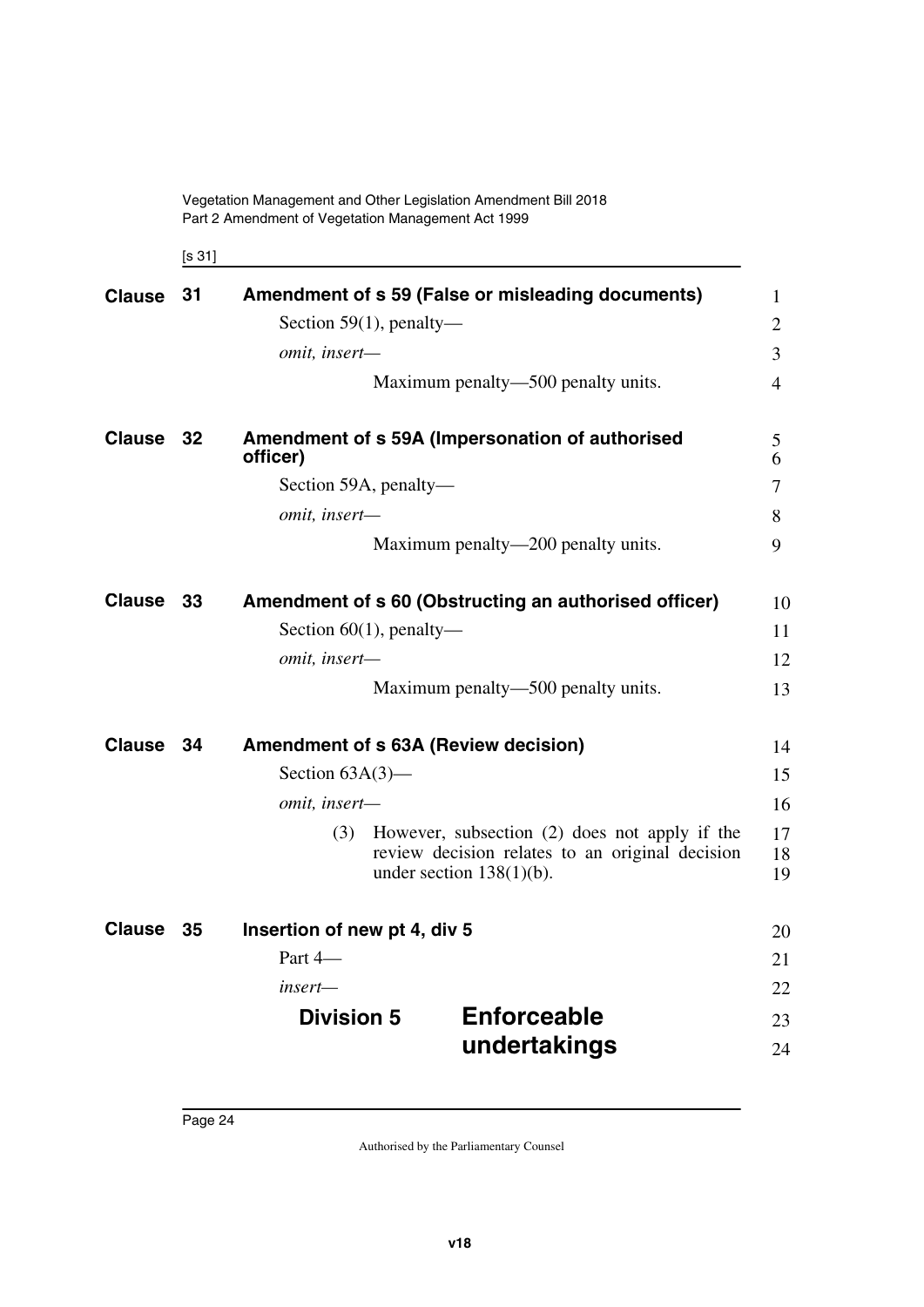[s 35]

<span id="page-26-1"></span><span id="page-26-0"></span>

|     | 68CC Chief executive may accept enforceable<br>undertakings                                                                                                                                                                                                                                   | $\mathbf{1}$<br>$\overline{2}$          |
|-----|-----------------------------------------------------------------------------------------------------------------------------------------------------------------------------------------------------------------------------------------------------------------------------------------------|-----------------------------------------|
| (1) | The chief executive may accept a written<br>undertaking (an <i>enforceable undertaking</i> ) made<br>by a person in relation to a contravention or<br>alleged contravention by the person of this Act or<br>the Planning Act to the extent that Act relates to<br>the clearing of vegetation. | 3<br>$\overline{4}$<br>5<br>6<br>7<br>8 |
| (2) | An enforceable undertaking must be in the<br>approved form.                                                                                                                                                                                                                                   | 9<br>10                                 |
| (3) | The chief executive must give the person written<br>notice of-                                                                                                                                                                                                                                | 11<br>12                                |
|     | the chief executive's decision to accept or<br>(a)<br>reject the enforceable undertaking; and                                                                                                                                                                                                 | 13<br>14                                |
|     | (b) the reasons for the decision.                                                                                                                                                                                                                                                             | 15                                      |
| (4) | The chief executive must not<br>accept the<br>undertaking unless<br>enforceable<br>the<br>chief<br>executive reasonably believes the undertaking<br>will-                                                                                                                                     | 16<br>17<br>18<br>19                    |
|     | secure compliance with this Act or the<br>(a)<br>Planning Act; or                                                                                                                                                                                                                             | 20<br>21                                |
|     | advance the purpose of this Act.<br>(b)                                                                                                                                                                                                                                                       | 22                                      |
| (5) | If the chief executive decides to accept the<br>enforceable undertaking, the chief executive must<br>publish the details of the undertaking the chief<br>considers<br>appropriate<br>executive<br>the<br>on<br>department's website.                                                          | 23<br>24<br>25<br>26<br>27              |
| (6) | The chief executive may accept an enforceable<br>undertaking in relation to a contravention or<br>alleged contravention at any time before any<br>proceedings in relation to the contravention end.                                                                                           | 28<br>29<br>30<br>31                    |
| (7) | If the chief executive accepts an enforceable<br>undertaking after proceedings in relation to the<br>contravention have started, the chief executive<br>must take all reasonable steps to have the                                                                                            | 32<br>33<br>34<br>35                    |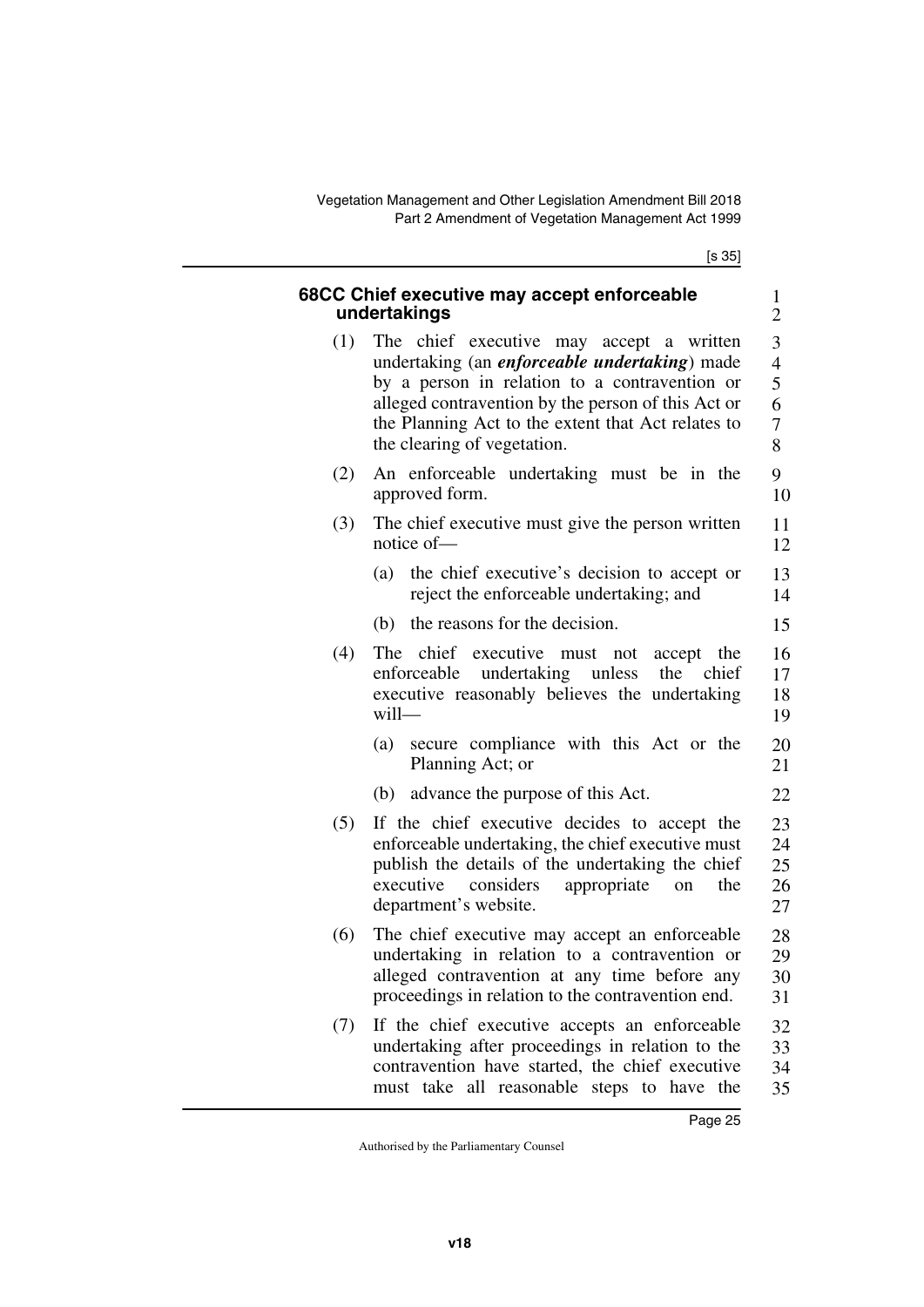<span id="page-27-1"></span><span id="page-27-0"></span>proceedings discontinued as soon as practicable. **68CD Effect of enforceable undertaking** (1) An enforceable undertaking takes effect when the chief executive gives the person who made the undertaking notice of the decision to accept the undertaking. (2) No proceedings for a contravention or alleged contravention of this Act, or the Planning Act to the extent that Act relates to the clearing of vegetation, may be taken against the person in relation to the enforceable undertaking if the person is complying, or has complied, with the undertaking. (3) The making of an enforceable undertaking does not constitute an admission of guilt by the person making the undertaking. **68CE Withdrawal or variation of enforceable undertaking** (1) A person who has made an enforceable undertaking may, at any time, with the written agreement of the chief executive— (a) withdraw the undertaking; or (b) vary the undertaking. (2) However, the undertaking may not be varied to provide for a different contravention or alleged contravention of this Act or the Planning Act. (3) The chief executive must publish the details of the withdrawal or variation of an enforceable undertaking the chief executive considers 1 2 3 4 5 6 7 8 9 10 11 12 13 14 15 16 17 18 19 20 21 22 23 24 25 26 27 28 29

<span id="page-27-3"></span><span id="page-27-2"></span>appropriate on the department's website.

30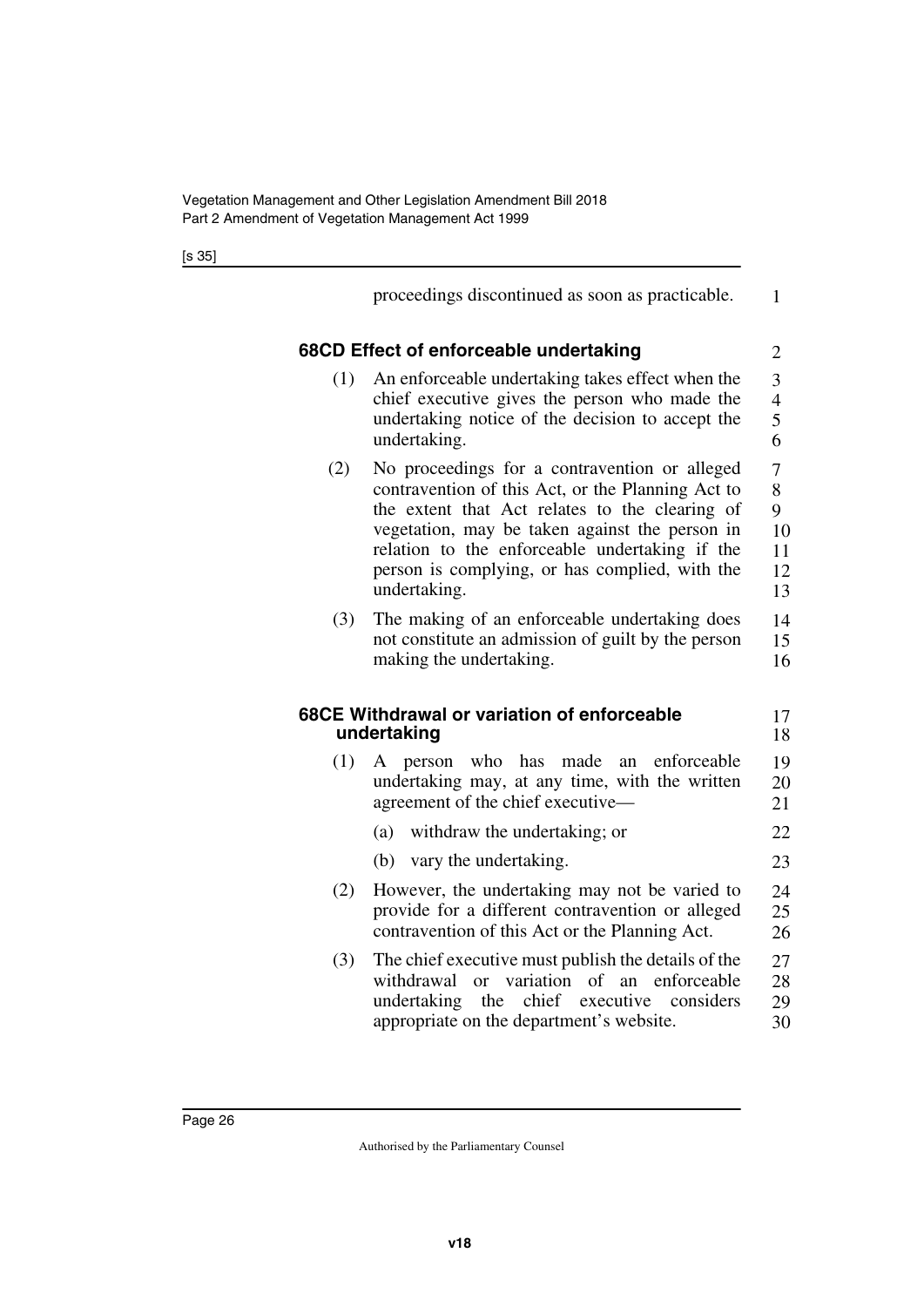<span id="page-28-5"></span><span id="page-28-4"></span><span id="page-28-3"></span><span id="page-28-2"></span><span id="page-28-1"></span><span id="page-28-0"></span>

|     | agreement | 68CF Amending enforceable undertaking-with                                                                                                                                                   |
|-----|-----------|----------------------------------------------------------------------------------------------------------------------------------------------------------------------------------------------|
|     |           | The chief executive may amend an enforceable<br>undertaking with the written agreement of the<br>person who made the undertaking.                                                            |
|     |           | 68CG Amending enforceable undertaking-clerical<br>or formal errors                                                                                                                           |
|     | $if$ —    | The chief executive may amend an enforceable<br>undertaking to correct a clerical or formal error                                                                                            |
|     | (a)       | the amendment does not adversely affect the<br>interests of the person who made the<br>undertaking or anyone else; and                                                                       |
|     | (b)       | the person has been given written notice of<br>the amendment.                                                                                                                                |
|     |           | 68CH Amending or suspending enforceable<br>undertaking-after show cause process                                                                                                              |
| (1) |           | The chief executive may amend or suspend an<br>enforceable undertaking if the chief executive is<br>satisfied-                                                                               |
|     | (a)       | the undertaking was accepted relying on a<br>representation or declaration, made either<br>orally or in writing, that was false or<br>misleading in a material particular; or                |
|     | (b)       | the undertaking was accepted on the basis of                                                                                                                                                 |
|     |           | contravention or alleged contravention; or                                                                                                                                                   |
|     | (c)       | a miscalculation of the impacts of the<br>the amendment or suspension is necessary<br>desirable because of an inspection,<br><sub>or</sub><br>investigation or other matter under part 3; or |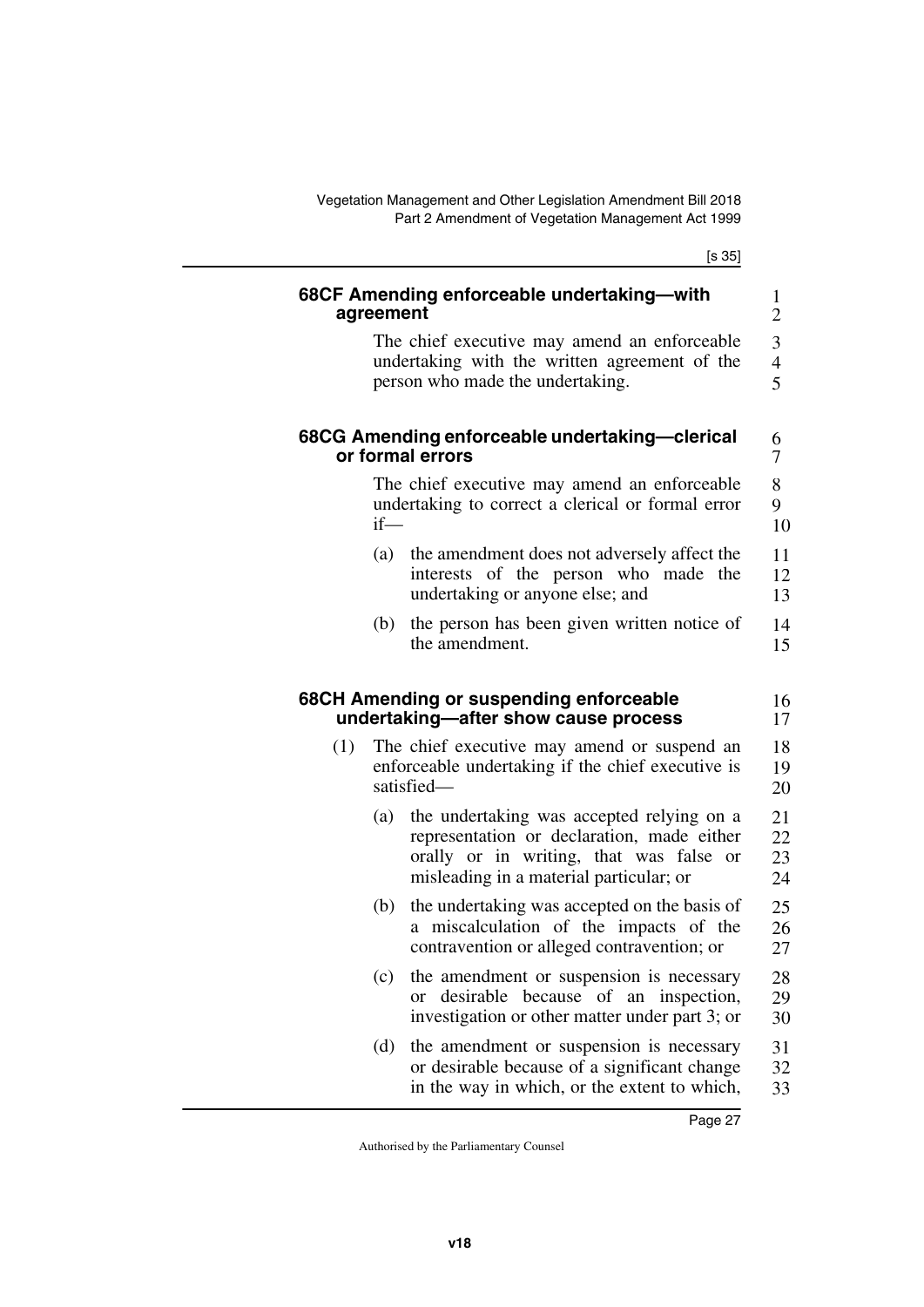[s 35]

|     |     |               | an activity is being carried out that affects<br>the likelihood of the undertaking-                                                                                  | 1<br>$\overline{c}$  |
|-----|-----|---------------|----------------------------------------------------------------------------------------------------------------------------------------------------------------------|----------------------|
|     |     | (i)           | securing compliance with this Act or<br>the Planning Act; or                                                                                                         | 3<br>$\overline{4}$  |
|     |     |               | (ii) advancing the purpose of this Act.                                                                                                                              | 5                    |
| (2) |     | states-       | The chief executive must give the person who<br>made the enforceable undertaking a notice that                                                                       | 6<br>7<br>8          |
|     | (a) |               | the action the chief executive proposes to<br>take; and                                                                                                              | 9<br>10              |
|     | (b) |               | if the action is an amendment of the<br>undertaking—the amendment; and                                                                                               | 11<br>12             |
|     | (c) | if the<br>and | action is a suspension of the<br>undertaking—the period of the suspension;                                                                                           | 13<br>14<br>15       |
|     | (d) |               | the grounds for taking the action; and                                                                                                                               | 16                   |
|     | (e) |               | the facts and circumstances that are the basis<br>for the grounds; and                                                                                               | 17<br>18             |
|     | (f) | that          | the<br>make<br>person may<br>written<br>representations to show<br>why the action<br>should not be taken; and                                                        | 19<br>20<br>21       |
|     | (g) |               | the period, of at least 20 business days after<br>the person is given the notice, within which<br>the person may make the representations.                           | 22<br>23<br>24       |
| (3) |     |               | If the chief executive proposes to amend the<br>enforceable undertaking, the notice must be<br>accompanied by a copy of the undertaking that<br>shows the amendment. | 25<br>26<br>27<br>28 |
| (4) |     |               | The chief executive must consider any written<br>representation the person makes within the period<br>stated in the notice.                                          | 29<br>30<br>31       |
| (5) |     |               | If the chief executive still believes a ground exists<br>to take the action, the chief executive may decide<br>to take the action.                                   | 32<br>33<br>34       |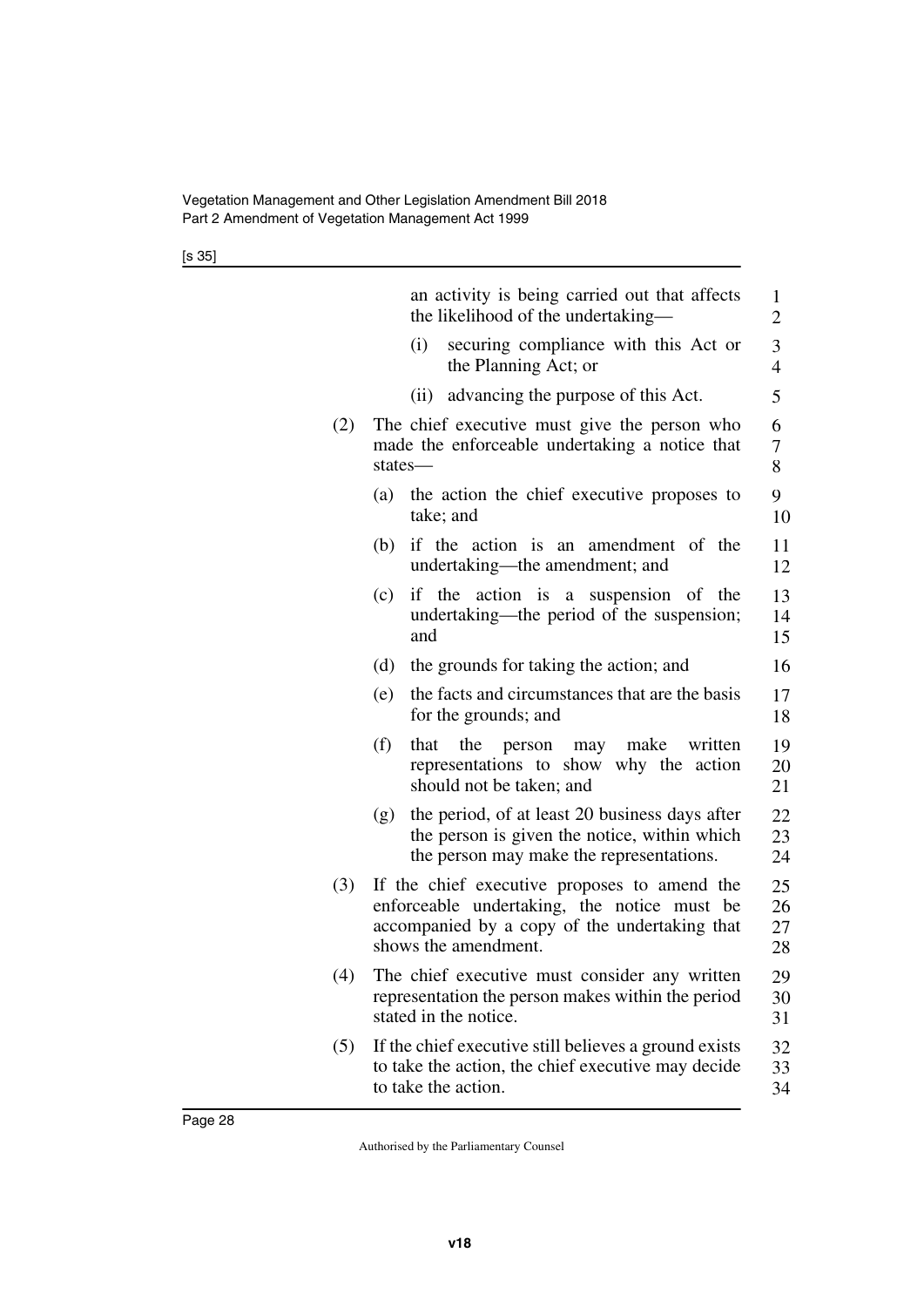<span id="page-30-1"></span><span id="page-30-0"></span>

| (6) | Within 10 business days after making a decision<br>to take the action, the chief executive must give<br>the person an information notice about the<br>decision.                                                               | 1<br>$\overline{c}$<br>3<br>$\overline{4}$ |
|-----|-------------------------------------------------------------------------------------------------------------------------------------------------------------------------------------------------------------------------------|--------------------------------------------|
| (7) | If the chief executive, at any time, decides not to<br>take the action, the chief executive must promptly<br>give the person written notice of the decision.                                                                  | 5<br>6<br>7                                |
| (8) | In this section-                                                                                                                                                                                                              | 8                                          |
|     | <i>impacts</i> , of<br>contravention<br>alleged<br>a<br><b>or</b><br>contravention, include the following-                                                                                                                    | 9<br>10                                    |
|     | loss of vegetation;<br>(a)                                                                                                                                                                                                    | 11                                         |
|     | loss of biodiversity;<br>(b)                                                                                                                                                                                                  | 12                                         |
|     | (c)<br>land degradation;                                                                                                                                                                                                      | 13                                         |
|     | (d)<br>loss of connectivity;                                                                                                                                                                                                  | 14                                         |
|     | altered ecological processes;<br>(e)                                                                                                                                                                                          | 15                                         |
|     | (f)<br>contributions to greenhouse gas emissions.                                                                                                                                                                             | 16                                         |
|     | 68CI Contravention of enforceable undertaking                                                                                                                                                                                 | 17                                         |
| (1) | A person must not contravene an enforceable<br>undertaking made by the person that is in effect.                                                                                                                              | 18<br>19                                   |
|     | Maximum penalty-                                                                                                                                                                                                              | 20                                         |
|     | if the offence is committed wilfully-6,250<br>(a)<br>penalty units; or                                                                                                                                                        | 21<br>22                                   |
|     | otherwise—4,500 penalty units.<br>(b)                                                                                                                                                                                         | 23                                         |
| (2) | Regardless of whether the person is prosecuted<br>for an offence against subsection $(1)$ , the chief<br>executive may apply to a Magistrates Court for an<br>order if the person contravenes the enforceable<br>undertaking. | 24<br>25<br>26<br>27<br>28                 |
| (3) | If the court is satisfied the person contravened the<br>undertaking, the court, in addition to imposing<br>any penalty, may make either or both of the                                                                        | 29<br>30<br>31                             |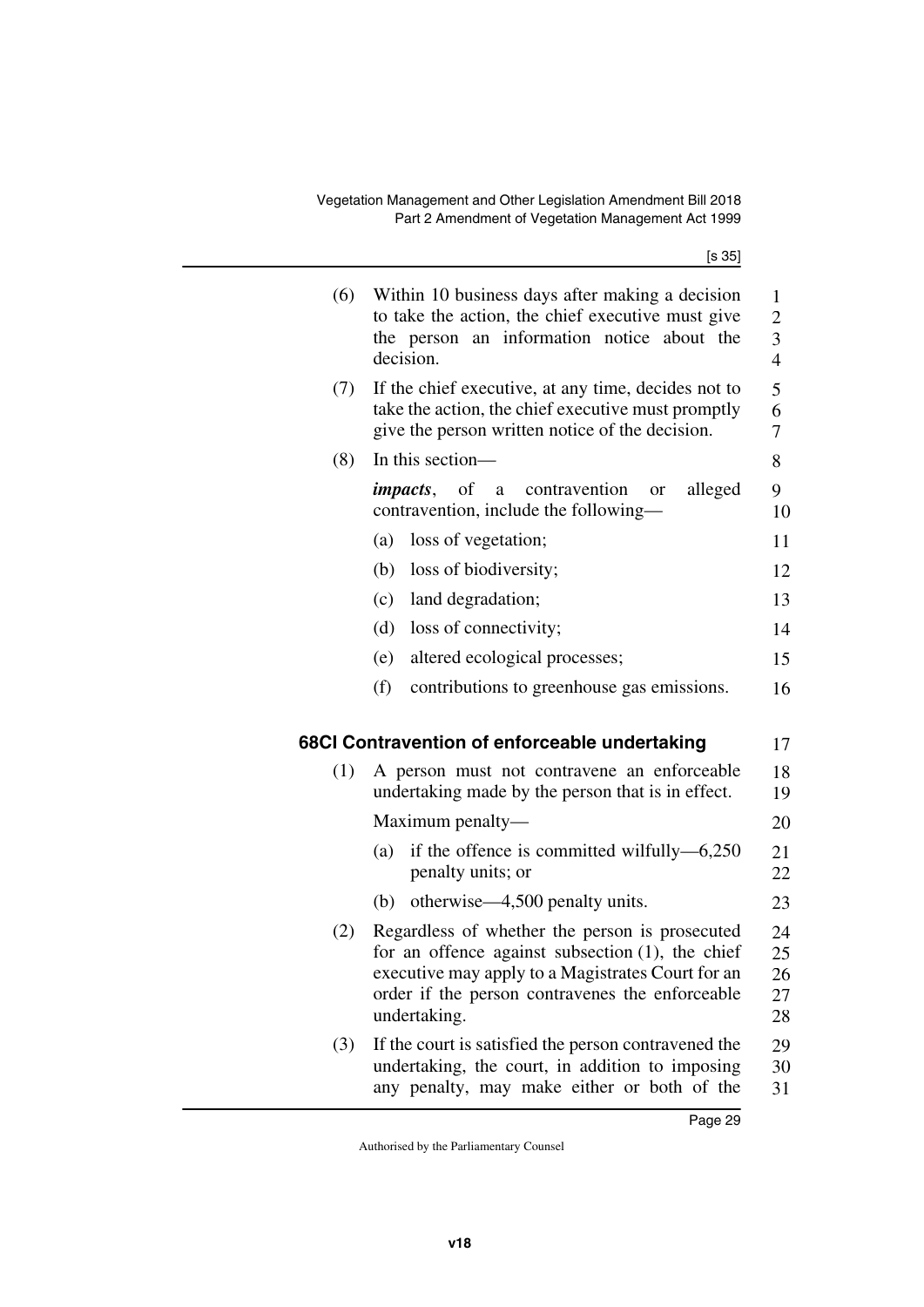<span id="page-31-5"></span>[s 36]

<span id="page-31-4"></span><span id="page-31-3"></span><span id="page-31-2"></span><span id="page-31-1"></span><span id="page-31-0"></span>

|               |    |     | <b>Division 13</b>              |     | <b>Vegetation Management</b><br>and Other Legislation<br><b>Amendment Act 2018</b>                                                                                                      | <b>Transitional provisions for</b> | 24<br>25<br>26<br>27             |
|---------------|----|-----|---------------------------------|-----|-----------------------------------------------------------------------------------------------------------------------------------------------------------------------------------------|------------------------------------|----------------------------------|
|               |    |     | insert—                         |     |                                                                                                                                                                                         |                                    | 23                               |
|               |    |     | Part 6-                         |     |                                                                                                                                                                                         |                                    | 22                               |
| Clause        | 37 |     | Insertion of new pt 6, div 13   |     |                                                                                                                                                                                         |                                    | 21                               |
|               |    |     |                                 |     | <i>renumber</i> as sections 125 to 127.                                                                                                                                                 |                                    | 20                               |
|               |    | (2) | Sections 133 to $135-$          |     |                                                                                                                                                                                         |                                    | 19                               |
|               |    |     | <i>renumber</i> as division 12. |     |                                                                                                                                                                                         |                                    | 18                               |
| <b>Clause</b> | 36 | (1) | Part 6, division 13-            |     | Renumbering of pt 6, div 13 and ss 133-135                                                                                                                                              |                                    | 16<br>17                         |
|               |    |     |                                 | (c) | the reasonable costs of the chief executive in<br>monitoring compliance with the enforceable<br>undertaking in the future.                                                              |                                    | 13<br>14<br>15                   |
|               |    |     |                                 |     | (b) the costs associated with the investigation of<br>contravention of the<br>the<br>undertaking; and                                                                                   | enforceable                        | 10<br>11<br>12                   |
|               |    |     |                                 | (a) | the costs of the proceedings; and                                                                                                                                                       |                                    | 9                                |
|               |    |     | (4)                             |     | Also, the court may make any other order the<br>court considers just and appropriate in the<br>circumstances, including an order directing the<br>person to pay to the chief executive— |                                    | 5<br>6<br>7<br>8                 |
|               |    |     |                                 | (b) | an order discharging the undertaking.                                                                                                                                                   |                                    | $\overline{4}$                   |
|               |    |     |                                 | (a) | an order directing the person to comply with<br>the undertaking;                                                                                                                        |                                    | $\overline{2}$<br>$\overline{3}$ |
|               |    |     |                                 |     | following orders—                                                                                                                                                                       |                                    | $\mathbf{1}$                     |
|               |    |     |                                 |     |                                                                                                                                                                                         |                                    |                                  |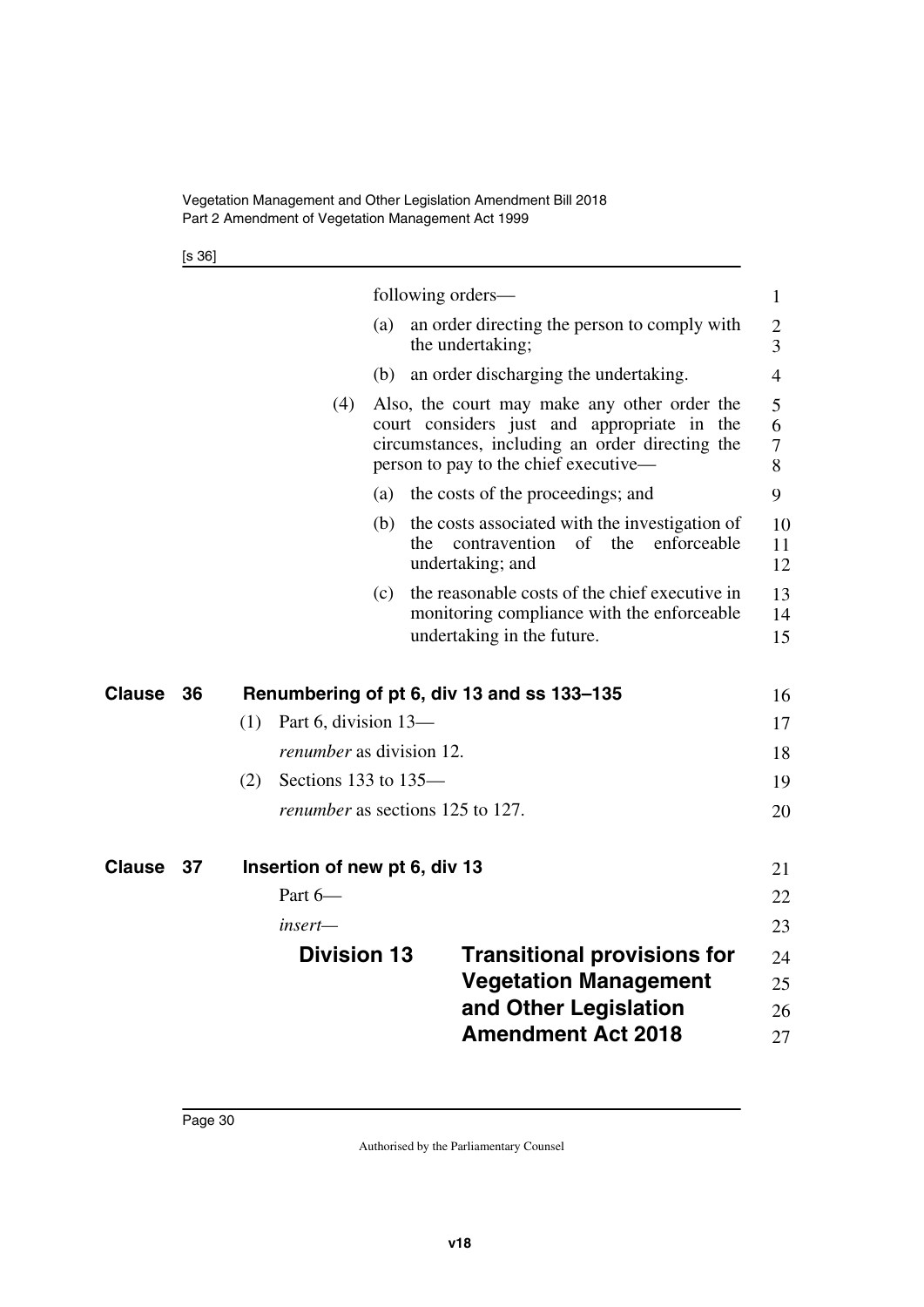<span id="page-32-1"></span><span id="page-32-0"></span>Vegetation Management and Other Legislation Amendment Bill 2018 Part 2 Amendment of Vegetation Management Act 1999

<span id="page-32-5"></span><span id="page-32-4"></span><span id="page-32-3"></span><span id="page-32-2"></span>

|     | <b>128 Definitions for division</b>                                                                                                                                                                                                                                     | 1                                |
|-----|-------------------------------------------------------------------------------------------------------------------------------------------------------------------------------------------------------------------------------------------------------------------------|----------------------------------|
|     | In this division—                                                                                                                                                                                                                                                       | $\overline{2}$                   |
|     | management plan<br>means<br>area<br>an<br>area<br>management plan in force immediately before 8<br><b>March 2018.</b>                                                                                                                                                   | 3<br>$\overline{4}$<br>5         |
|     | <b><i>date of assent</i></b> means the date of assent of the<br>Vegetation Management and Other Legislation<br>Amendment Act 2018.                                                                                                                                      | 6<br>7<br>8                      |
|     | <i>interim period</i> means the period starting on 8<br>March 2018 and ending immediately before the<br>date of assent.                                                                                                                                                 | 9<br>10<br>11                    |
|     | near threatened wildlife see the<br><i>Nature</i><br>Conservation Act 1992, schedule.                                                                                                                                                                                   | 12<br>13                         |
|     | <i>unlawful clearing</i> means clearing of vegetation<br>that, because of the amendment of this Act or the<br>Planning Act by the Vegetation Management and<br>Other Legislation Amendment Act<br>2018.<br>constitutes a development offence under the<br>Planning Act. | 14<br>15<br>16<br>17<br>18<br>19 |
|     | 129 Applications under s 20C made but not<br>decided before 8 March 2018                                                                                                                                                                                                | 20<br>21                         |
| (1) | This section applies if—                                                                                                                                                                                                                                                | 22                               |
|     | before 8 March 2018, an application was<br>(a)<br>made under section 20C; and                                                                                                                                                                                           | 23<br>24                         |
|     | (b) immediately before 8 March 2018, the<br>application had not been decided.                                                                                                                                                                                           | 25<br>26                         |
| (2) | The chief executive must continue to deal with<br>and decide the application under this Act as in<br>force before 8 March 2018.                                                                                                                                         | 27<br>28<br>29                   |
|     | 130 Applications under s 20C made during the<br>interim period                                                                                                                                                                                                          | 30<br>31                         |
| (1) | This section applies if, during the interim period,                                                                                                                                                                                                                     | 32                               |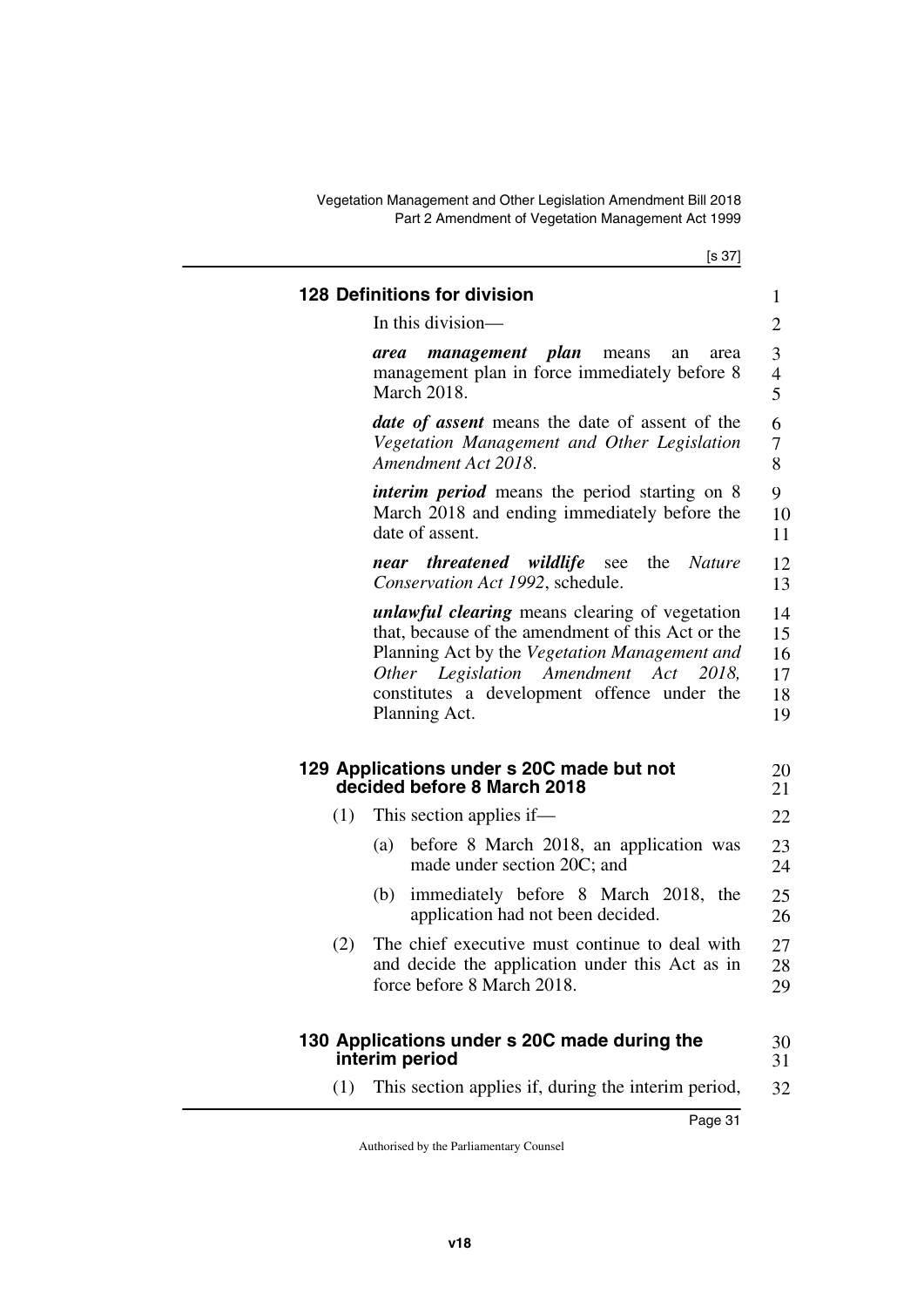<span id="page-33-3"></span><span id="page-33-2"></span><span id="page-33-1"></span><span id="page-33-0"></span>

|        | an application was made under section 20C to<br>show an area on a PMAV as a category X area<br>that, after 8 March 2018, becomes a category C<br>area or category R area.                                                                                                                                              | $\mathbf{1}$<br>$\overline{c}$<br>$\overline{\mathbf{3}}$<br>$\overline{4}$ |
|--------|------------------------------------------------------------------------------------------------------------------------------------------------------------------------------------------------------------------------------------------------------------------------------------------------------------------------|-----------------------------------------------------------------------------|
| (2)    | A decision of the chief executive to show the area<br>as a category X area on a PMAV during the<br>interim period is taken to have no effect.                                                                                                                                                                          | 5<br>6<br>$\overline{7}$                                                    |
| (3)    | The chief executive may reconsider and decide<br>the application and remake the PMAV after the<br>date of assent.                                                                                                                                                                                                      | 8<br>9<br>10                                                                |
| map    | 131 Proposed regulated vegetation management                                                                                                                                                                                                                                                                           | 11<br>12                                                                    |
| (1)    | During the interim period, the chief executive<br>must publish, and may republish, on the<br>department's website, a proposed regulated<br>vegetation management map showing proposed<br>category C areas and category R areas.                                                                                        | 13<br>14<br>15<br>16<br>17                                                  |
| (2)    | The proposed regulated vegetation management<br>map is taken to be the regulated vegetation<br>management map on 8 March 2018.                                                                                                                                                                                         | 18<br>19<br>20                                                              |
| period | 132 How definition high value regrowth vegetation<br>and codes apply during and after interim                                                                                                                                                                                                                          | 21<br>22<br>23                                                              |
| (1)    | During the interim period, the schedule, definition<br>high value regrowth vegetation, paragraph (a) is<br>taken to include a reference to vegetation located<br>on freehold land, indigenous land or land subject<br>of an occupation licence under the <i>Land Act 1994</i> .                                        | 24<br>25<br>26<br>27<br>28                                                  |
| (2)    | Until the Minister remakes it under section 190<br>after the date of assent, the category C code<br>applies to high value regrowth vegetation on land<br>mentioned in subsection $(1)$ in the same way it<br>applies to high value regrowth vegetation located<br>on a lease issued under the <i>Land Act 1994</i> for | 29<br>30<br>31<br>32<br>33<br>34                                            |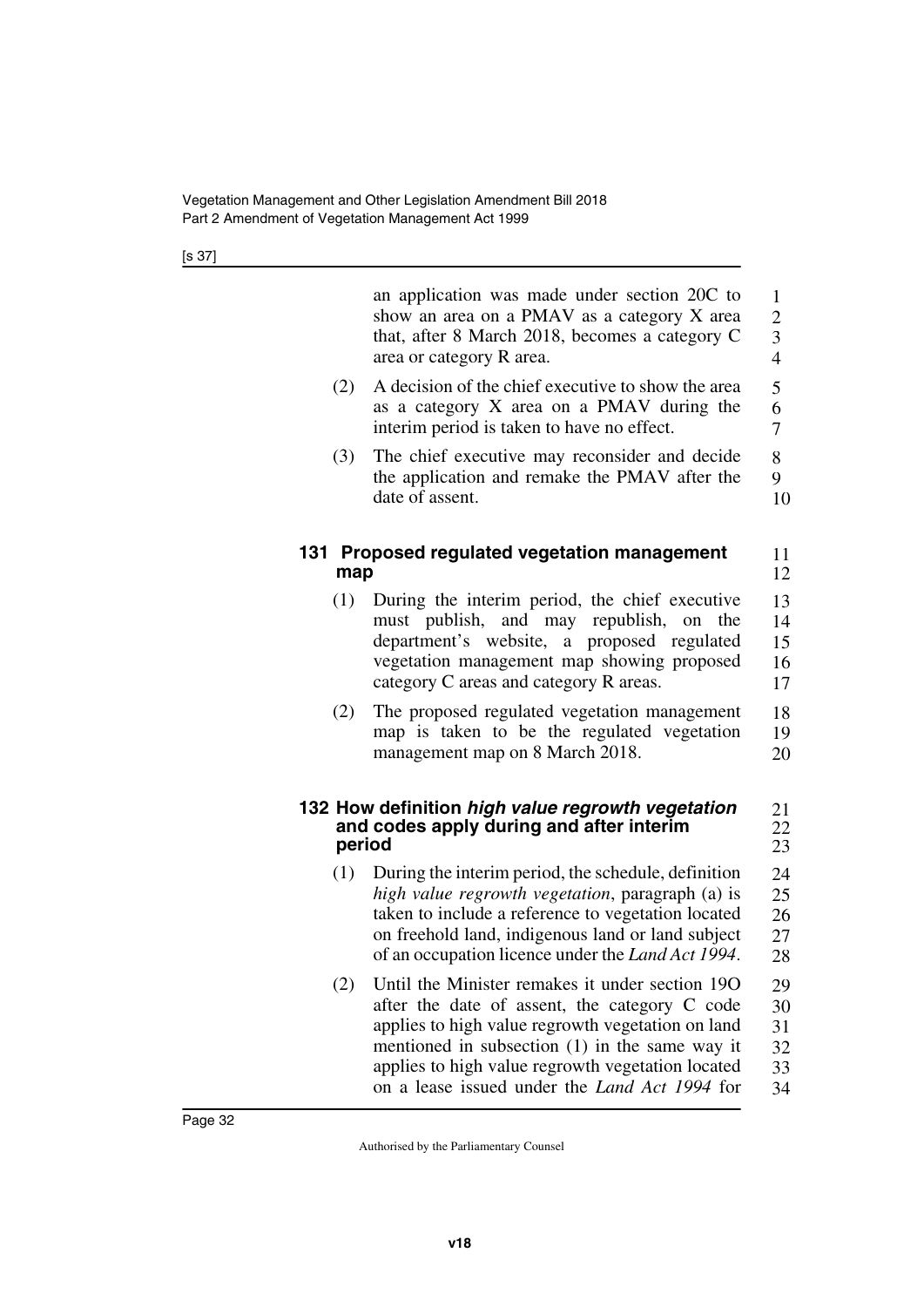<span id="page-34-1"></span><span id="page-34-0"></span>

|     | agriculture or grazing purposes.                                                                   | 1              |
|-----|----------------------------------------------------------------------------------------------------|----------------|
| (3) | Until the Minister remakes it under section 190                                                    | $\overline{2}$ |
|     | after the date of assent, the native forest practice                                               | 3              |
|     | code applies to high value regrowth vegetation on                                                  | $\overline{4}$ |
|     | freehold land and indigenous land in the same<br>way it applies to remnant vegetation on freehold  | 5<br>6         |
|     | land and indigenous land.                                                                          | 7              |
| (4) | An area management plan applies to high value                                                      | 8              |
|     | regrowth vegetation on land mentioned in                                                           | 9              |
|     | subsection (1) in the same way it applies to high<br>value regrowth vegetation located on a lease  | 10<br>11       |
|     | issued under the <i>Land Act 1994</i> for agriculture or                                           | 12             |
|     | grazing purposes, until the end of the plan period                                                 | 13             |
|     | for the plan.                                                                                      | 14             |
| (5) | In this section-                                                                                   | 15             |
|     | <i>category C code</i> means the accepted development                                              | 16             |
|     | vegetation clearing code<br>called 'Managing                                                       | 17             |
|     | category C regrowth vegetation'.                                                                   | 18             |
|     | <i>native forest practice code</i> means the accepted                                              | 19             |
|     | development vegetation clearing code called<br>'Managing a native forest practice'.                | 20<br>21       |
|     |                                                                                                    |                |
|     | 133 How definition regrowth watercourse and                                                        | 22             |
|     | drainage feature area applies during and after                                                     | 23             |
|     | the interim period                                                                                 | 24             |
| (1) | During the interim period, the schedule, definition                                                | 25             |
|     | regrowth watercourse and drainage feature area<br>is also taken to mean an area located within 50m | 26             |
|     | of a watercourse or drainage feature located in the                                                | 27<br>28       |
|     | following catchments identified on the vegetation                                                  | 29             |
|     | management watercourse and drainage feature                                                        | 30             |
|     | $map-$                                                                                             | 31             |
|     | Burnett-Mary;<br>(a)                                                                               | 32             |
|     | (b)<br>Eastern Cape York;                                                                          | 33             |
|     | (c)<br>Fitzroy.                                                                                    | 34             |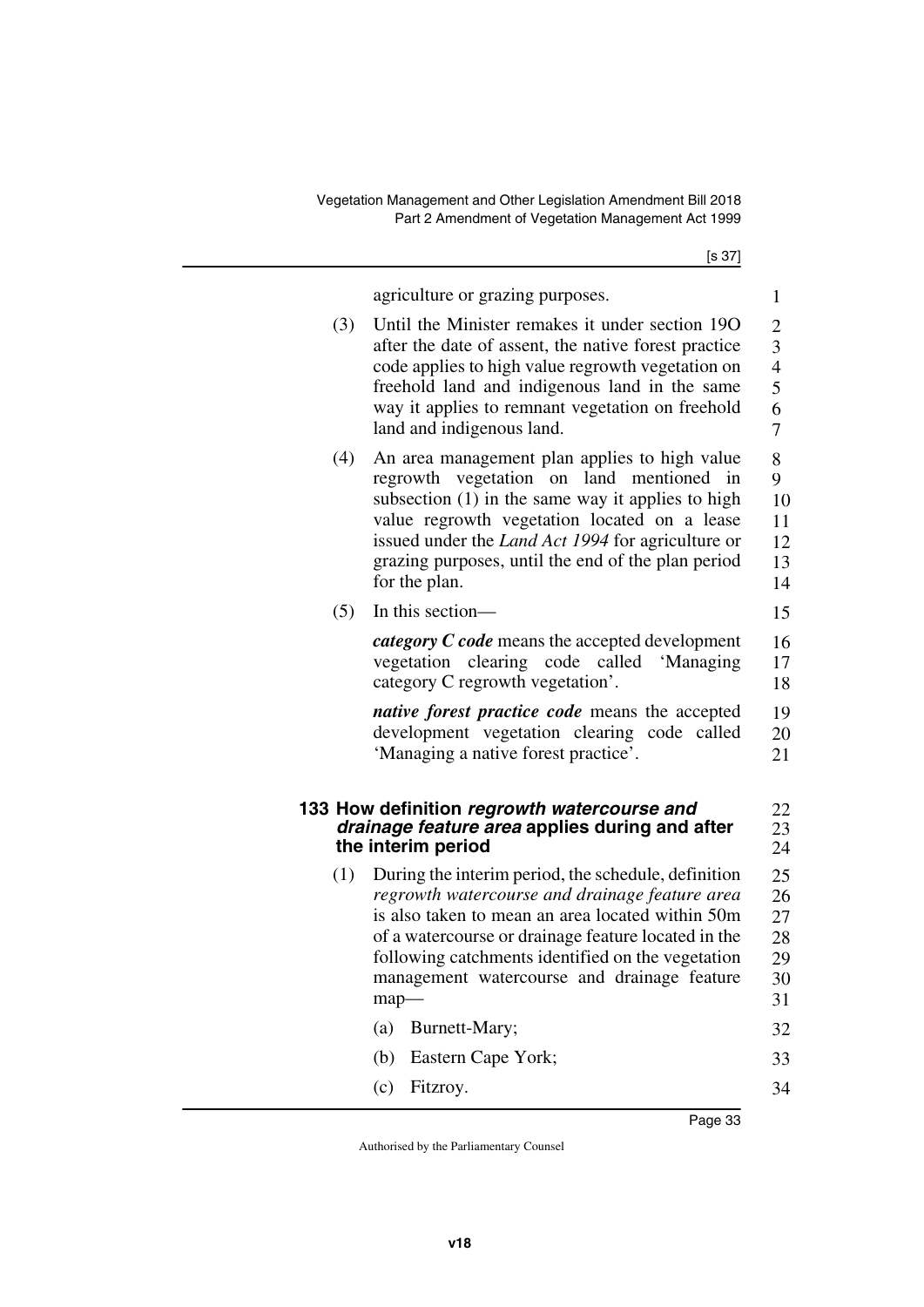<span id="page-35-1"></span><span id="page-35-0"></span>

| (2) | Until the Minister remakes it under section 190<br>after the date of assent, the category R code<br>applies to the catchments mentioned in subsection<br>$(1)(a)$ , $(b)$ or $(c)$ in the same way it applies to the<br>catchments mentioned in the definition regrowth<br>watercourse and drainage feature area. | $\mathbf{1}$<br>$\boldsymbol{2}$<br>$\overline{3}$<br>$\overline{4}$<br>5<br>6 |
|-----|-------------------------------------------------------------------------------------------------------------------------------------------------------------------------------------------------------------------------------------------------------------------------------------------------------------------|--------------------------------------------------------------------------------|
| (3) | An area management plan applies to the<br>catchments mentioned in subsection $(1)(a)$ , $(b)$ or<br>(c) in the same way it applies to the catchments<br>mentioned in the definition regrowth watercourse<br>and drainage feature area, until the end of the<br>plan period for the plan.                          | 7<br>8<br>9<br>10<br>11<br>12                                                  |
| (4) | In this section-                                                                                                                                                                                                                                                                                                  | 13                                                                             |
|     | <i>category R code</i> means the accepted development<br>vegetation clearing code called 'Managing<br>category R regrowth vegetation'.                                                                                                                                                                            | 14<br>15<br>16                                                                 |
|     | 134 Restoration and other requirements after                                                                                                                                                                                                                                                                      | 17                                                                             |
|     | unlawful clearing                                                                                                                                                                                                                                                                                                 | 18                                                                             |
| (1) | This section applies if a person undertakes<br>unlawful clearing during the interim period.                                                                                                                                                                                                                       | 19<br>20                                                                       |
| (2) | The chief executive may give the person a<br>restoration notice in relation to the unlawful<br>clearing.                                                                                                                                                                                                          | 21<br>22<br>23                                                                 |
| (3) | The chief executive may, in addition to the<br>matters mentioned in section 54B(3), also include<br>additional requirements in the notice for the<br>person to undertake.                                                                                                                                         | 24<br>25<br>26<br>27                                                           |
| (4) | Without limiting subsection (3), the restoration<br>notice may require the person to restore land in<br>addition to the land the subject of the unlawful<br>clearing.                                                                                                                                             | 28<br>29<br>30<br>31                                                           |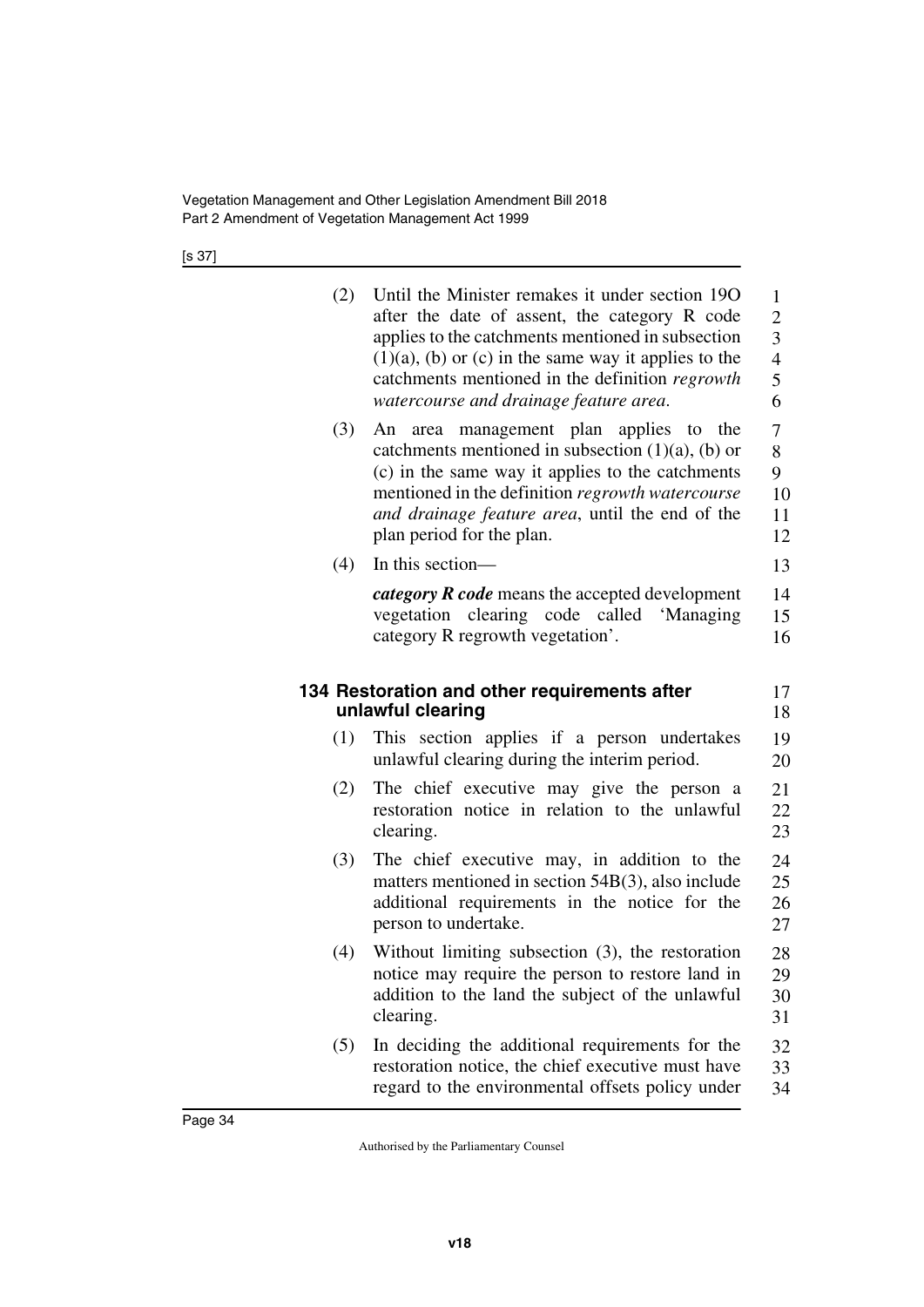<span id="page-36-3"></span><span id="page-36-2"></span><span id="page-36-1"></span><span id="page-36-0"></span>

|     | the Environmental Offsets Act 2014.                                                                 | 1              |
|-----|-----------------------------------------------------------------------------------------------------|----------------|
| (6) | The restoration notice, including any additional                                                    | $\overline{2}$ |
|     | requirements, is taken to be a restoration notice                                                   | 3              |
|     | for this Act.                                                                                       | $\overline{4}$ |
|     |                                                                                                     |                |
|     | 135 No compensation payable                                                                         | 5              |
|     | To remove any doubt, it is declared that no                                                         | 6              |
|     | amount, whether by way of compensation,<br>reimbursement or otherwise, is payable by the            | 7<br>8         |
|     | State to any person for, or in connection with, a                                                   | 9              |
|     | provision of this division that applies in relation to                                              | 10             |
|     | the interim period.                                                                                 | 11             |
|     |                                                                                                     |                |
|     | 136 Area management plans that are to remain in<br>force for 2 years                                | 12<br>13       |
|     |                                                                                                     |                |
| (1) | This section applies to an area management plan,<br>other than a plan made by the chief executive   | 14<br>15       |
|     | section<br>20UA, that relates<br>under<br>the<br>to                                                 | 16             |
|     | following—                                                                                          | 17             |
|     | (a)<br>clearing of encroachment;                                                                    | 18             |
|     | $(b)$ thinning;                                                                                     | 19             |
|     | fodder harvesting, other than on a part of the<br>(c)                                               | 20             |
|     | area that is restricted (fodder harvesting)                                                         | 21             |
|     | land.                                                                                               | 22             |
| (2) | The plan continues as an area management plan                                                       | 23             |
|     | under this Act and remains in force until 8 March<br>2020.                                          | 24             |
|     |                                                                                                     | 25             |
| (3) | An entity that has given notification of an                                                         | 26             |
|     | intention to clear vegetation under the plan before<br>8 March 2018 may continue to clear under the | 27<br>28       |
|     | plan while it remains in force.                                                                     | 29             |
| (4) | However, an entity may not give notification                                                        | 30             |
|     | under the plan after 8 March 2018.                                                                  | 31             |
| (5) | In this section-                                                                                    | 32             |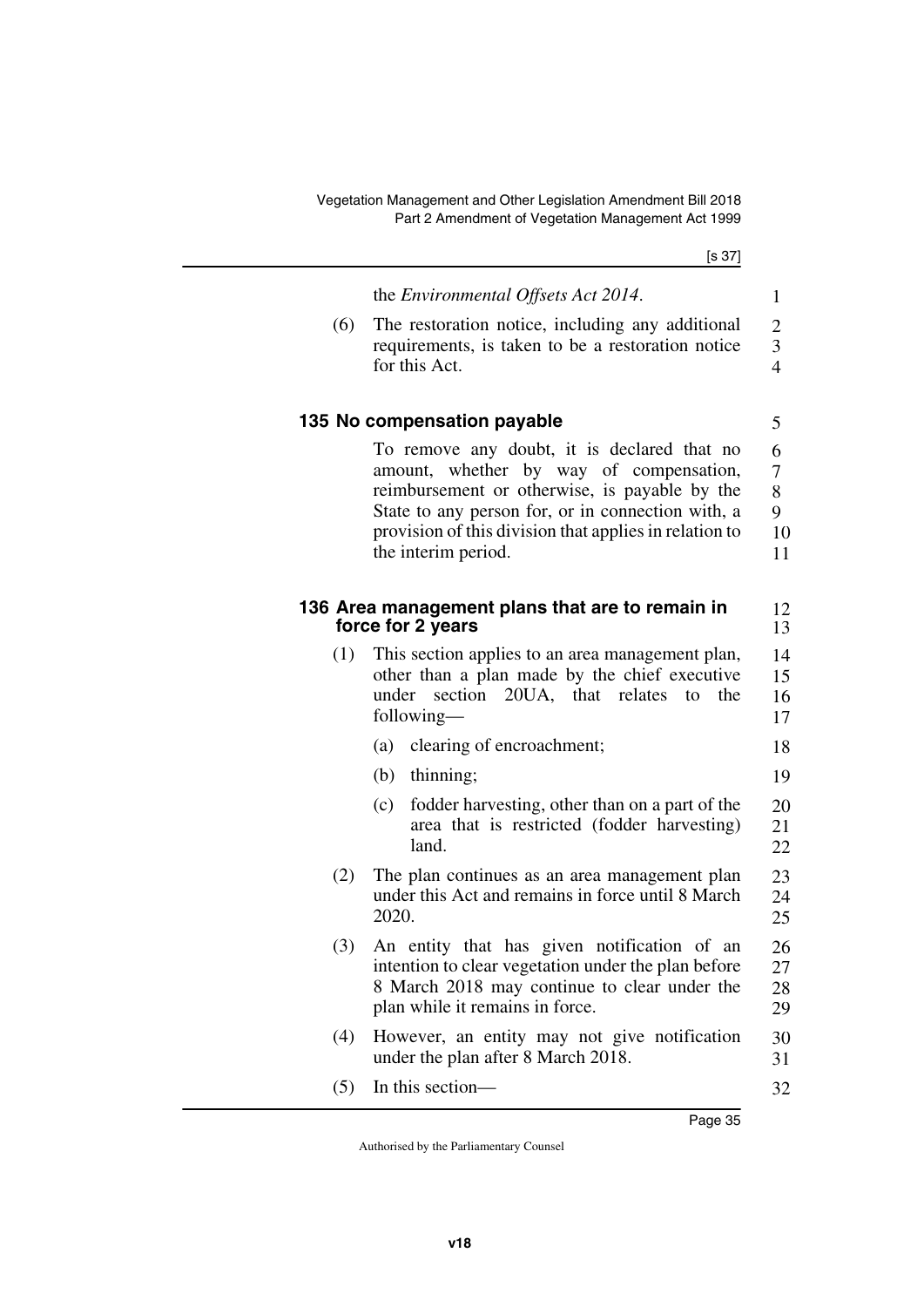<span id="page-37-3"></span><span id="page-37-2"></span><span id="page-37-1"></span><span id="page-37-0"></span>

|      | <i>thinning</i> has the meaning given by this Act<br>immediately before 8 March 2018.                                                                                                               | 1<br>$\overline{2}$                |
|------|-----------------------------------------------------------------------------------------------------------------------------------------------------------------------------------------------------|------------------------------------|
| plan | 137 Area management plans that are to remain in<br>force until the end of the plan period for the                                                                                                   | 3<br>$\overline{\mathcal{A}}$<br>5 |
| (1)  | This section applies to an area management plan<br>that relates to the following-                                                                                                                   | 6<br>7                             |
|      | controlling non-native plants or declared<br>(a)<br>pests;                                                                                                                                          | 8<br>9                             |
|      | ensuring public safety;<br>(b)                                                                                                                                                                      | 10                                 |
|      | relevant infrastructure activities;<br>(c)                                                                                                                                                          | 11                                 |
|      | (d)<br>necessary environmental clearing.                                                                                                                                                            | 12                                 |
| (2)  | The plan continues as an area management plan<br>under this Act and remains in force until the end<br>of the plan period for the plan.                                                              | 13<br>14<br>15                     |
| (3)  | An entity may continue to give notification of an<br>intention to clear vegetation under the plan, and<br>clear under the plan, while it remains in force.                                          | 16<br>17<br>18                     |
|      | 138 Amendment of area management plans                                                                                                                                                              | 19                                 |
| (1)  | An area management plan, other than a plan made<br>by the chief executive under section 20UA, may<br>be amended-                                                                                    | 20<br>21<br>22                     |
|      | by agreement between the chief executive<br>(a)<br>and the applicant for the plan; or                                                                                                               | 23<br>24                           |
|      | by the chief executive, if the chief executive<br>(b)<br>considers the plan is not consistent with the<br>State policy.                                                                             | 25<br>26<br>27                     |
| (2)  | chief executive<br>If<br>the<br>amends<br>an<br>area<br>management plan under subsection $(1)(b)$ , the<br>chief executive must give the applicant for the<br>plan written notice of the amendment. | 28<br>29<br>30<br>31               |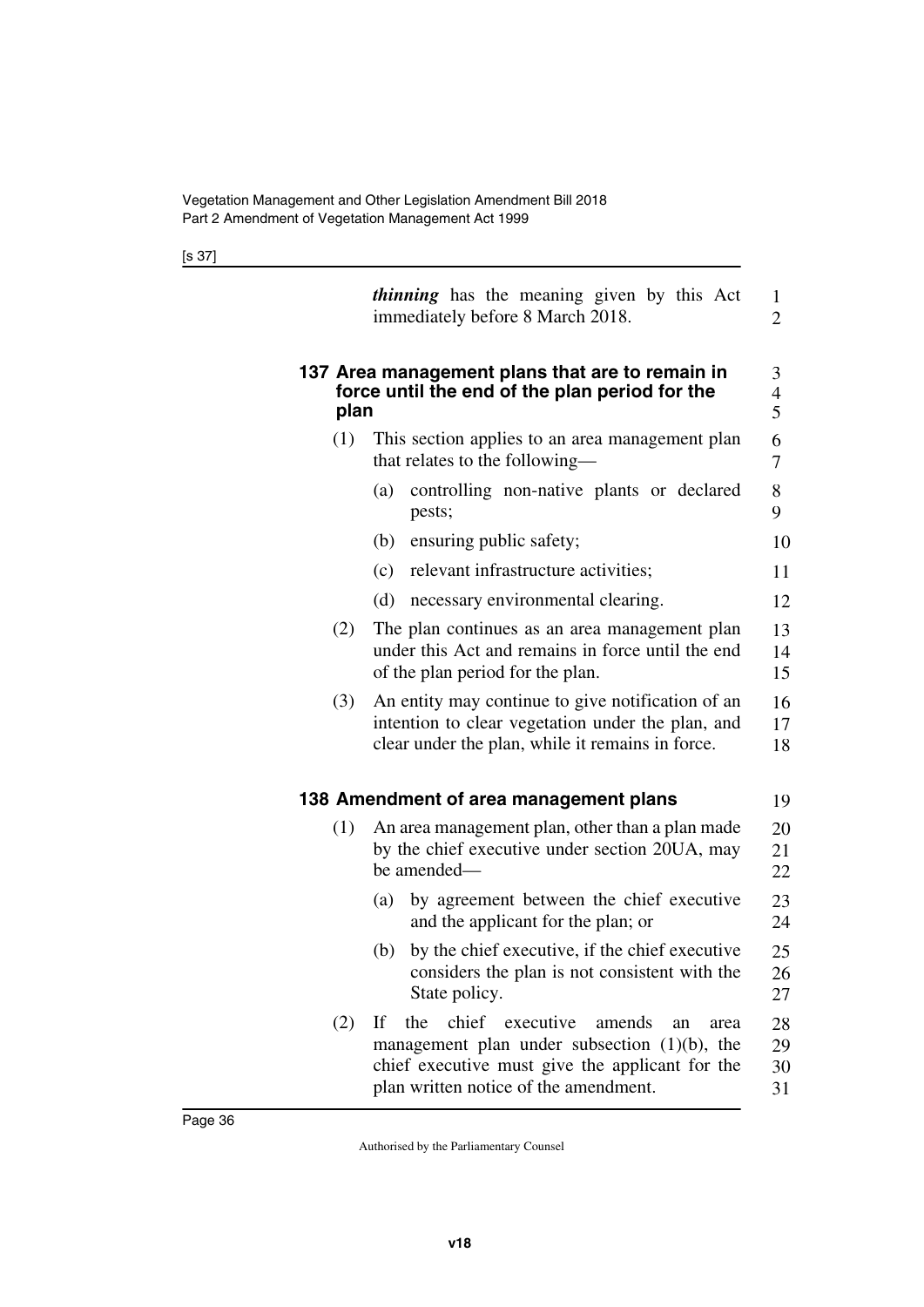<span id="page-38-5"></span><span id="page-38-4"></span><span id="page-38-3"></span><span id="page-38-2"></span><span id="page-38-1"></span><span id="page-38-0"></span>

| plan | 139 Revocation of particular area management                                                                                                                                                                                                | 1<br>$\overline{2}$           |
|------|---------------------------------------------------------------------------------------------------------------------------------------------------------------------------------------------------------------------------------------------|-------------------------------|
| (1)  | The area management plan made by the chief<br>under<br>section<br>20UA called<br>executive<br>the<br>fodder harvesting Mulga Lands<br>'Managing<br>Fodder Area Management Plan' is revoked.                                                 | 3<br>$\overline{4}$<br>5<br>6 |
| (2)  | For this Act-                                                                                                                                                                                                                               | 7                             |
|      | a notice for the intended clearing<br>(a)<br>of<br>vegetation given under the plan ceases to<br>have effect when the plan is revoked; and                                                                                                   | 8<br>9<br>10                  |
|      | the clearing can not continue to be carried<br>(b)<br>out under the plan.                                                                                                                                                                   | 11<br>12                      |
|      | 140 Applications under pt 2, div 5B, sdiv 2 made<br>during the interim period                                                                                                                                                               | 13<br>14                      |
| (1)  | This section applies if, during the interim period,<br>an application was made under part 2, division<br>5B, subdivision 2.                                                                                                                 | 15<br>16<br>17                |
| (2)  | Any decision of the chief executive on the<br>application during the interim period is taken to<br>have no effect.                                                                                                                          | 18<br>19<br>20                |
|      | 141 Proposed map showing essential habitat                                                                                                                                                                                                  | 21                            |
| (1)  | During the interim period, the chief executive<br>publish,<br>and may republish,<br>must<br>the<br>on<br>department's website, a map showing areas of<br>proposed essential habitat for protected wildlife<br>and near threatened wildlife. | 22<br>23<br>24<br>25<br>26    |
| (2)  | For making the proposed map under subsection<br>(1), protected wildlife under this Act is taken to<br>include near threatened wildlife.                                                                                                     | 27<br>28<br>29                |
| (3)  | The proposed map is taken to be the essential<br>habitat map on 8 March 2018.                                                                                                                                                               | 30<br>31                      |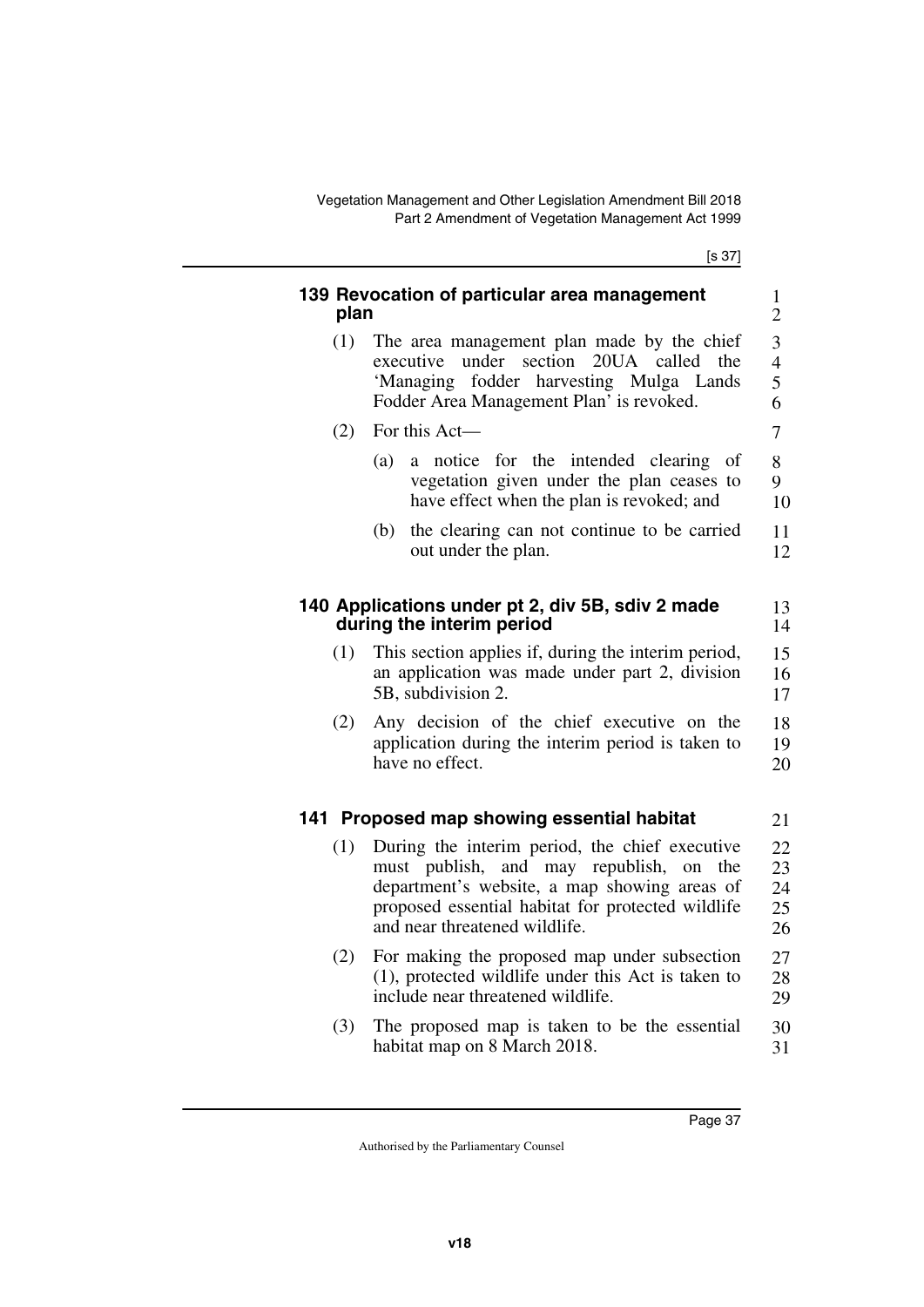<span id="page-39-3"></span><span id="page-39-2"></span><span id="page-39-1"></span><span id="page-39-0"></span>

|     | 142 Provision about essential habitat                                                                                                                                                                                                                             | 1                                                            |
|-----|-------------------------------------------------------------------------------------------------------------------------------------------------------------------------------------------------------------------------------------------------------------------|--------------------------------------------------------------|
| (1) | During the interim period, a reference to essential<br>habitat for protected wildlife in an accepted<br>development vegetation clearing code or area<br>management plan applies as if protected wildlife<br>included near threatened wildlife.                    | $\overline{c}$<br>$\overline{3}$<br>$\overline{4}$<br>5<br>6 |
| (2) | An accepted development vegetation clearing<br>code applies in relation to near threatened wildlife<br>as if that wildlife were protected wildlife, until the<br>code is remade under section 190 after the date of<br>assent.                                    | $\overline{7}$<br>8<br>9<br>10<br>11                         |
| (3) | An area management plan applies in relation to<br>near threatened wildlife as if that wildlife were<br>protected wildlife, until the end of the plan period<br>for the plan.                                                                                      | 12<br>13<br>14<br>15                                         |
|     | 143 Application of particular instruments                                                                                                                                                                                                                         | 16                                                           |
| (1) | This section applies to development for which an<br>environmental offset may be required under State<br>Code 16: Native vegetation clearing of the State<br>development assessment provisions under the<br>Planning Act.                                          | 17<br>18<br>19<br>20<br>21                                   |
|     |                                                                                                                                                                                                                                                                   |                                                              |
| (2) | The Environmental Offsets Regulation 2014,<br>schedule 2, section $(2)(3)(b)$ applies as if the<br>reference in that paragraph to an animal or a plant<br>that is endangered wildlife or vulnerable wildlife<br>included a reference to near threatened wildlife. | 22<br>23<br>24<br>25<br>26                                   |
| (3) | Subsection (2) applies until the day the provision<br>mentioned in the subsection is amended to<br>provide for its application to near threatened<br>wildlife.                                                                                                    | 27<br>28<br>29<br>30                                         |
| (4) | The Queensland Environmental Offsets Policy<br>prescribed under the <i>Environmental Offsets Act</i><br>2014, section 12(1) applies as if—                                                                                                                        | 31<br>32<br>33                                               |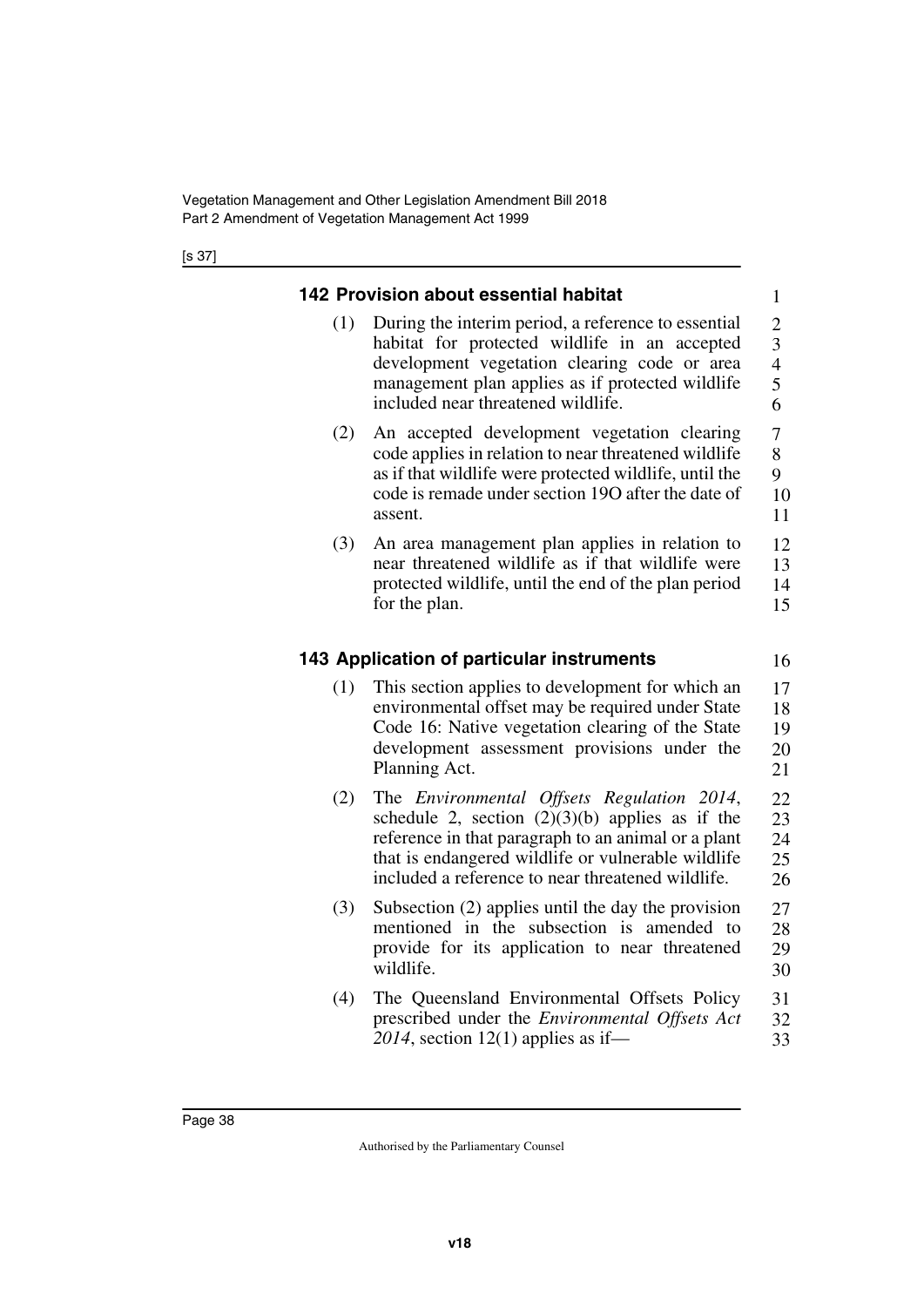<span id="page-40-3"></span><span id="page-40-2"></span><span id="page-40-1"></span><span id="page-40-0"></span>

|                     |             | section 4.3.6 of the policy provided for a<br>(a)<br>multiplier of 4 for essential habitat for near<br>threatened wildlife; and                                                                                                                                                                                                                                                                          | 1<br>$\overline{2}$<br>3         |
|---------------------|-------------|----------------------------------------------------------------------------------------------------------------------------------------------------------------------------------------------------------------------------------------------------------------------------------------------------------------------------------------------------------------------------------------------------------|----------------------------------|
|                     |             | (b) table one, in section $4.3.13.2$ of the policy<br>applies to near threatened wildlife.                                                                                                                                                                                                                                                                                                               | $\overline{4}$<br>5              |
|                     | (5)         | Subsection (4) applies until the day the provision<br>mentioned in the subsection is amended to<br>provide for its application to near threatened<br>wildlife.                                                                                                                                                                                                                                           | 6<br>7<br>$8\,$<br>9             |
|                     | (6)         | A reference in the <i>Environmental Offsets</i><br>Regulation 2014, schedule 2 to the essential<br>habitat map is taken to include a reference to the<br>map mentioned in section 140.                                                                                                                                                                                                                   | 10<br>11<br>12<br>13             |
|                     | <b>20CA</b> | 144 Transitional provision for ss 20AH, 20AI and                                                                                                                                                                                                                                                                                                                                                         | 14<br>15                         |
|                     | (1)         | For deciding to show category B areas or category<br>C areas on the regulated vegetation management<br>map under this Act, sections 20AH(c) and<br>$20AI(a)$ are taken to include a reference to<br>thinning.                                                                                                                                                                                            | 16<br>17<br>18<br>19<br>20       |
|                     | (2)         | For making a relevant area a category X area on a<br>PMAV under this Act, section $20CA(2)(c)$ is<br>taken to include a reference to thinning.                                                                                                                                                                                                                                                           | 21<br>22<br>23                   |
|                     | (3)         | In this section—                                                                                                                                                                                                                                                                                                                                                                                         | 24                               |
|                     |             | <i>thinning</i> has the meaning given by this Act<br>immediately before the date of assent.                                                                                                                                                                                                                                                                                                              | 25<br>26                         |
| <b>Clause</b><br>38 |             | <b>Amendment of schedule (Dictionary)</b>                                                                                                                                                                                                                                                                                                                                                                | 27                               |
|                     | (1)         | Schedule, definitions <i>accreditation notice</i> , <i>accredited existing</i><br>planning document, approved draft plan, area management<br>plan, area plan (chief executive), clearing area, clearing<br>assessment benchmarks, crops, draft plan, existing planning<br>document, high risk species, high value agriculture clearing,<br>high value regrowth vegetation, identifying number, irrigated | 28<br>29<br>30<br>31<br>32<br>33 |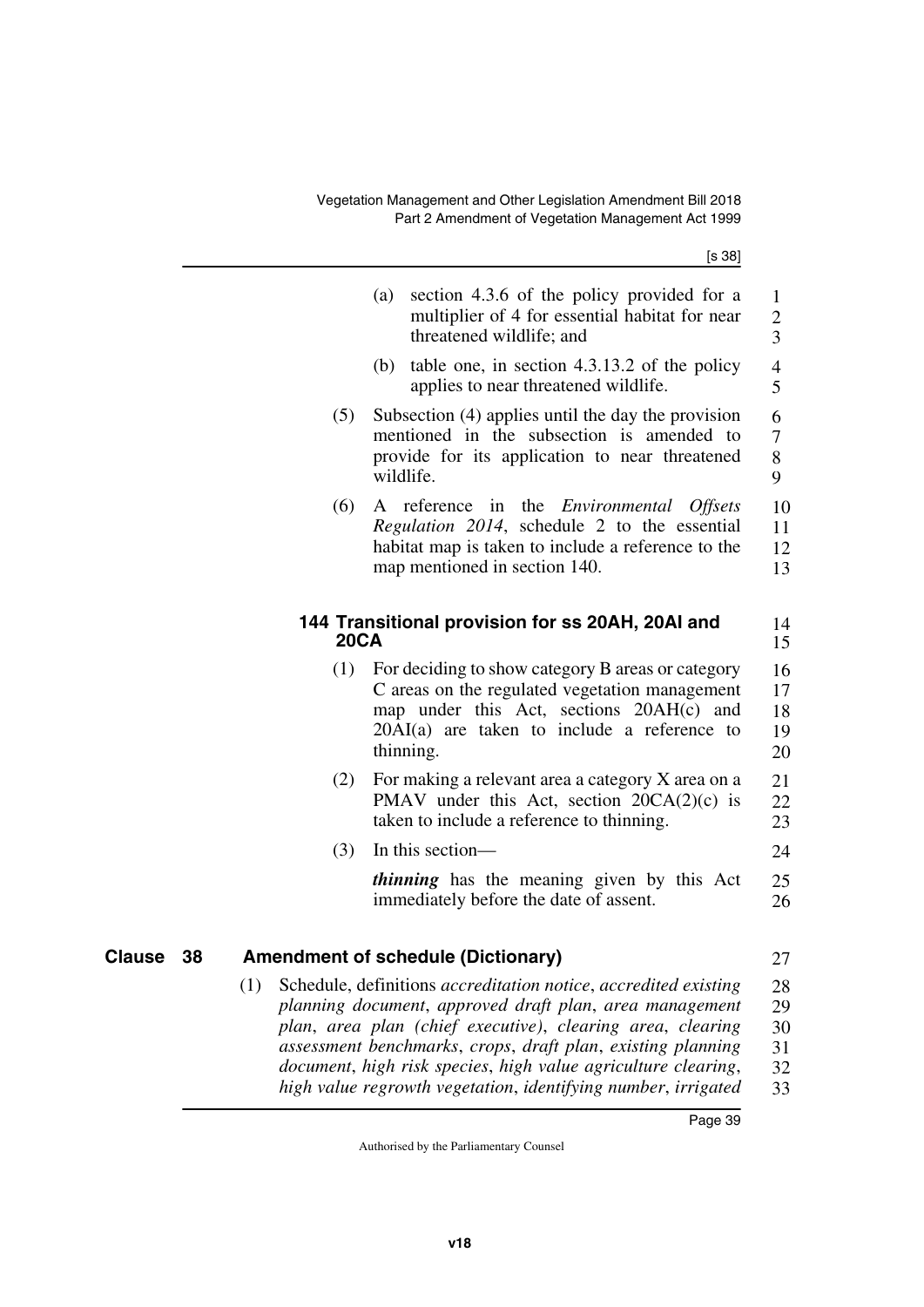[s 38]

|     |           |     | high value agriculture clearing, mandatory condition, owner,<br>plan period, proposed area, referral matter, thinning and<br>vegetation clearing provision-                                                                      | 1<br>$\overline{c}$<br>3   |
|-----|-----------|-----|----------------------------------------------------------------------------------------------------------------------------------------------------------------------------------------------------------------------------------|----------------------------|
|     | omit.     |     |                                                                                                                                                                                                                                  | 4                          |
| (2) | Schedule- |     |                                                                                                                                                                                                                                  | 5                          |
|     | insert—   |     |                                                                                                                                                                                                                                  | 6                          |
|     |           |     | area management plan see section 21.                                                                                                                                                                                             | 7                          |
|     |           |     | <i>enforceable undertaking</i> see section $68CC(1)$ .                                                                                                                                                                           | 8                          |
|     |           |     | <i>high value regrowth vegetation</i> means vegetation<br>$located-$                                                                                                                                                             | 9<br>10                    |
|     |           | (a) | on freehold land, indigenous land, or land<br>subject of a lease issued under the <i>Land Act</i><br>1994 for agriculture or grazing purposes or<br>an occupation licence under that Act; and                                    | 11<br>12<br>13<br>14       |
|     |           | (b) | in an area that has not been cleared (other<br>than for relevant clearing activities) for at<br>least 15 years, if the area is—                                                                                                  | 15<br>16<br>17             |
|     |           |     | (i)<br>an endangered regional ecosystem; or                                                                                                                                                                                      | 18                         |
|     |           |     | (ii)<br>an of concern regional ecosystem; or                                                                                                                                                                                     | 19                         |
|     |           |     | (iii) a least concern regional ecosystem.                                                                                                                                                                                        | 20                         |
|     |           |     | managing thickened vegetation<br>the<br>means<br>selective clearing of vegetation at a locality that<br>does not include clearing using a chain or cable<br>linked between 2 tractors, bulldozers or other<br>traction vehicles- | 21<br>22<br>23<br>24<br>25 |
|     |           | (a) | to restore a regional ecosystem to the<br>floristic composition and range of densities<br>typical of the regional ecosystem in the<br>bioregion in which it is located; and                                                      | 26<br>27<br>28<br>29       |
|     |           | (b) | to maintain ecological processes and prevent<br>loss of diversity.                                                                                                                                                               | 30<br>31                   |
|     |           |     | <b><i>owner</i></b> , of land, includes the following—                                                                                                                                                                           | 32                         |
|     |           |     |                                                                                                                                                                                                                                  |                            |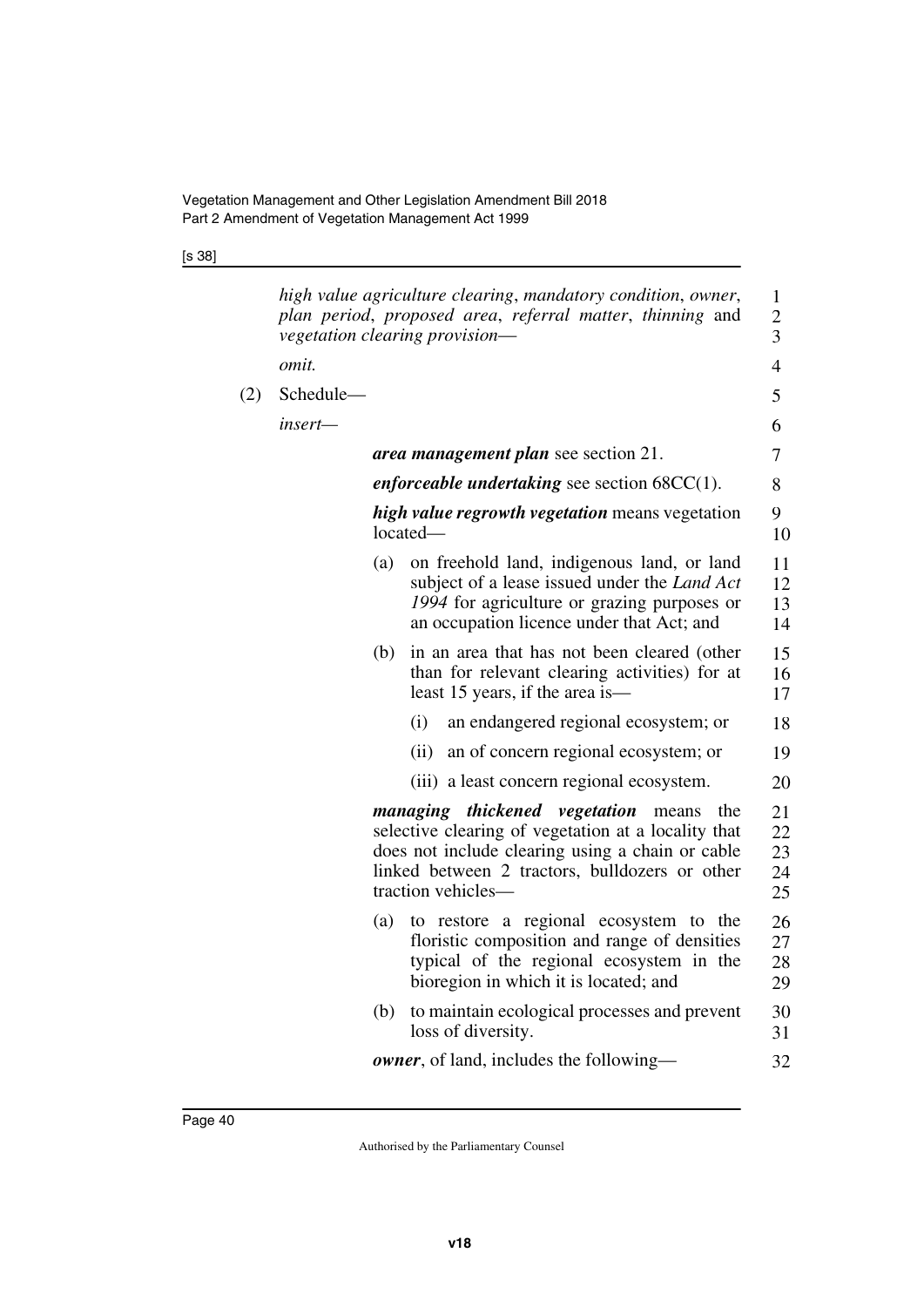|     |               | (a) | for freehold land—the registered owner;                                                                                                                                       | 1                    |
|-----|---------------|-----|-------------------------------------------------------------------------------------------------------------------------------------------------------------------------------|----------------------|
|     |               | (b) | for a lease, licence or permit under the <i>Land</i><br>Act 1994—the lessee, licensee or permittee;                                                                           | 2<br>3               |
|     |               | (c) | for indigenous land—the holder of the title<br>to the land;                                                                                                                   | 4<br>5               |
|     |               | (d) | for any tenure under any other Act—the<br>holder of the tenure.                                                                                                               | 6<br>7               |
|     |               |     | <i>relevant clearing activities</i> means—                                                                                                                                    | 8                    |
|     |               | (a) | fodder harvesting; or                                                                                                                                                         | 9                    |
|     |               | (b) | managing thickened vegetation; or                                                                                                                                             | 10                   |
|     |               | (c) | clearing of encroachment; or                                                                                                                                                  | 11                   |
|     |               | (d) | controlling non-native plants or declared<br>pests; or                                                                                                                        | 12<br>13             |
|     |               | (e) | necessary environmental clearing; or                                                                                                                                          | 14                   |
|     |               | (f) | managing, felling and removing trees for an<br>ongoing forestry business.                                                                                                     | 15<br>16             |
|     |               |     | <i>vegetation clearing provision</i> means any of the<br>following to the extent the provision relates to the<br>clearing of vegetation-                                      | 17<br>18<br>19       |
|     |               | (a) | the Planning Act, section $162$ , $163(1)$ , $164$ ,<br>165 or $168(5)$ ;                                                                                                     | 20<br>21             |
|     |               | (b) | for the clearing of vegetation that happened<br>before<br>the<br>repeal of the Sustainable<br>Planning Act 2009-section 578(1), 580(1),<br>581(1), 582 or 594(1) of that Act. | 22<br>23<br>24<br>25 |
| (3) | (h)           |     | Schedule, definition <i>fodder harvesting</i> , paragraph 2(a) to                                                                                                             | 26<br>27             |
|     | omit, insert- |     |                                                                                                                                                                               | 28                   |
|     |               | (a) | Acacia aneura;                                                                                                                                                                | 29                   |
|     |               | (b) | Acacia brachystachya;                                                                                                                                                         | 30                   |
|     |               | (c) | Acacia excelsa;                                                                                                                                                               | 31                   |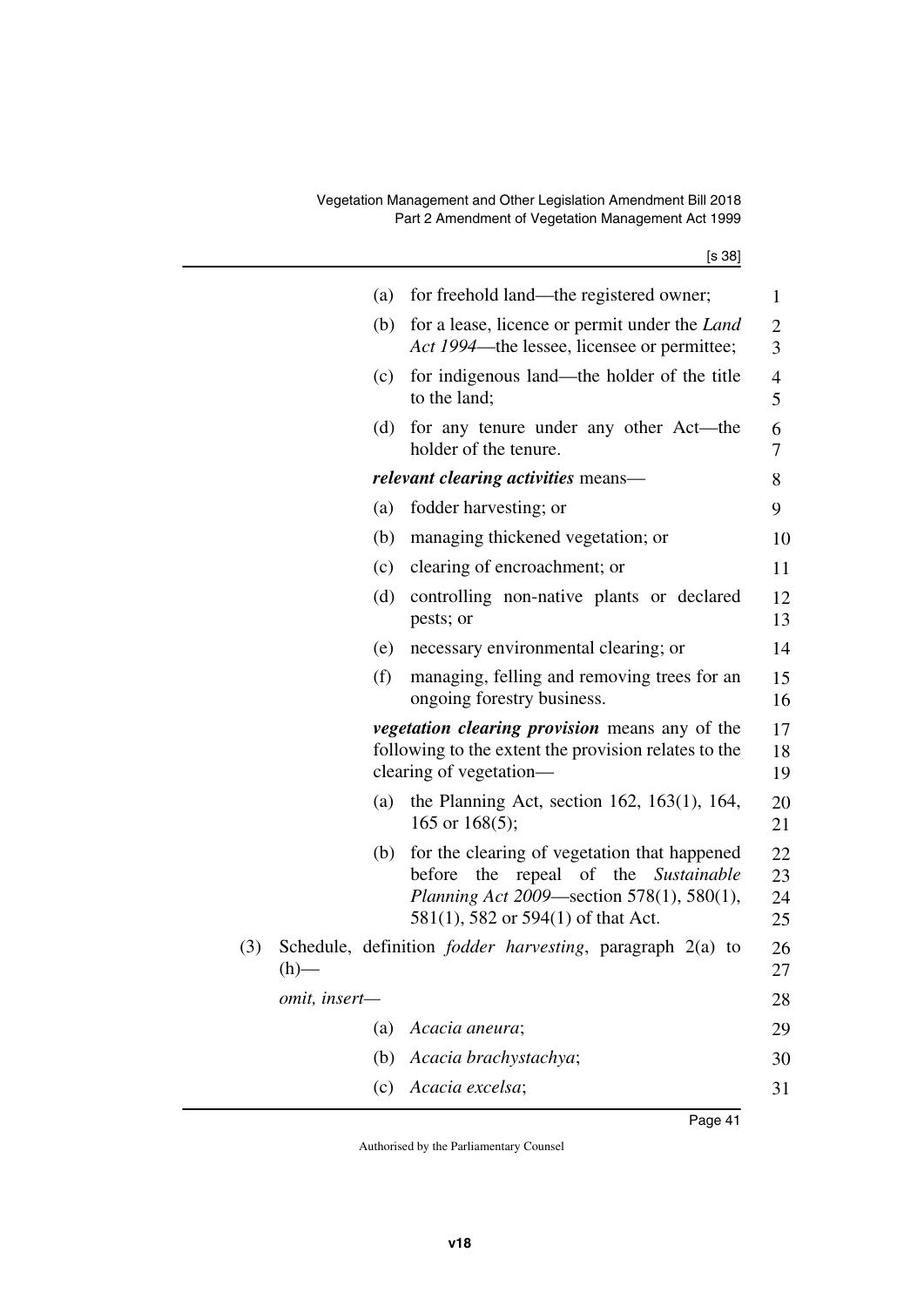[s 38]

|     | (d)                     | Acacia pendula;                                                                                                                                                                            | 1                          |
|-----|-------------------------|--------------------------------------------------------------------------------------------------------------------------------------------------------------------------------------------|----------------------------|
|     | (e)                     | Acacia sibirica;                                                                                                                                                                           | 2                          |
|     | (f)                     | Alphitonia excelsa;                                                                                                                                                                        | 3                          |
|     | (g)                     | Flindersia maculosa;                                                                                                                                                                       | $\overline{4}$             |
|     | (h)                     | Geijera parviflora.                                                                                                                                                                        | 5                          |
| (4) |                         | Schedule, definition <i>forest practice</i> , paragraph 1(b)—                                                                                                                              | 6                          |
|     | omit, insert-           |                                                                                                                                                                                            | 7                          |
|     | (b)                     | native forest if, in the native forest, all the<br>activities are conducted in a way that—                                                                                                 | 8<br>9                     |
|     |                         | ensures restoration of a similar type,<br>(i)<br>and to the extent, of the removed trees;<br>and                                                                                           | 10<br>11<br>12             |
|     |                         | (ii)<br>ensures trees are only felled for the<br>purpose of being sawn into timber or<br>processed into another value-added<br>product (other than woodchips for an<br>export market); and | 13<br>14<br>15<br>16<br>17 |
|     |                         | (iii) does not cause land degradation; and                                                                                                                                                 | 18                         |
|     |                         | consistent with the<br>$(iv)$ is<br>accepted<br>development vegetation clearing code<br>for native forest practice.                                                                        | 19<br>20<br>21             |
| (5) |                         | Schedule, definition plan area, 'section 20I'—                                                                                                                                             | 22                         |
|     | omit, insert-           |                                                                                                                                                                                            | 23                         |
|     |                         | section 21                                                                                                                                                                                 | 24                         |
| (6) | wildlife'—              | Schedule, definition <i>protected wildlife</i> , 'or vulnerable                                                                                                                            | 25<br>26                   |
|     | omit, insert—           |                                                                                                                                                                                            | 27                         |
|     |                         | , vulnerable wildlife or near threatened wildlife                                                                                                                                          | 28                         |
| (7) | catchments identified'- | Schedule, definition regrowth watercourse and drainage<br>feature area, 'Burdekin, Mackay Whitsunday or Wet Tropics                                                                        | 29<br>30<br>31             |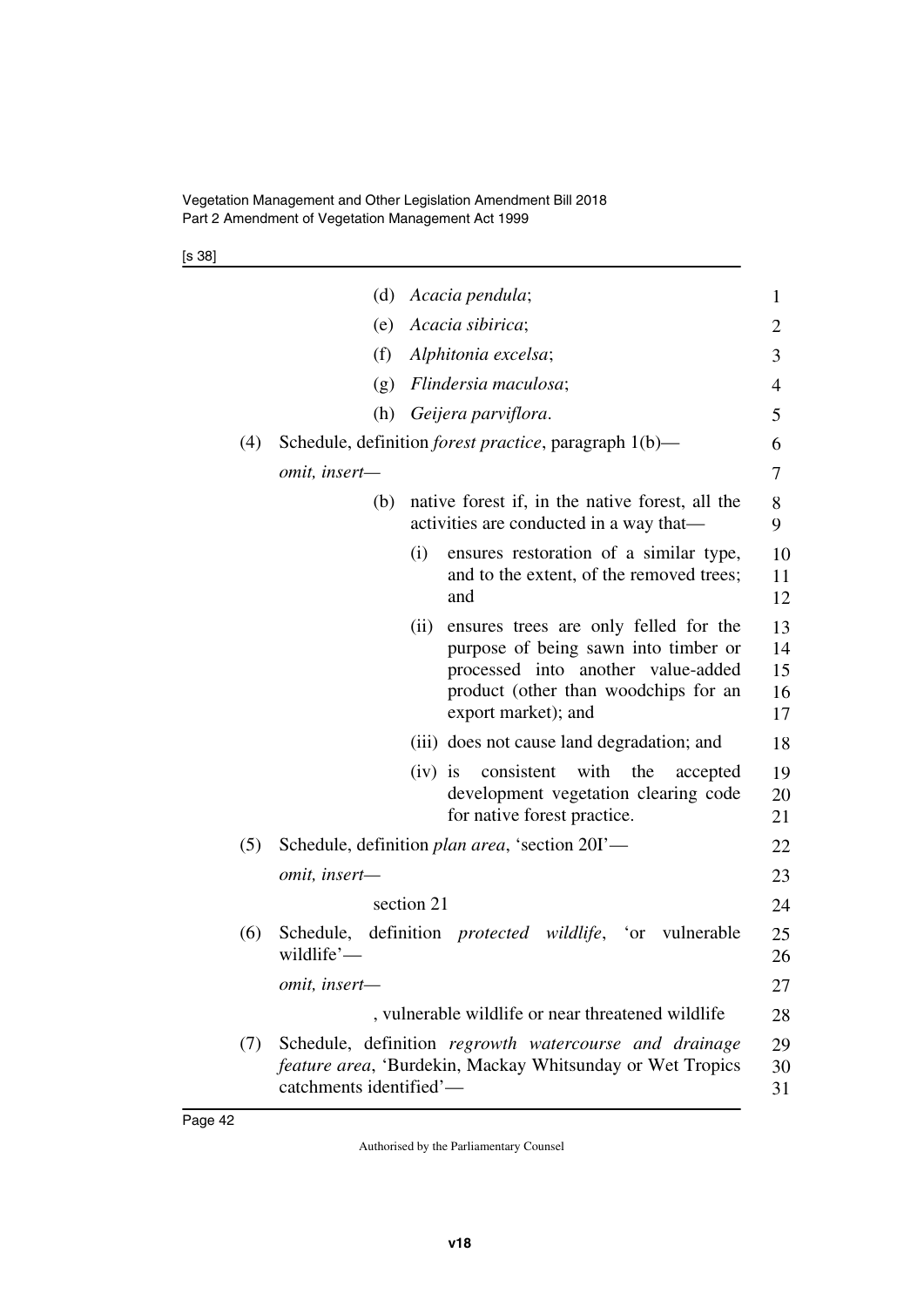<span id="page-44-7"></span><span id="page-44-1"></span>Vegetation Management and Other Legislation Amendment Bill 2018 Part 3 Amendment of Planning Act 2016

<span id="page-44-9"></span><span id="page-44-8"></span><span id="page-44-6"></span><span id="page-44-5"></span><span id="page-44-4"></span><span id="page-44-3"></span><span id="page-44-2"></span><span id="page-44-0"></span>

|                     |        |                                                    | [s 39]                                                                                                            |
|---------------------|--------|----------------------------------------------------|-------------------------------------------------------------------------------------------------------------------|
|                     |        | omit, insert-                                      |                                                                                                                   |
|                     |        |                                                    | Burdekin, Burnett-Mary, Eastern Cape York,<br>Fitzroy, Mackay Whitsunday or Wet Tropics<br>catchments represented |
|                     | (8)    | 'section 20I'-                                     | Schedule, definition restricted (fodder harvesting) land,                                                         |
|                     |        | omit, insert-                                      |                                                                                                                   |
|                     |        | section 21A                                        |                                                                                                                   |
|                     | Part 3 |                                                    | <b>Amendment of Planning Act</b>                                                                                  |
|                     |        | 2016                                               |                                                                                                                   |
| Clause<br>39        |        | <b>Act amended</b>                                 |                                                                                                                   |
|                     |        | This part amends the <i>Planning Act 2016</i> .    |                                                                                                                   |
| <b>Clause</b><br>40 |        | repeal)                                            | Replacement of ch 8, hdg (Transitional provisions and                                                             |
|                     |        | Chapter 8, heading-                                |                                                                                                                   |
|                     |        | omit, insert-                                      |                                                                                                                   |
|                     |        | <b>Chapter 8</b>                                   | <b>Repeal and</b>                                                                                                 |
|                     |        |                                                    | transitional                                                                                                      |
|                     |        |                                                    | provisions                                                                                                        |
| 41<br>Clause        |        |                                                    | Relocation and renumbering of ch 8, pt 2 and s 325                                                                |
|                     | (1)    | Chapter 8, part 2-                                 |                                                                                                                   |
|                     |        | <i>relocate and renumber</i> as chapter 8, part 1. |                                                                                                                   |
|                     | (2)    | Section 325-                                       |                                                                                                                   |
|                     |        |                                                    |                                                                                                                   |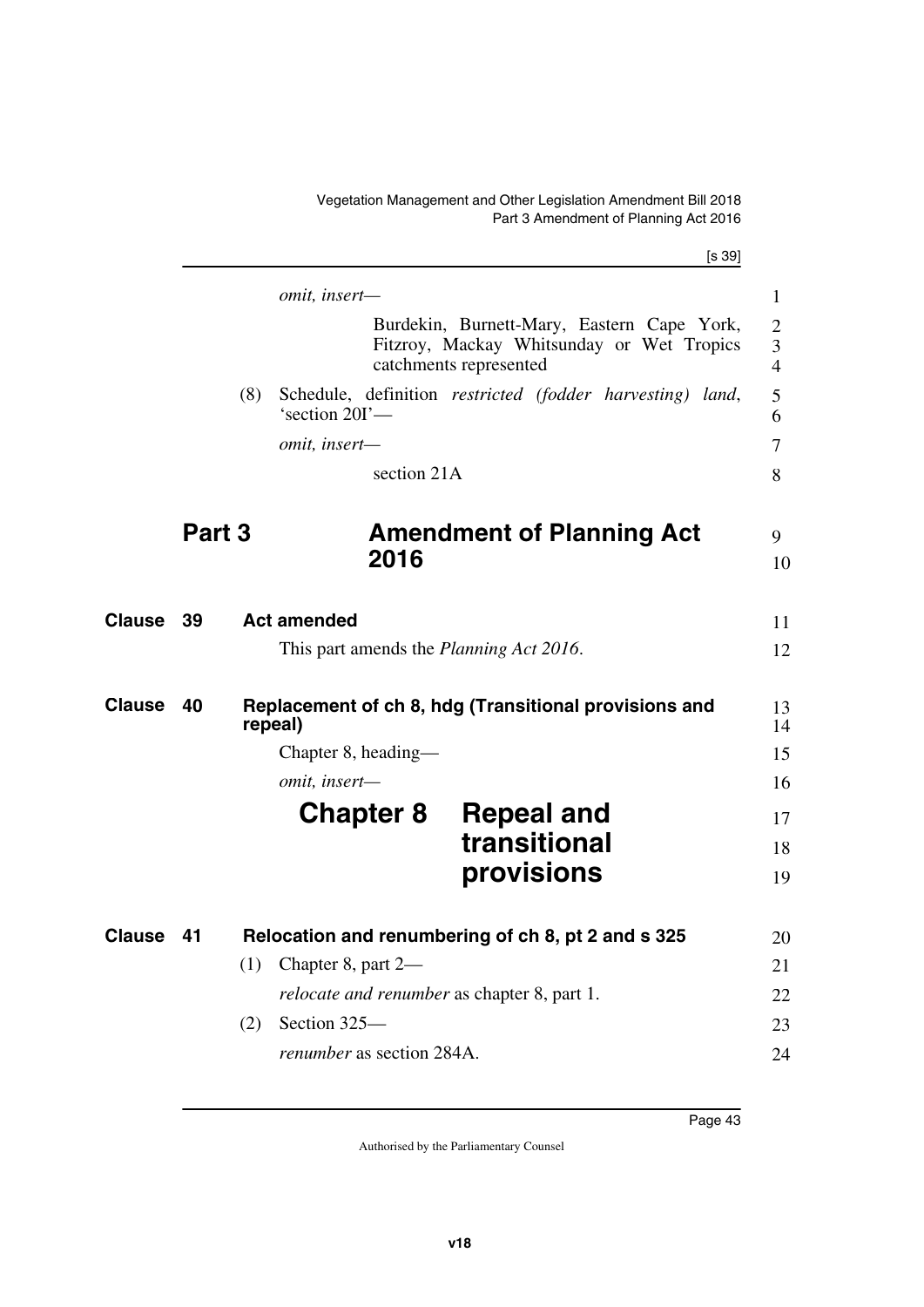<span id="page-45-9"></span><span id="page-45-3"></span><span id="page-45-1"></span><span id="page-45-0"></span>[s 42]

<span id="page-45-11"></span><span id="page-45-10"></span><span id="page-45-8"></span><span id="page-45-7"></span><span id="page-45-6"></span><span id="page-45-5"></span><span id="page-45-4"></span><span id="page-45-2"></span>

| <b>Clause</b> | 42 |                             | Renumbering of ch 8, pt 1 (Transitional provisions for<br>repeal of Sustainable Planning Act 2009)                          | 1<br>$\overline{2}$        |
|---------------|----|-----------------------------|-----------------------------------------------------------------------------------------------------------------------------|----------------------------|
|               |    | Chapter 8, part $1-$        |                                                                                                                             | $\overline{3}$             |
|               |    |                             | <i>renumber</i> as chapter 8, part 2.                                                                                       | $\overline{4}$             |
| <b>Clause</b> | 43 | <b>Amendment Act 2017)</b>  | Renumbering of ch 8, pt 1A (Transitional and saving<br>provisions for Waste Reduction and Recycling                         | 5<br>6<br>$\tau$           |
|               |    | Chapter 8, part 1A—         |                                                                                                                             | 8                          |
|               |    |                             | <i>renumber</i> as chapter 8, part 3.                                                                                       | 9                          |
| <b>Clause</b> | 44 | Renumbering of ss 324A-324D |                                                                                                                             | 10                         |
|               |    | Sections 324A to 324D-      |                                                                                                                             | 11                         |
|               |    |                             | <i>renumber</i> as sections 325 to 328.                                                                                     | 12                         |
| Clause        | 45 | Insertion of new ch 8, pt 4 |                                                                                                                             | 13                         |
|               |    | Chapter 8-                  |                                                                                                                             | 14                         |
|               |    | $insert-$                   |                                                                                                                             | 15                         |
|               |    | Part 4                      | <b>Transitional provisions</b><br>for Vegetation<br><b>Management and Other</b><br>Legislation<br><b>Amendment Act 2018</b> | 16<br>17<br>18<br>19<br>20 |
|               |    |                             | 329 Definitions for part                                                                                                    | 21                         |
|               |    |                             | In this part—                                                                                                               | 22                         |
|               |    |                             | amending<br>Act<br>the<br>Vegetation<br>means<br>Management and Other Legislation Amendment<br>Act 2018.                    | 23<br>24<br>25             |
|               |    |                             | date of assent means the date of assent of the                                                                              | 26                         |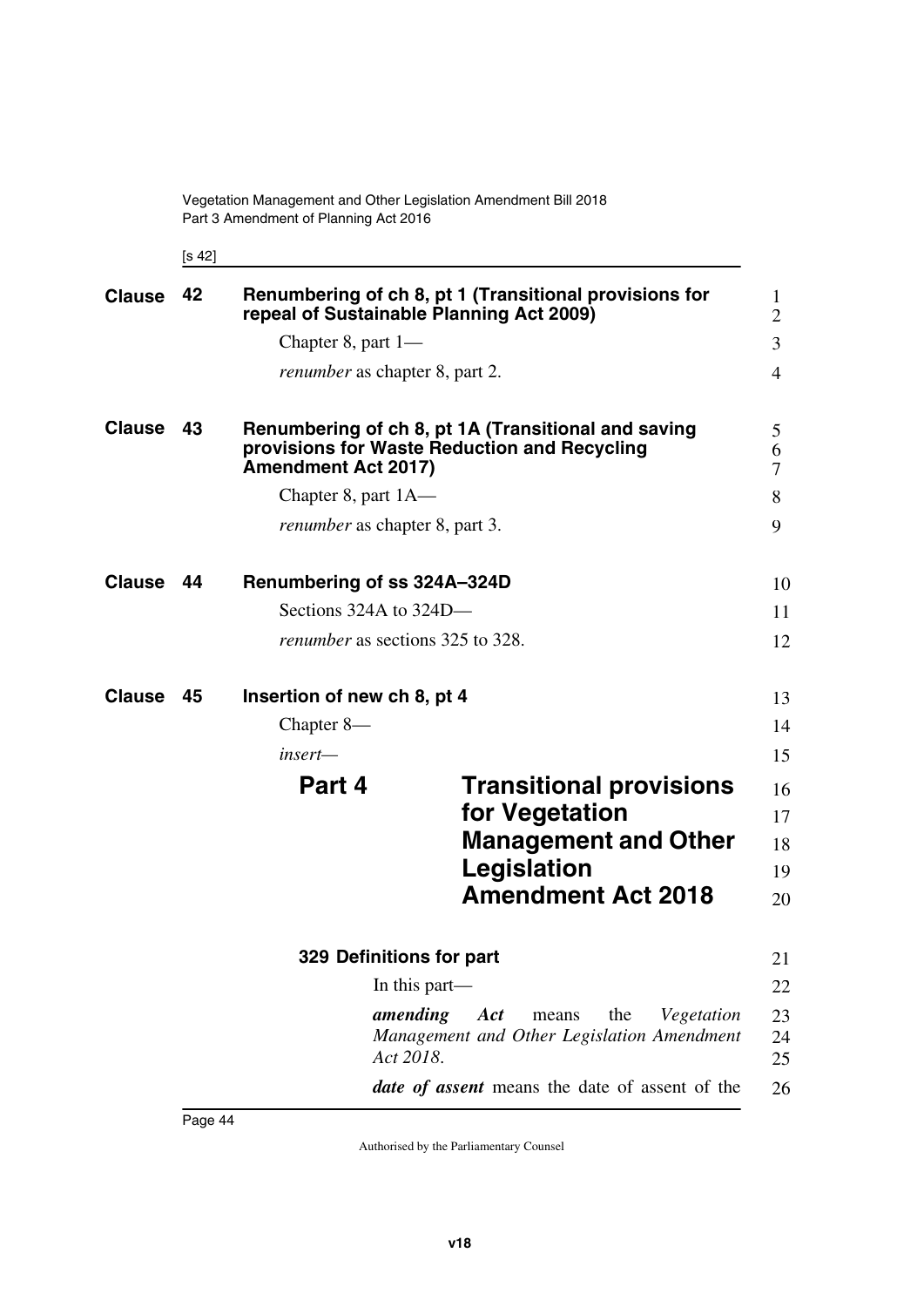Vegetation Management and Other Legislation Amendment Bill 2018 Part 3 Amendment of Planning Act 2016

[s 45]

<span id="page-46-1"></span><span id="page-46-0"></span>

|     |                 |      | amending Act.                                                                                                                                                                                           | $\mathbf{1}$                               |
|-----|-----------------|------|---------------------------------------------------------------------------------------------------------------------------------------------------------------------------------------------------------|--------------------------------------------|
|     |                 |      | <b>essential habitat</b> see the Vegetation Management<br>Act 1999, section 20AC(2).                                                                                                                    | $\overline{c}$<br>$\overline{3}$           |
|     |                 |      | high value agriculture clearing means high value<br>agriculture clearing within the meaning of the<br>Vegetation Management Act 1999 immediately<br>before 8 March 2018.                                | $\overline{4}$<br>5<br>6<br>$\overline{7}$ |
|     | date of assent. |      | <i>interim period</i> means the period starting on 8<br>March 2018 and ending immediately before the                                                                                                    | 8<br>9<br>10                               |
|     |                 |      | <i>irrigated high value agriculture clearing</i> means<br>irrigated high value agriculture clearing within<br>the meaning of the Vegetation Management Act<br>1999 immediately before 8 March 2018.     | 11<br>12<br>13<br>14                       |
|     | near            |      | <i>threatened wildlife</i> see<br>the<br><i>Nature</i><br>Conservation Act 1992, schedule.                                                                                                              | 15<br>16                                   |
|     | protected       |      | <i>wildlife</i> see<br>the<br>Vegetation<br>Management Act 1999, schedule.                                                                                                                              | 17<br>18                                   |
|     |                 |      | <i>unlawful clearing</i> means clearing of vegetation<br>that, because of the amendment of this Act or the<br>Vegetation Management Act 1999 by the<br>amending Act, constitutes a development offence. | 19<br>20<br>21<br>22                       |
|     |                 |      | 330 Development applications made but not<br>decided before commencement                                                                                                                                | 23<br>24                                   |
| (1) |                 |      | This section applies if—                                                                                                                                                                                | 25                                         |
|     | (a)             |      | before 8 March 2018, a development<br>application was made for development that,<br>on 8 March 2018-                                                                                                    | 26<br>27<br>28                             |
|     |                 | (i)  | is prohibited development under the<br>Planning Regulation 2017, schedule<br>10, part 3, division 1; or                                                                                                 | 29<br>30<br>31                             |
|     |                 | (ii) | is assessable development prescribed<br>under section $43(1)(a)$ for the clearing                                                                                                                       | 32<br>33                                   |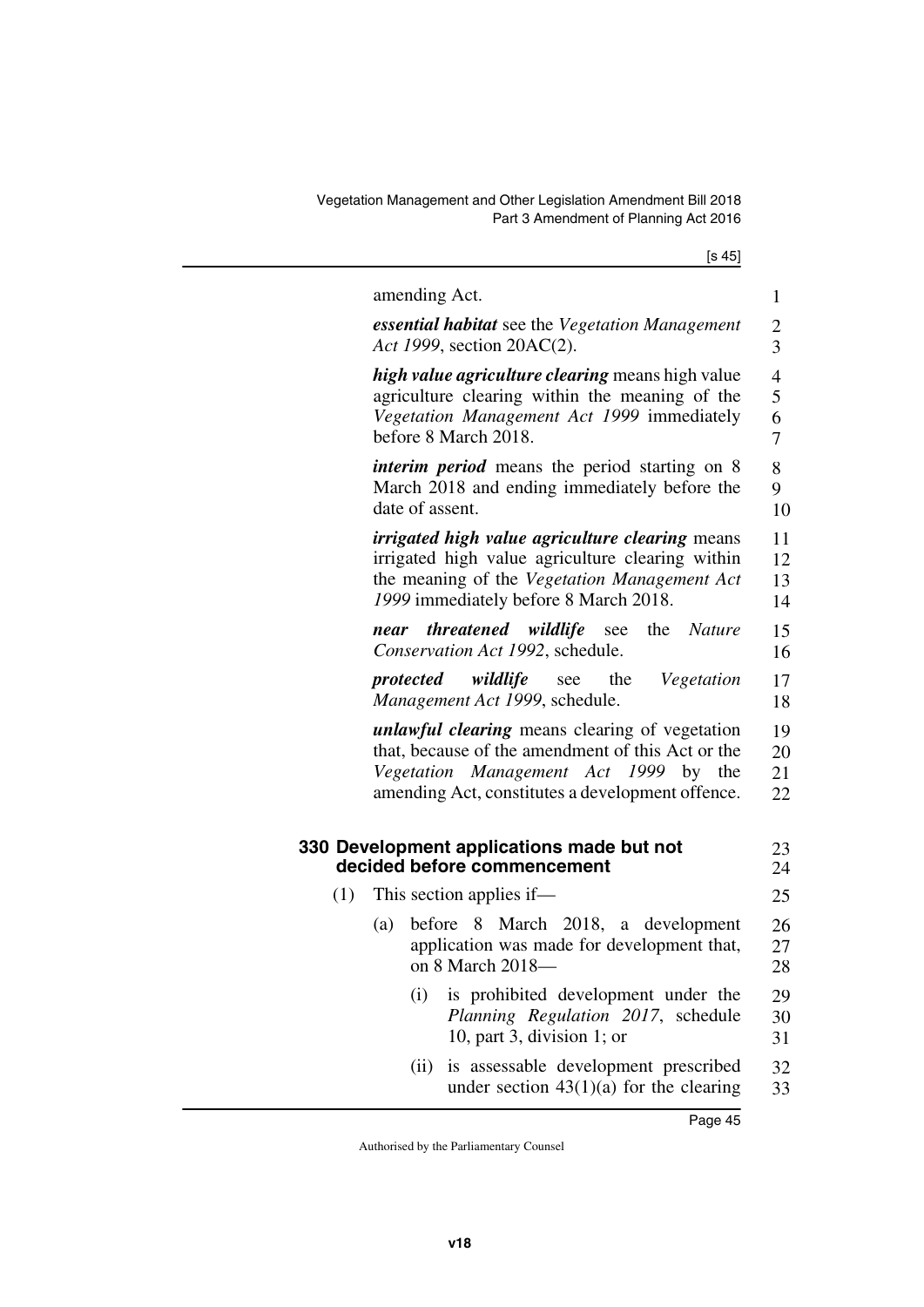[s 45]

<span id="page-47-5"></span><span id="page-47-4"></span><span id="page-47-3"></span><span id="page-47-2"></span><span id="page-47-1"></span><span id="page-47-0"></span>

|     | of vegetation that includes essential<br>habitat for protected wildlife and near<br>threatened wildlife; and                                                                | $\mathbf{1}$<br>$\overline{c}$<br>$\overline{3}$ |
|-----|-----------------------------------------------------------------------------------------------------------------------------------------------------------------------------|--------------------------------------------------|
|     | application was a properly<br>(b)<br>the<br>made<br>application; and                                                                                                        | $\overline{\mathcal{A}}$<br>5                    |
|     | immediately before 8 March 2018, the<br>(c)<br>development application had<br>not been<br>decided.                                                                          | 6<br>7<br>8                                      |
| (2) | The application must continue to be dealt with<br>and decided under this Act as in force before 8<br><b>March 2018.</b>                                                     | 9<br>10<br>11                                    |
|     | 331 Certain development approvals not affected                                                                                                                              | 12                                               |
| (1) | This section applies to a development approval in<br>effect immediately before 8 March 2018.                                                                                | 13<br>14                                         |
| (2) | The amending Act does not stop or further<br>regulate development under the development<br>approval or otherwise affect the approval.                                       | 15<br>16<br>17                                   |
|     | 332 Unlawful clearing not an offence during<br>interim period                                                                                                               | 18<br>19                                         |
|     | Sections 162 and 163, to the extent the provisions<br>relate to unlawful clearing, do not apply to a<br>person carrying out unlawful clearing during the<br>interim period. | 20<br>21<br>22<br>23                             |
|     | $Note-$                                                                                                                                                                     | 24                                               |
|     | See the Vegetation Management Act 1999, part 3,<br>division 1, subdivision 7 for provisions relating to a<br>restoration notice under that Act.                             | 25<br>26<br>27                                   |
|     | 333 Development application for certain<br>operational works during interim period                                                                                          | 28<br>29                                         |
| (1) | This section applies to a development application<br>made during the interim period for operational                                                                         | 30<br>31                                         |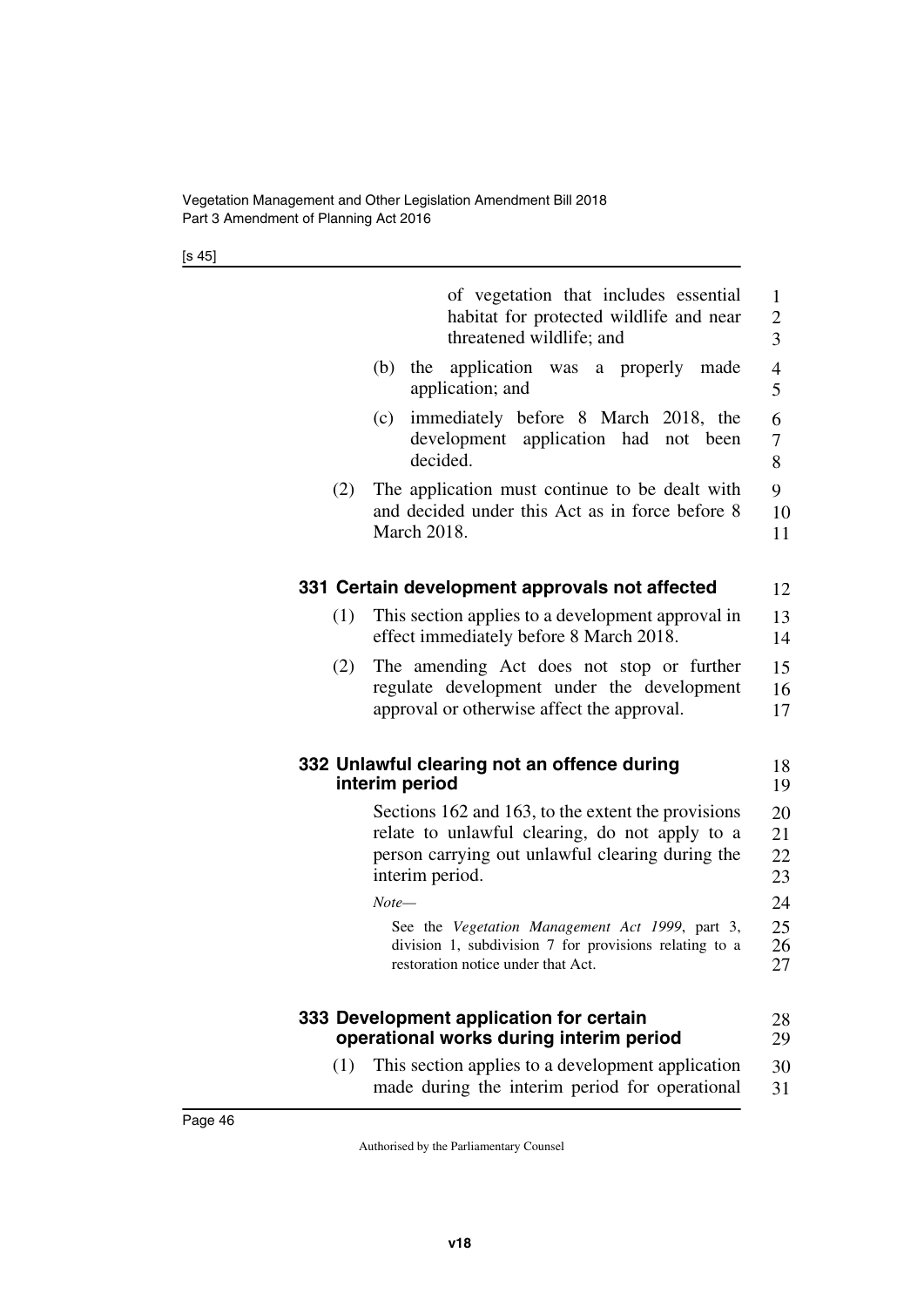<span id="page-48-1"></span><span id="page-48-0"></span>

|                           |     |     | work that is the clearing of vegetation that—                                                                                                                                          | 1                        |
|---------------------------|-----|-----|----------------------------------------------------------------------------------------------------------------------------------------------------------------------------------------|--------------------------|
|                           |     | (a) | is assessable development prescribed under<br>section $43(1)(a)$ ; and                                                                                                                 | $\overline{c}$<br>3      |
|                           |     | (b) | is high value agriculture clearing or irrigated<br>high value agriculture clearing; and                                                                                                | $\overline{4}$<br>5      |
|                           |     | (c) | is not for a relevant purpose mentioned in<br>Vegetation Management Act<br>1999,<br>the<br>section $22A(2)(a)$ to (j) or $(2AA)$ .                                                     | 6<br>$\overline{7}$<br>8 |
|                           | (2) |     | The application is taken not to have been made<br>and any decision on the application is of no effect.                                                                                 | 9<br>10                  |
|                           |     |     | 334 Development application for certain material<br>change of use during interim period                                                                                                | 11<br>12                 |
|                           | (1) |     | This section applies to a development application<br>made during the interim period for a material<br>change of use that is assessable development if-                                 | 13<br>14<br>15           |
|                           |     | (a) | the material change of use involves the<br>clearing of vegetation that is high value<br>agriculture clearing or irrigated high value<br>agriculture clearing; and                      | 16<br>17<br>18<br>19     |
|                           |     | (b) | because of the clearing, the chief executive<br>would be a referral agency for the material<br>change of use if a development application<br>were made for the material change of use. | 20<br>21<br>22<br>23     |
|                           | (2) |     | The application is taken not to have been made<br>and any decision on the application is of no effect.                                                                                 | 24<br>25                 |
|                           |     |     | <b>Amendment of Planning</b>                                                                                                                                                           | 26                       |
|                           |     |     | <b>Regulation 2017</b>                                                                                                                                                                 | 27                       |
| <b>Regulation amended</b> |     |     |                                                                                                                                                                                        | 28                       |
|                           |     |     | This part amends the <i>Planning Regulation 2017</i> .                                                                                                                                 | 29                       |

<span id="page-48-5"></span><span id="page-48-3"></span>This part amends the *Planning Regulation 2017*.

<span id="page-48-4"></span><span id="page-48-2"></span>**Part 4** 

**Clause** 46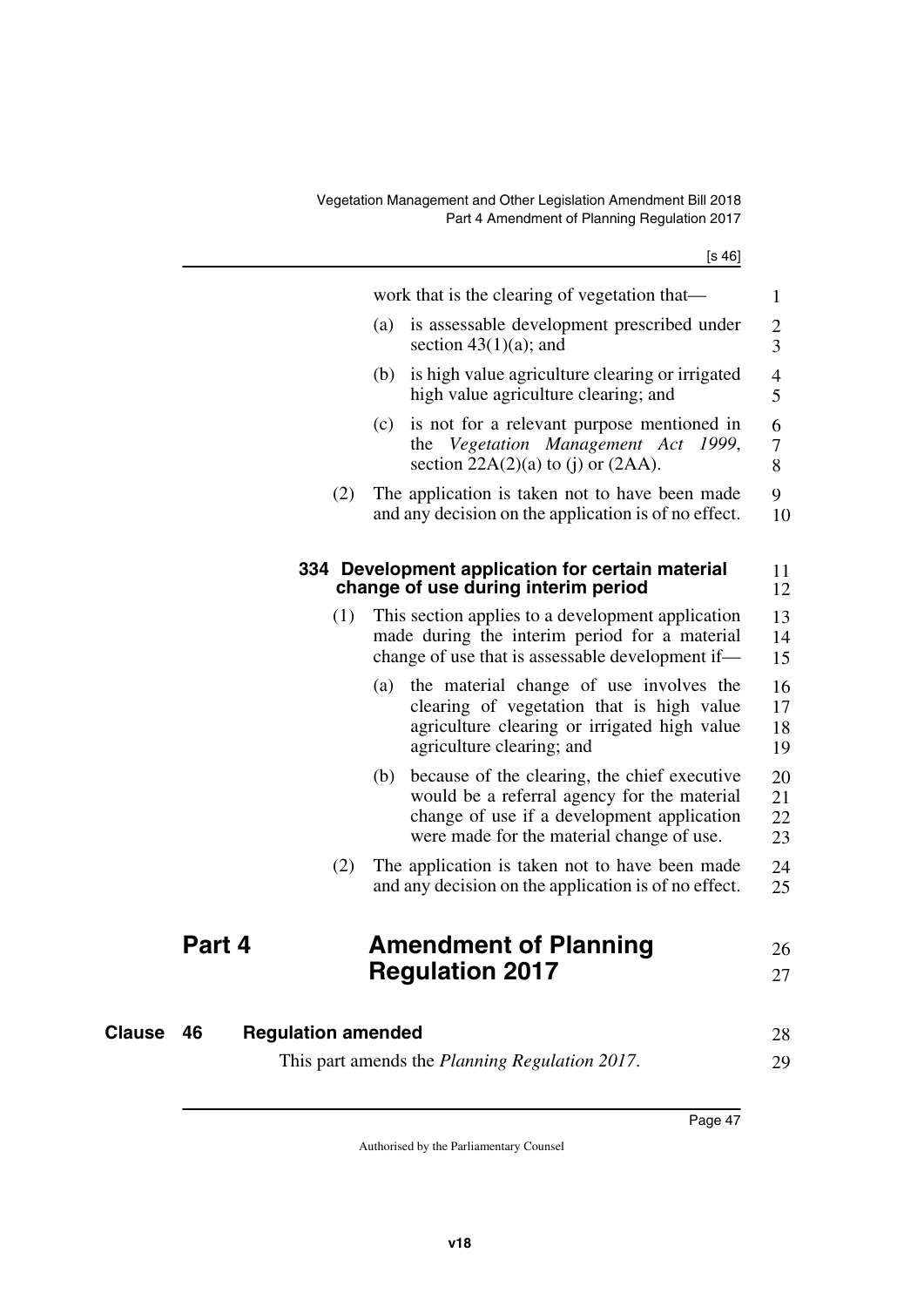Vegetation Management and Other Legislation Amendment Bill 2018 Part 4 Amendment of Planning Regulation 2017

<span id="page-49-3"></span><span id="page-49-1"></span><span id="page-49-0"></span>[s 47]

<span id="page-49-2"></span>

| <b>Clause</b> | 47 | Amendment of sch 10 (Development assessment)                                                                                                                                                                | $\mathbf{1}$                     |
|---------------|----|-------------------------------------------------------------------------------------------------------------------------------------------------------------------------------------------------------------|----------------------------------|
|               |    | Schedule 10, part 3, division 3, table 1, item $5(c)(iii)$ ,<br>'thinning'—                                                                                                                                 | $\overline{2}$<br>$\overline{3}$ |
|               |    | omit, insert-                                                                                                                                                                                               | $\overline{4}$                   |
|               |    | managing thickened vegetation                                                                                                                                                                               | 5                                |
| <b>Clause</b> | 48 | Amendment of sch 21 (Exempt clearing work)                                                                                                                                                                  | 6                                |
|               |    | (1)<br>Schedule 21, part 1, section 1-                                                                                                                                                                      | $\tau$                           |
|               |    | insert—                                                                                                                                                                                                     | 8                                |
|               |    | (19A)<br>Clearing vegetation in accordance with<br>a<br>restoration<br>notice<br>under<br>the<br>Vegetation<br>Management Act or an enforcement notice under<br>the Act if the clearing is carried out for- | 9<br>10<br>11<br>12              |
|               |    | 1 or more of the purposes stated in the<br>(a)<br>Vegetation<br>Management<br>Act,<br>section<br>$22A(2)(b)$ , (c), (g) or (j); or                                                                          | 13<br>14<br>15                   |
|               |    | establishing a necessary fence, firebreak,<br>(b)<br>road or vehicular track and the clearing can<br>not reasonably be avoided or minimised.                                                                | 16<br>17<br>18                   |
|               |    | (2)<br>Schedule 21, part 2, section $8(b)(iv)$ —                                                                                                                                                            | 19                               |
|               |    | omit, insert-                                                                                                                                                                                               | 20                               |
|               |    | (iv) is for urban purposes in an urban area, if the<br>vegetation is-                                                                                                                                       | 21<br>22                         |
|               |    | (A) regulated regrowth vegetation; or                                                                                                                                                                       | 23                               |
|               |    | (B) an of concern regional ecosystem in a<br>category B area; or                                                                                                                                            | 24<br>25                         |
|               |    | (C) a least concern regional ecosystem in a<br>category B area; or                                                                                                                                          | 26<br>27                         |
|               |    | Schedule 21, part 2, section $8(b)(v)$ , after 'category B area'—<br>(3)                                                                                                                                    | 28                               |
|               |    | insert-                                                                                                                                                                                                     | 29                               |
|               |    | or regulated regrowth vegetation                                                                                                                                                                            | 30                               |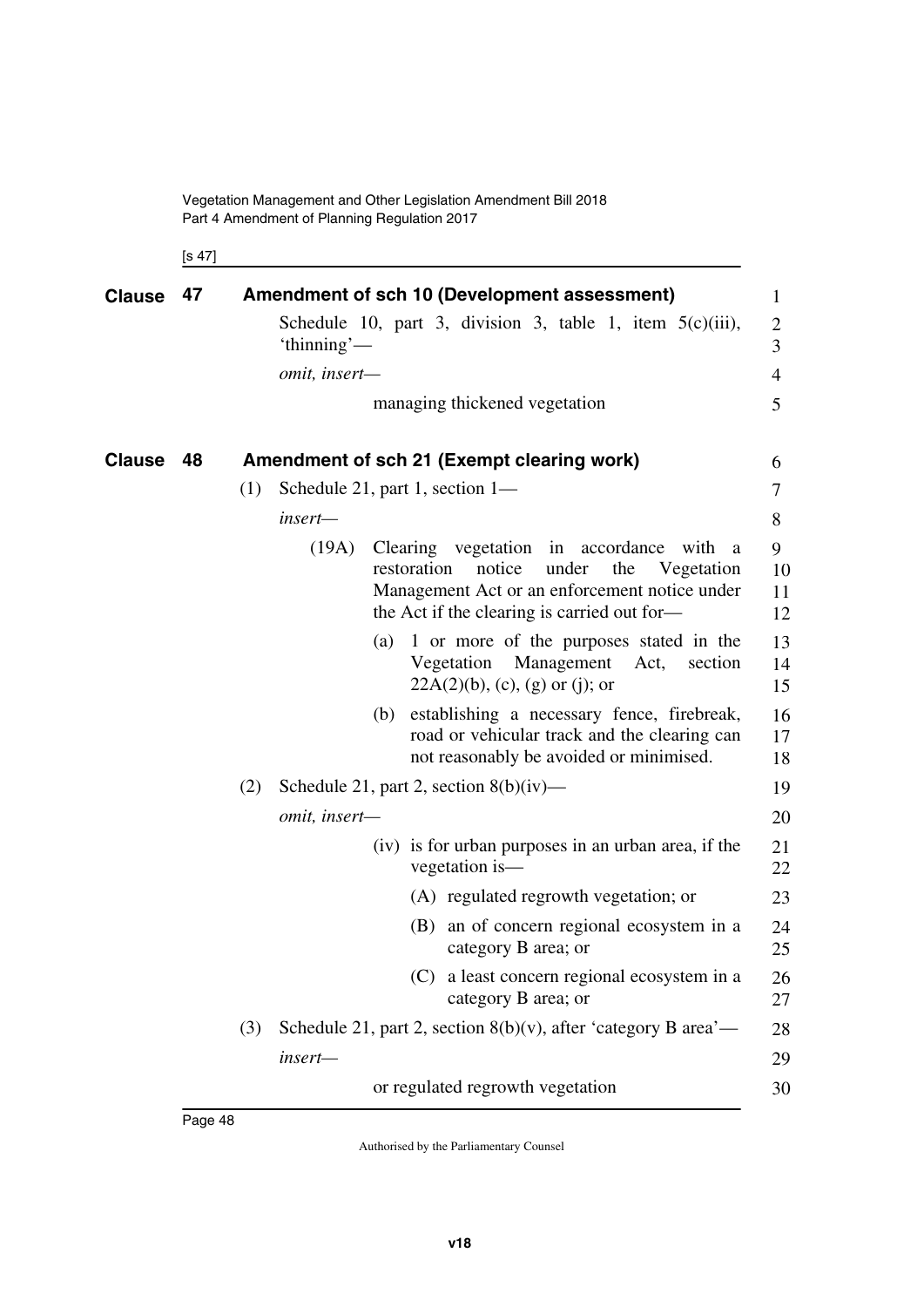[s 49]

<span id="page-50-9"></span><span id="page-50-8"></span><span id="page-50-7"></span><span id="page-50-6"></span><span id="page-50-5"></span><span id="page-50-4"></span><span id="page-50-3"></span><span id="page-50-2"></span><span id="page-50-1"></span><span id="page-50-0"></span>

|               | Part 5 |     |                                                                    |     | <b>Amendment of Water Act 2000</b>                                                                                                                | $\mathbf{1}$   |  |
|---------------|--------|-----|--------------------------------------------------------------------|-----|---------------------------------------------------------------------------------------------------------------------------------------------------|----------------|--|
| <b>Clause</b> | 49     |     | <b>Act amended</b><br>This part amends the <i>Water Act 2000</i> . |     |                                                                                                                                                   |                |  |
| <b>Clause</b> | 50     |     |                                                                    |     | Amendment of ch 2, pt 4, div 1, hdg (Granting permits for<br>excavating or placing fill in a watercourse, lake or spring)                         | 4<br>5         |  |
|               |        |     |                                                                    |     | Chapter 2, part 4, division 1, heading, after 'permits for'—                                                                                      | 6              |  |
|               |        |     | insert—                                                            |     |                                                                                                                                                   | 7              |  |
|               |        |     |                                                                    |     | destroying vegetation,                                                                                                                            | 8              |  |
| <b>Clause</b> | 51     |     |                                                                    |     | Amendment of s 218 (Applying for permit to excavate or<br>place fill in a watercourse, lake or spring)                                            | 9<br>10        |  |
|               |        | (1) |                                                                    |     | Section 218, heading, after 'permit to'—                                                                                                          | 11             |  |
|               |        |     | insert-                                                            |     |                                                                                                                                                   | 12             |  |
|               |        |     |                                                                    |     | destroy vegetation,                                                                                                                               | 13             |  |
|               |        | (2) | Section $218(1)$ —                                                 |     |                                                                                                                                                   | 14             |  |
|               |        |     | omit, insert-                                                      |     |                                                                                                                                                   | 15             |  |
|               |        |     | (1)                                                                |     | A person may apply to the chief executive for a<br>permit (a <i>riverine protection permit</i> ) to do any or<br>all of the following activities— | 16<br>17<br>18 |  |
|               |        |     |                                                                    | (a) | destroy vegetation in a watercourse, lake or<br>spring;                                                                                           | 19<br>20       |  |
|               |        |     |                                                                    |     | (b) excavate in a watercourse, lake or spring;                                                                                                    | 21             |  |
|               |        |     |                                                                    | (c) | place fill in a watercourse, lake or spring.                                                                                                      | 22             |  |
| Clause 52     |        |     |                                                                    |     | Replacement of s 220 (Criteria for deciding application)                                                                                          | 23             |  |
|               |        |     | Section 220-                                                       |     |                                                                                                                                                   | 24             |  |
|               |        |     | omit, insert-                                                      |     |                                                                                                                                                   | 25             |  |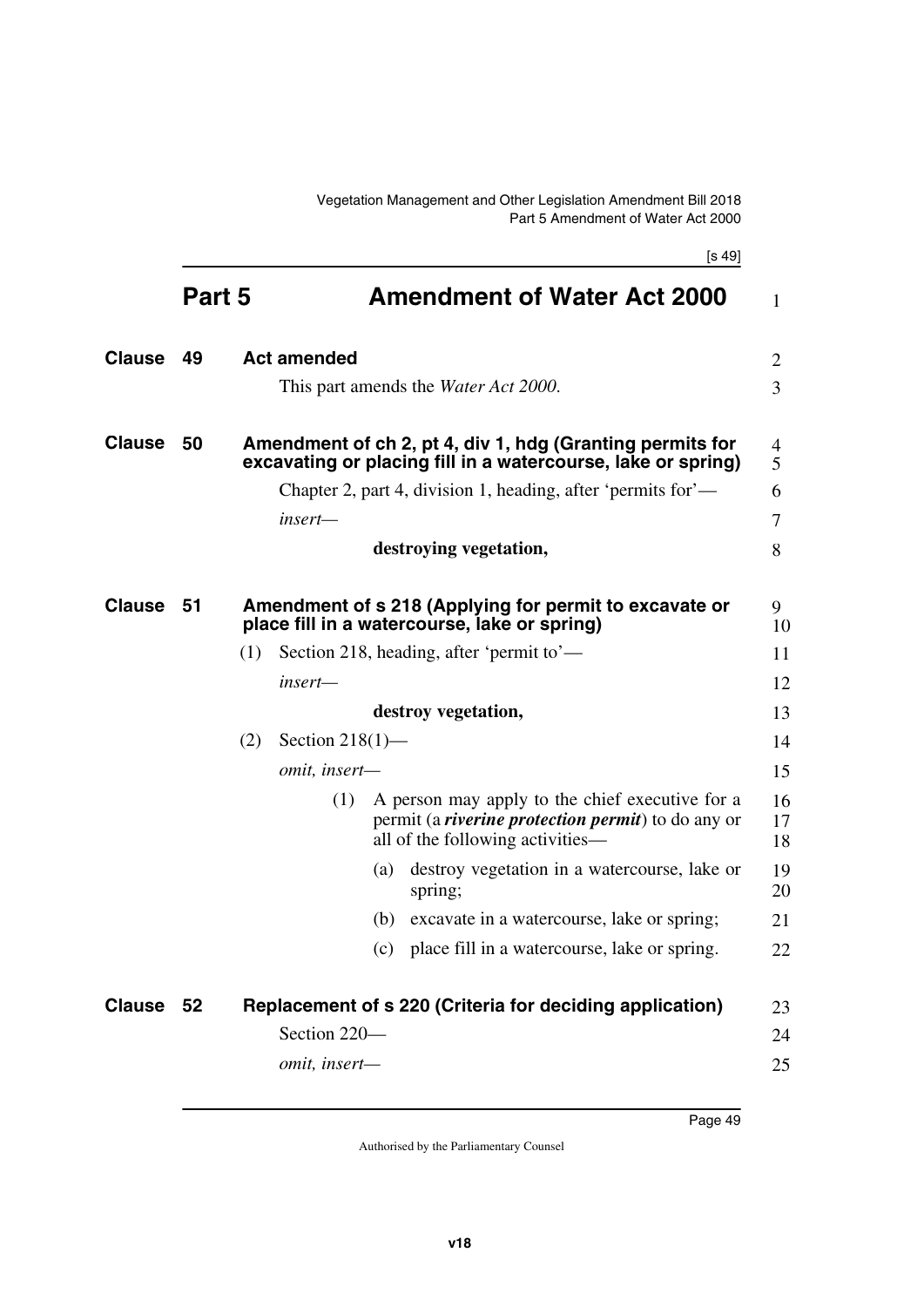<span id="page-51-1"></span><span id="page-51-0"></span>[s 53]

|               |    |             |     | 220 Criteria for deciding application                                                                                                                                                                                      | 1                                                    |
|---------------|----|-------------|-----|----------------------------------------------------------------------------------------------------------------------------------------------------------------------------------------------------------------------------|------------------------------------------------------|
|               |    |             |     | In deciding whether to grant or refuse the<br>application or what should be the conditions of<br>the riverine protection permit, the chief executive<br>must consider all of the following—                                | $\overline{c}$<br>3<br>$\overline{\mathcal{L}}$<br>5 |
|               |    |             | (a) | the effects of the proposed activity on water<br>quality;                                                                                                                                                                  | 6<br>7                                               |
|               |    |             |     | (b) the quantity of vegetation to be destroyed or<br>material to be excavated or placed;                                                                                                                                   | 8<br>9                                               |
|               |    |             | (c) | the type of vegetation to be destroyed or<br>material to be excavated or placed;                                                                                                                                           | 10<br>11                                             |
|               |    |             | (d) | the<br>factors<br>influencing<br>the<br>seasonal<br>watercourse, lake or spring from time to<br>time;                                                                                                                      | 12<br>13<br>14                                       |
|               |    |             | (e) | the position in the watercourse, lake or<br>spring of the vegetation to be destroyed or<br>the proposed excavation or placing of fill;                                                                                     | 15<br>16<br>17                                       |
|               |    |             | (f) | the reasons given by the applicant for<br>wishing to carry out the activity;                                                                                                                                               | 18<br>19                                             |
|               |    |             |     | (g) whether, and to what extent, the activity that<br>the permit would allow may have an adverse<br>effect on the physical integrity of the<br>watercourse, lake or spring;                                                | 20<br>21<br>22<br>23                                 |
|               |    |             | (h) | the implications of granting the permit for<br>the long-term sustainable use of the river<br>systems of Australia, and especially the<br>cumulative effect of granting the application<br>and likely similar applications; | 24<br>25<br>26<br>27<br>28                           |
|               |    | (i)         |     | any other matters the chief executive<br>considers to be relevant.                                                                                                                                                         | 29<br>30                                             |
| <b>Clause</b> | 53 | compliance) |     | Amendment of s 746 (Power to enter land to monitor                                                                                                                                                                         | 31<br>32                                             |
|               |    |             |     | $(1)$ Section 746(2), 'destroy quarry material'—                                                                                                                                                                           | 33                                                   |

<span id="page-51-3"></span><span id="page-51-2"></span>(1) Section 746(2), 'destroy quarry material'—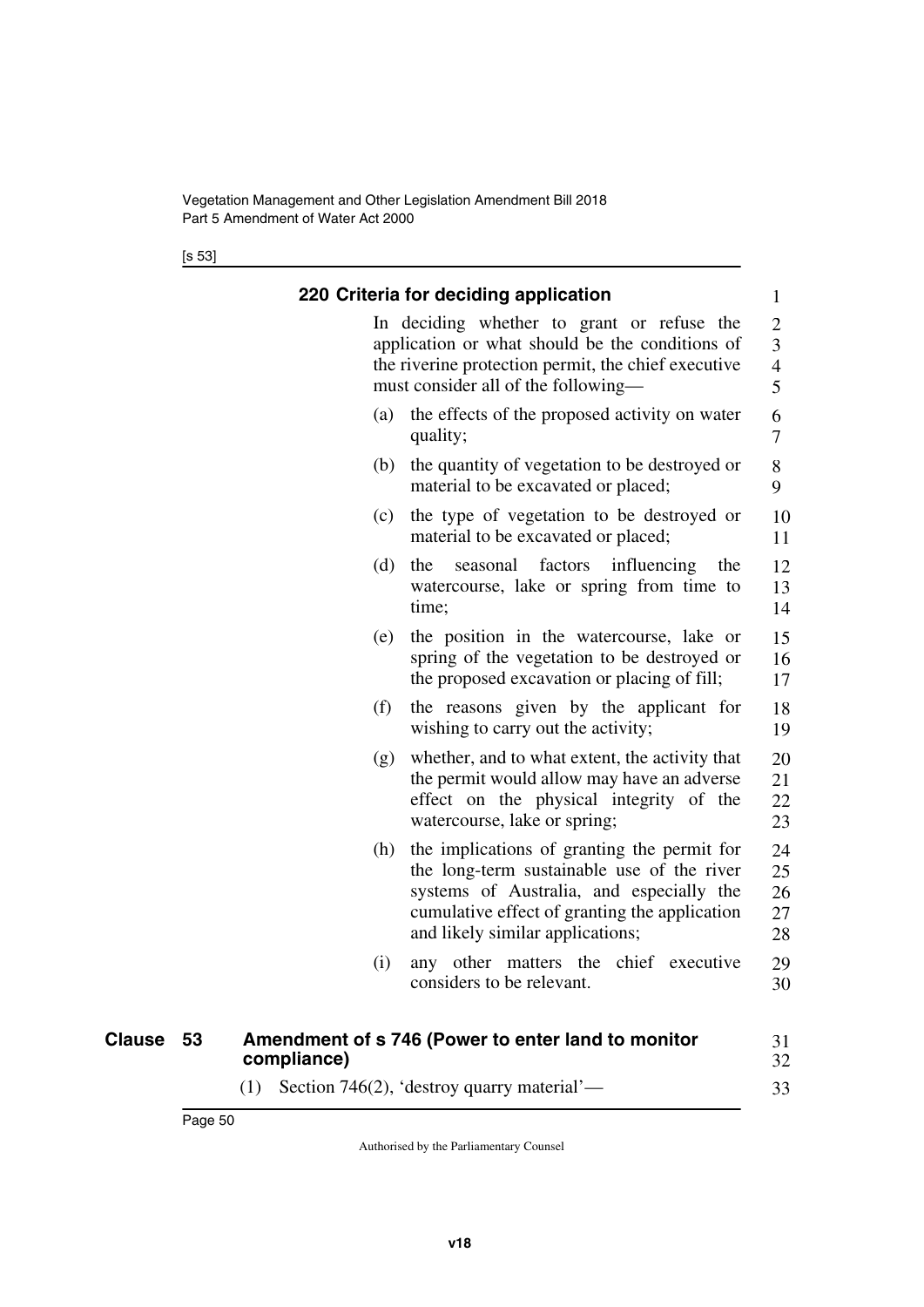Vegetation Management and Other Legislation Amendment Bill 2018 Part 5 Amendment of Water Act 2000

<span id="page-52-3"></span><span id="page-52-2"></span><span id="page-52-1"></span><span id="page-52-0"></span>

|                     |     |                          | [s 54]                                                                                                                                   |
|---------------------|-----|--------------------------|------------------------------------------------------------------------------------------------------------------------------------------|
|                     |     | omit, insert-            |                                                                                                                                          |
|                     |     |                          | destroy other resources                                                                                                                  |
|                     | (2) |                          | Section 746(2)(a), 'quarry material'—                                                                                                    |
|                     |     | omit, insert-            |                                                                                                                                          |
|                     |     |                          | resource                                                                                                                                 |
| Clause<br>54        |     | unauthorised activities) | Amendment of s 748 (Power to enter land to search for                                                                                    |
|                     |     | Section $748(1)(c)$ —    |                                                                                                                                          |
|                     |     | omit, insert-            |                                                                                                                                          |
|                     |     |                          | unauthorised taking, or destruction, of other<br>(c)<br>resources;                                                                       |
| <b>Clause</b><br>55 |     | permit)                  | Amendment of s 814 (Excavating or placing fill without                                                                                   |
|                     | (1) |                          | Section 814, heading, 'Excavating'—                                                                                                      |
|                     |     | omit, insert-            |                                                                                                                                          |
|                     |     |                          | Destroying vegetation, excavating                                                                                                        |
|                     | (2) | Section $814(1)$ —       |                                                                                                                                          |
|                     |     | omit, insert-            |                                                                                                                                          |
|                     |     | (1)                      | A person must not do any of the following<br>activities unless the person has a riverine<br>protection permit to carry out the activity— |
|                     |     |                          | destroy vegetation in a watercourse, lake or<br>(a)<br>spring;                                                                           |
|                     |     |                          | (b)<br>excavate in a watercourse, lake or spring;                                                                                        |
|                     |     |                          | place fill in a watercourse, lake or spring.<br>(c)                                                                                      |
|                     |     |                          | Maximum penalty— $1,665$ penalty units.                                                                                                  |
|                     | (3) |                          | Section 814(2), after 'does not apply to the'—                                                                                           |
|                     |     | insert-                  |                                                                                                                                          |
|                     |     |                          |                                                                                                                                          |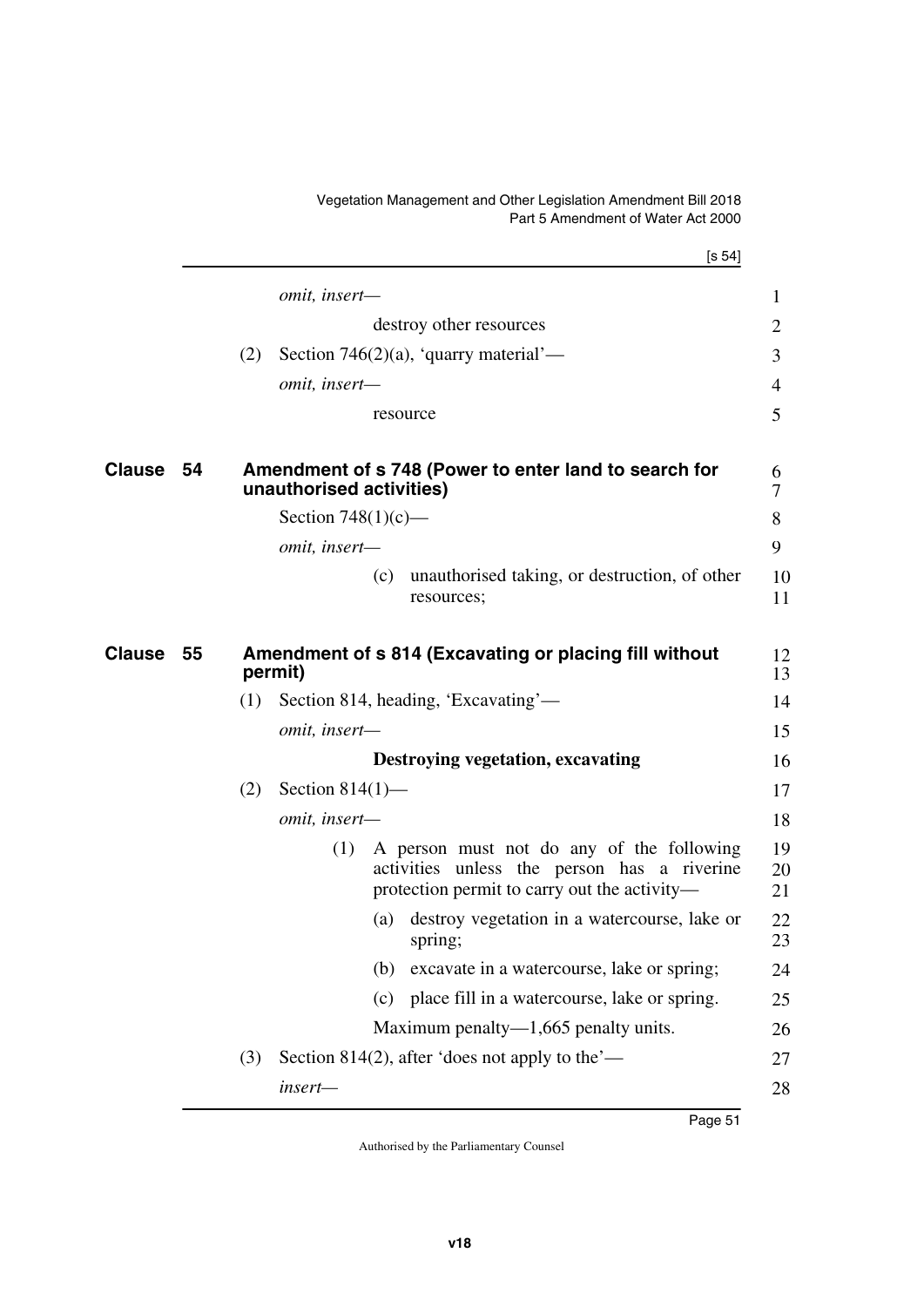[s 55]

|     |                                                 |                                                                          | destruction of vegetation,                                                                                                                                                                                                                                            | $\mathbf{1}$                    |  |  |
|-----|-------------------------------------------------|--------------------------------------------------------------------------|-----------------------------------------------------------------------------------------------------------------------------------------------------------------------------------------------------------------------------------------------------------------------|---------------------------------|--|--|
| (4) | After section $814(2)$ —                        |                                                                          |                                                                                                                                                                                                                                                                       |                                 |  |  |
|     | insert—                                         |                                                                          |                                                                                                                                                                                                                                                                       | 3                               |  |  |
|     | (2AA)                                           | Also, subsection (1) does not apply to the<br>destruction of vegetation— |                                                                                                                                                                                                                                                                       |                                 |  |  |
|     |                                                 | (a)                                                                      | that is required under a requisition under the<br>Fire and Emergency Services Act 1990,<br>section 69, for reducing the risk of fire; or                                                                                                                              | 6<br>7<br>8                     |  |  |
|     |                                                 | (b)                                                                      | that is permitted or required to be carried out<br>under the <i>Electrical Safety Act 2002</i> or the<br><i>Electricity Act 1994</i> to prevent<br>the<br>obstruction of, or interference with,<br>an<br>electric line or the creation of an electrical<br>hazard; or | 9<br>10<br>11<br>12<br>13<br>14 |  |  |
|     |                                                 | (c)                                                                      | that is necessary for construction<br>or<br>of government<br>maintenance<br>supported<br>transport infrastructure under the <i>Transport</i><br><i>Infrastructure Act 1994</i> ; or                                                                                   | 15<br>16<br>17<br>18            |  |  |
|     |                                                 | (d)                                                                      | that happens as a necessary part of works<br>carried out under this Act, other than under<br>a licence, permit or notice; or                                                                                                                                          | 19<br>20<br>21                  |  |  |
|     |                                                 | (e)                                                                      | that is regrowth (other than mulga or other<br>fodder trees) following destruction<br>of<br>vegetation under a riverine protection permit<br>issued less than 2 years previously; or                                                                                  | 22<br>23<br>24<br>25            |  |  |
|     |                                                 | (f)                                                                      | that has been lawfully planted for woodlot,<br>fodder, agriculture, forestry, garden<br><b>or</b><br>horticultural purposes; or                                                                                                                                       | 26<br>27<br>28                  |  |  |
|     |                                                 | (g)                                                                      | that is necessary to prevent personal injury<br>or property damage or to provide for<br>emergency access.                                                                                                                                                             | 29<br>30<br>31                  |  |  |
| (5) | Section 814(2A), 'permit under section $269'$ — |                                                                          |                                                                                                                                                                                                                                                                       |                                 |  |  |
|     | omit, insert-                                   |                                                                          |                                                                                                                                                                                                                                                                       |                                 |  |  |
|     | riverine protection permit                      |                                                                          |                                                                                                                                                                                                                                                                       |                                 |  |  |